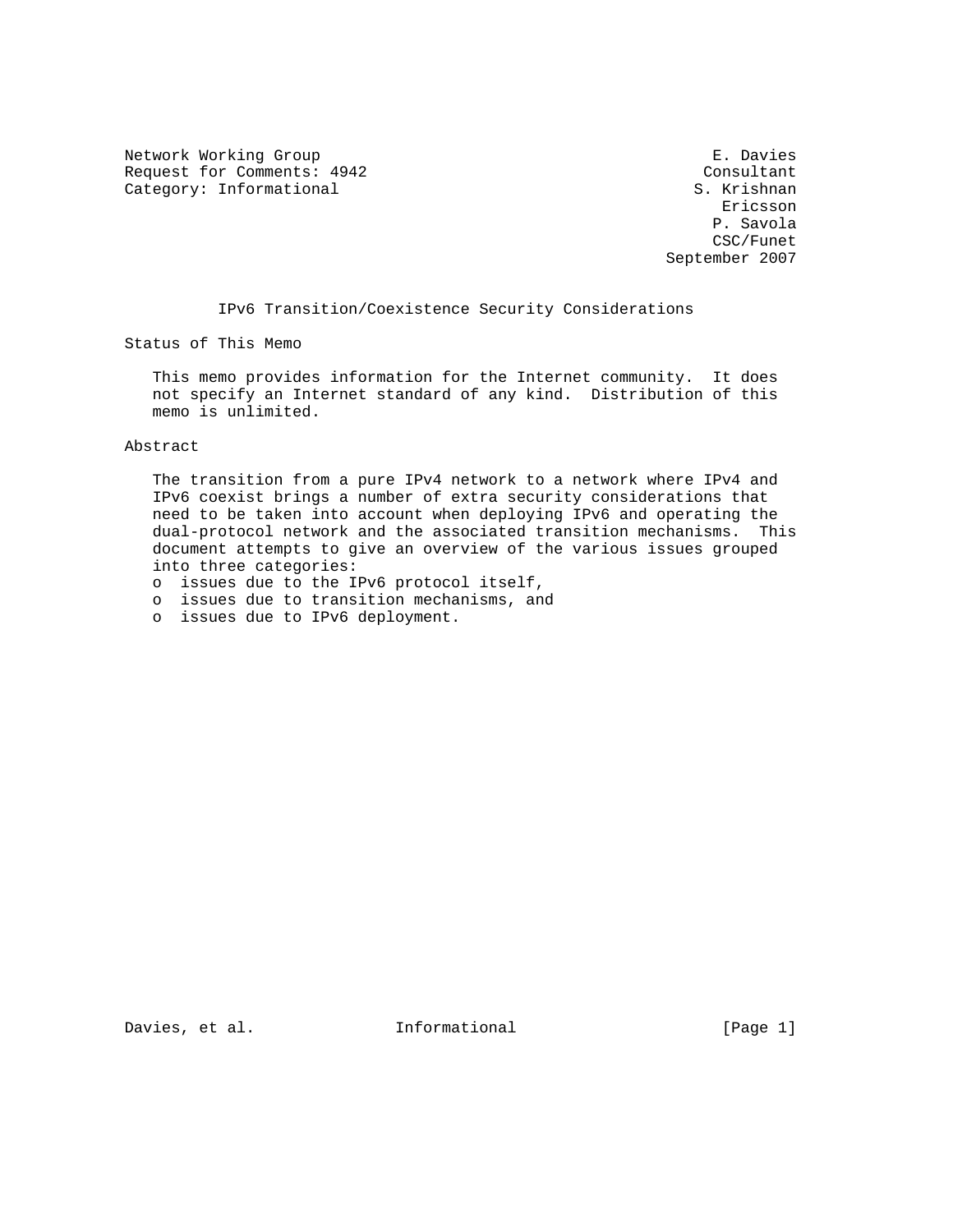Table of Contents

| 1.                                                               |  |  |
|------------------------------------------------------------------|--|--|
| Issues Due to IPv6 Protocol 4<br>2.                              |  |  |
| IPv6 Protocol-Specific Issues 5<br>2.1.                          |  |  |
| Routing Headers and Hosts 5<br>2.1.1.                            |  |  |
| Routing Headers for Mobile IPv6 and Other Purposes 6<br>2.1.2.   |  |  |
| Site-Scope Multicast Addresses 7<br>2.1.3.                       |  |  |
| ICMPv6 and Multicast 7<br>2.1.4.                                 |  |  |
| Bogus Errored Packets in ICMPv6 Error Messages 8<br>2.1.5.       |  |  |
| Anycast Traffic Identification and Security 9<br>2.1.6.          |  |  |
| 2.1.7.<br>Address Privacy Extensions Interact with DDoS          |  |  |
| Dynamic DNS: Stateless Address Autoconfiguration,<br>2.1.8.      |  |  |
| Privacy Extensions, and SEND 10                                  |  |  |
| Extension Headers 11<br>2.1.9.                                   |  |  |
| 2.1.10. Fragmentation: Reassembly and Deep Packet                |  |  |
|                                                                  |  |  |
| 2.1.11. Fragmentation Related DoS Attacks 15                     |  |  |
| 2.1.12. Link-Local Addresses and Securing Neighbor               |  |  |
|                                                                  |  |  |
| 2.1.13. Securing Router Advertisements 17                        |  |  |
| 2.1.14. Host-to-Router Load Sharing 18                           |  |  |
|                                                                  |  |  |
| IPv4-Mapped IPv6 Addresses 19<br>2.2.                            |  |  |
| Increased End-to-End Transparency 20<br>2.3.                     |  |  |
| IPv6 Networks without NATs 20<br>2.3.1.                          |  |  |
| 2.3.2. Enterprise Network Security Model for IPv6 21             |  |  |
| IPv6 in IPv6 Tunnels 22<br>2.4.                                  |  |  |
| 3. Issues Due to Transition Mechanisms 23                        |  |  |
| IPv6 Transition/Coexistence Mechanism-Specific Issues 23<br>3.1. |  |  |
| Automatic Tunneling and Relays 23<br>3.2.                        |  |  |
| Tunneling IPv6 through IPv4 Networks May Break IPv4<br>3.3.      |  |  |
| Network Security Assumptions 24                                  |  |  |
| 4. Issues Due to IPv6 Deployment 26                              |  |  |
| Avoiding the Trap of Insecure IPv6 Service Piloting 26<br>4.1.   |  |  |
| DNS Server Problems 28<br>4.2.                                   |  |  |
| Addressing Schemes and Securing Routers 28<br>4.3.               |  |  |
| Consequences of Multiple Addresses in IPv6 28<br>4.4.            |  |  |
| 4.5.                                                             |  |  |
| 4.5.1. Problems Resulting from ICMPv6 Transparency 30            |  |  |
| IPsec Transport Mode 30<br>4.6.                                  |  |  |
| Reduced Functionality Devices 31<br>4.7.                         |  |  |
| Operational Factors when Enabling IPv6 in the Network 31<br>4.8. |  |  |
| Security Issues Due to Neighbor Discovery Proxies 32<br>4.9.     |  |  |
| 5. Security Considerations 32                                    |  |  |
|                                                                  |  |  |
| 7.                                                               |  |  |

Davies, et al. 1nformational 1992 [Page 2]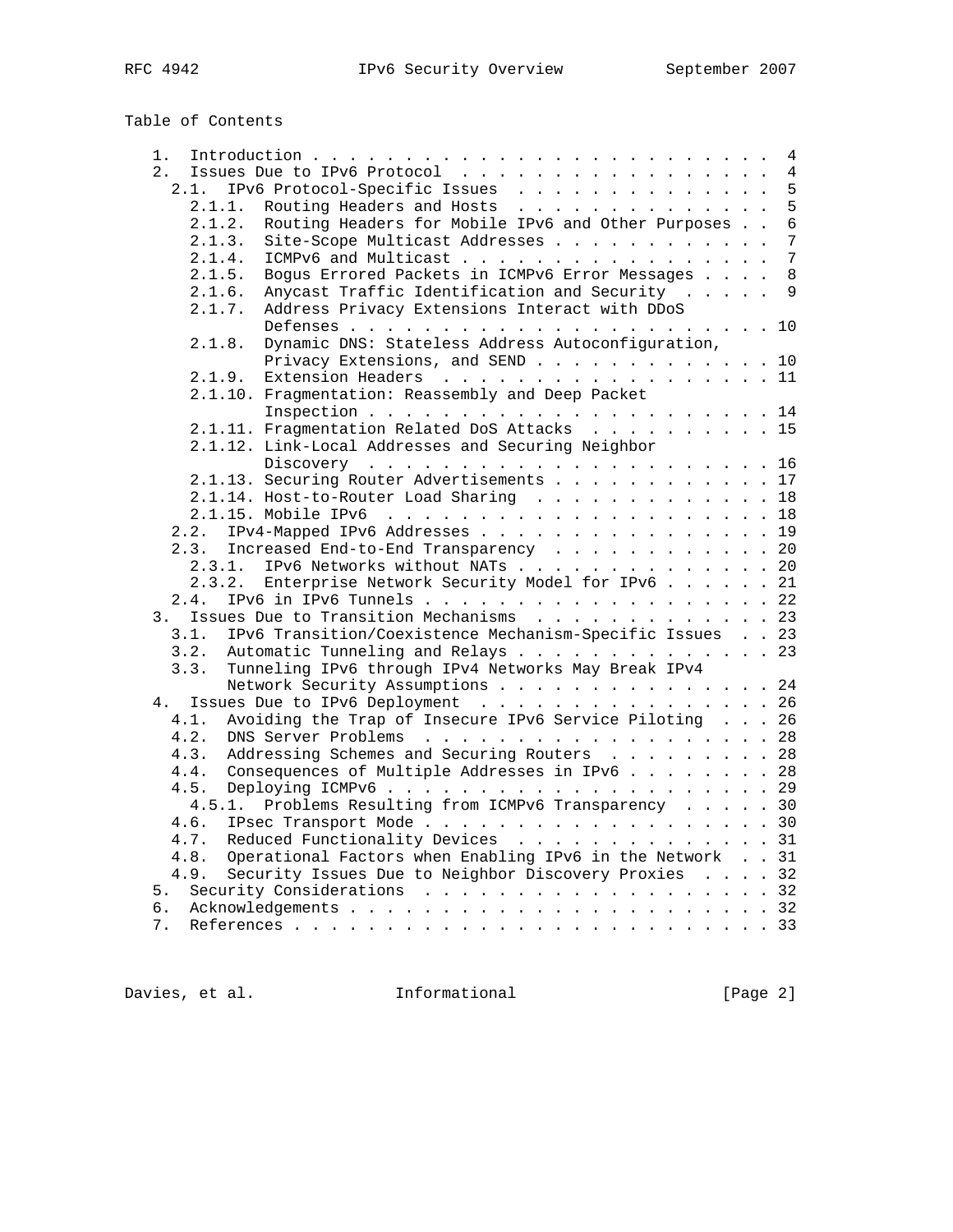|  | 7.1. Normative References 33                       |  |  |  |  |  |
|--|----------------------------------------------------|--|--|--|--|--|
|  | 7.2. Informative References 34                     |  |  |  |  |  |
|  | Appendix A. IPv6 Probing/Mapping Considerations 37 |  |  |  |  |  |
|  | Appendix B. IPv6 Privacy Considerations 38         |  |  |  |  |  |
|  |                                                    |  |  |  |  |  |
|  | B.2. Exposing Multiple Devices 39                  |  |  |  |  |  |
|  | B.3. Exposing the Site by a Stable Prefix 39       |  |  |  |  |  |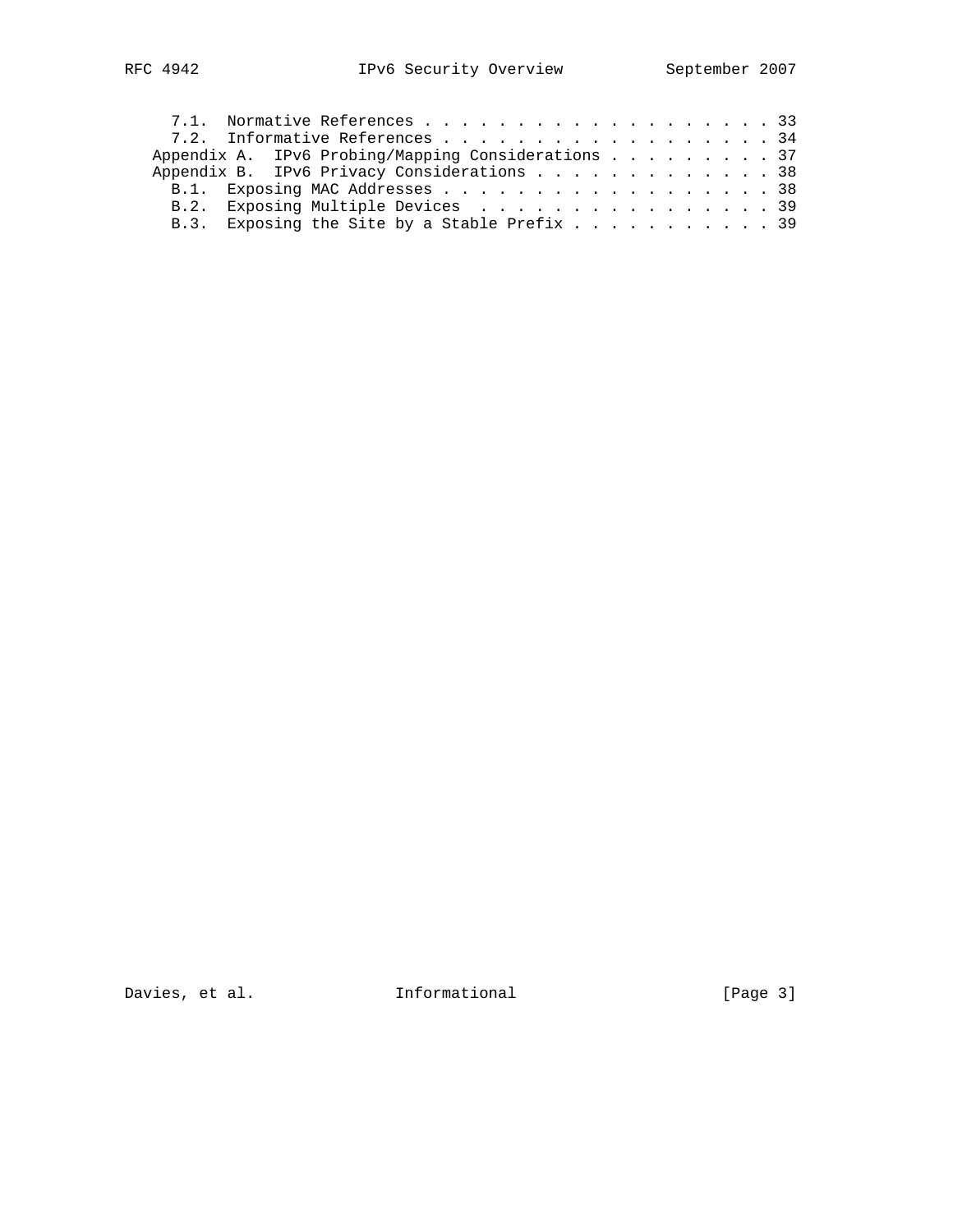## 1. Introduction

 The transition from a pure IPv4 network to a network where IPv4 and IPv6 coexist brings a number of extra security considerations that need to be taken into account when deploying IPv6 and operating the dual-protocol network with its associated transition mechanisms. This document attempts to give an overview of the various issues grouped into three categories:

- o issues due to the IPv6 protocol itself,
- o issues due to transition mechanisms, and
- o issues due to IPv6 deployment.

 It is important to understand that deployments are unlikely to be replacing IPv4 with IPv6 (in the short term), but rather will be adding IPv6 to be operated in parallel with IPv4 over a considerable period, so that security issues with transition mechanisms and dual stack networks will be of ongoing concern. This extended transition and coexistence period stems primarily from the scale of the current IPv4 network. It is unreasonable to expect that the many millions of IPv4 nodes will be converted overnight. It is more likely that it will take two or three capital equipment replacement cycles (between nine and 15 years) for IPv6 capabilities to spread through the network, and many services will remain available over IPv4 only for a significant period whilst others will be offered either just on IPv6 or on both protocols. To maintain current levels of service, enterprises and service providers will need to support IPv4 and IPv6 in parallel for some time.

 This document also describes two matters that have been wrongly identified as potential security concerns for IPv6 in the past and explains why they are unlikely to cause problems: considerations about probing/mapping IPv6 addresses (Appendix A) and considerations with respect to privacy in IPv6 (Appendix B).

2. Issues Due to IPv6 Protocol

 Administrators should be aware that some of the rules suggested in this section could potentially lead to a small amount of legitimate traffic being dropped because the source has made unusual and arguably unreasonable choices when generating the packet. The IPv6 specification [RFC2460] contains a number of areas where choices are available to packet originators that will result in packets that conform to the specification but are unlikely to be the result of a rational packet generation policy for legitimate traffic (e.g., sending a fragmented packet in a much larger than necessary number of small segments). This document highlights choices that could be made by malicious sources with the intention of damaging the target host or network, and suggests rules that try to differentiate

Davies, et al. 1nformational 1999 [Page 4]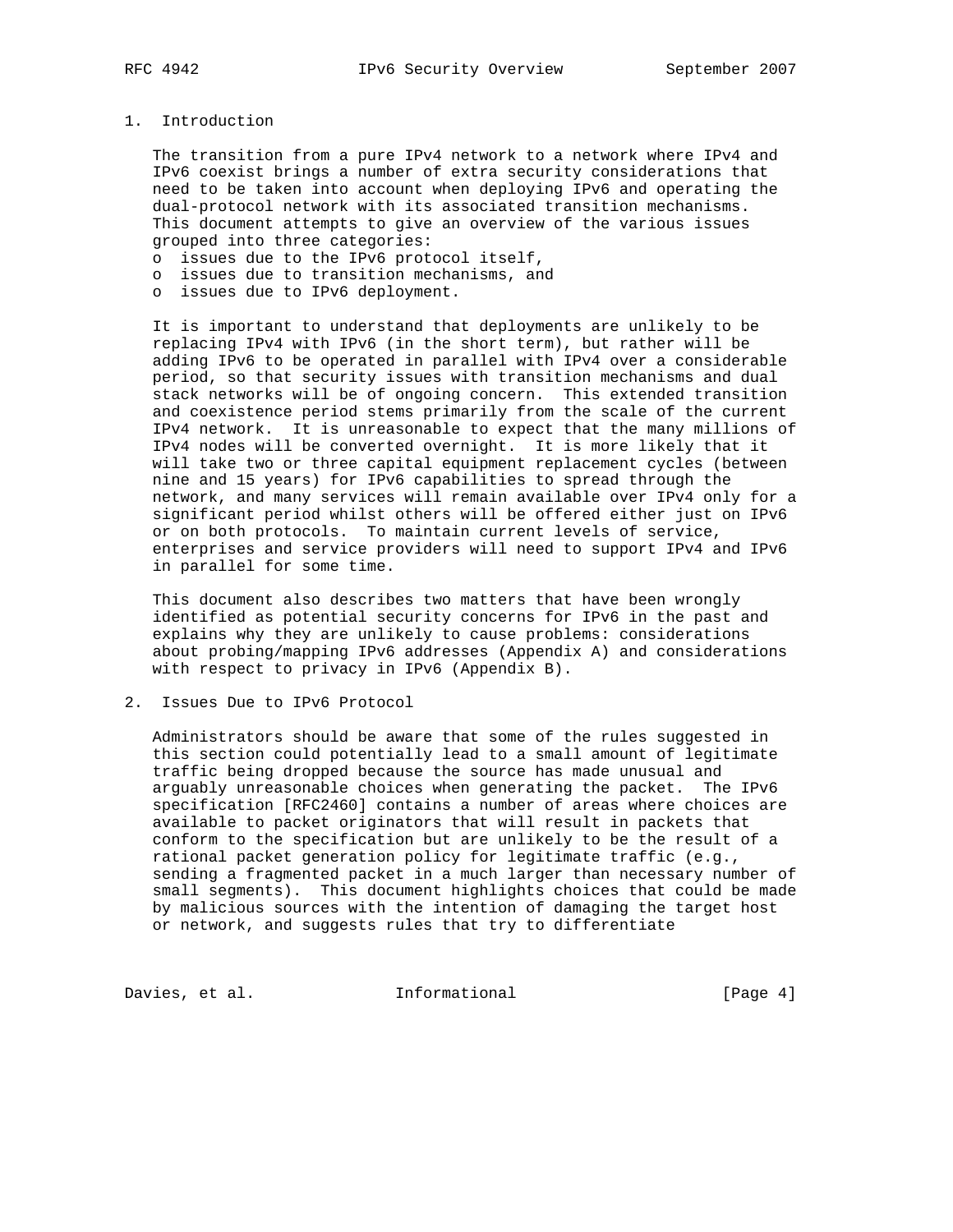specification-conforming packets that are legitimate traffic from conforming packets that may be trying to subvert the specification to cause damage. The differentiation tries to offer a reasonable compromise between securing the network and passing every possible conforming packet. To avoid loss of important traffic, administrators are advised to log packets dropped according to these rules and examine these logs periodically to ensure that they are having the desired effect, and are not excluding traffic inappropriately.

 The built-in flexibility of the IPv6 protocol may also lead to changes in the boundaries between legitimate and malicious traffic as identified by these rules. New options may be introduced in the future, and rules may need to be altered to allow the new capabilities to be (legitimately) exploited by applications. The document therefore recommends that filtering needs to be configurable to allow administrators the flexibility to update rules as new pieces of IPv6 specification are standardized.

2.1. IPv6 Protocol-Specific Issues

 There are significant differences between the features of IPv6 and IPv4: some of these specification changes may result in potential security issues. Several of these issues have been discussed in separate documents but are summarized here to avoid normative references that may not become RFCs. The following specification related problems have been identified, but this is not necessarily a complete list.

# 2.1.1. Routing Headers and Hosts

 All IPv6 nodes must be able to process routing headers [RFC2460]. This RFC can be interpreted, although it is not explicitly stated, to mean that all nodes (including hosts) must have this processing enabled. The "Requirements for Internet Hosts" [RFC1122] permits implementations to perform "local source routing", that is, forwarding a packet with a routing header through the same interface on which it was received: no restrictions are placed on this operation even on hosts. In combination, these rules can result in hosts forwarding received traffic to another node if there are segments left in the Routing Header when it arrives at the host.

 A number of potential security issues associated with this behavior have been identified. Some of these issues have been resolved (a separate routing header (Type 2) has been standardized for Mobile IPv6 [RFC3775], and ICMP Traceback has not been standardized), but two issues remain:

Davies, et al. 1nformational 1999 [Page 5]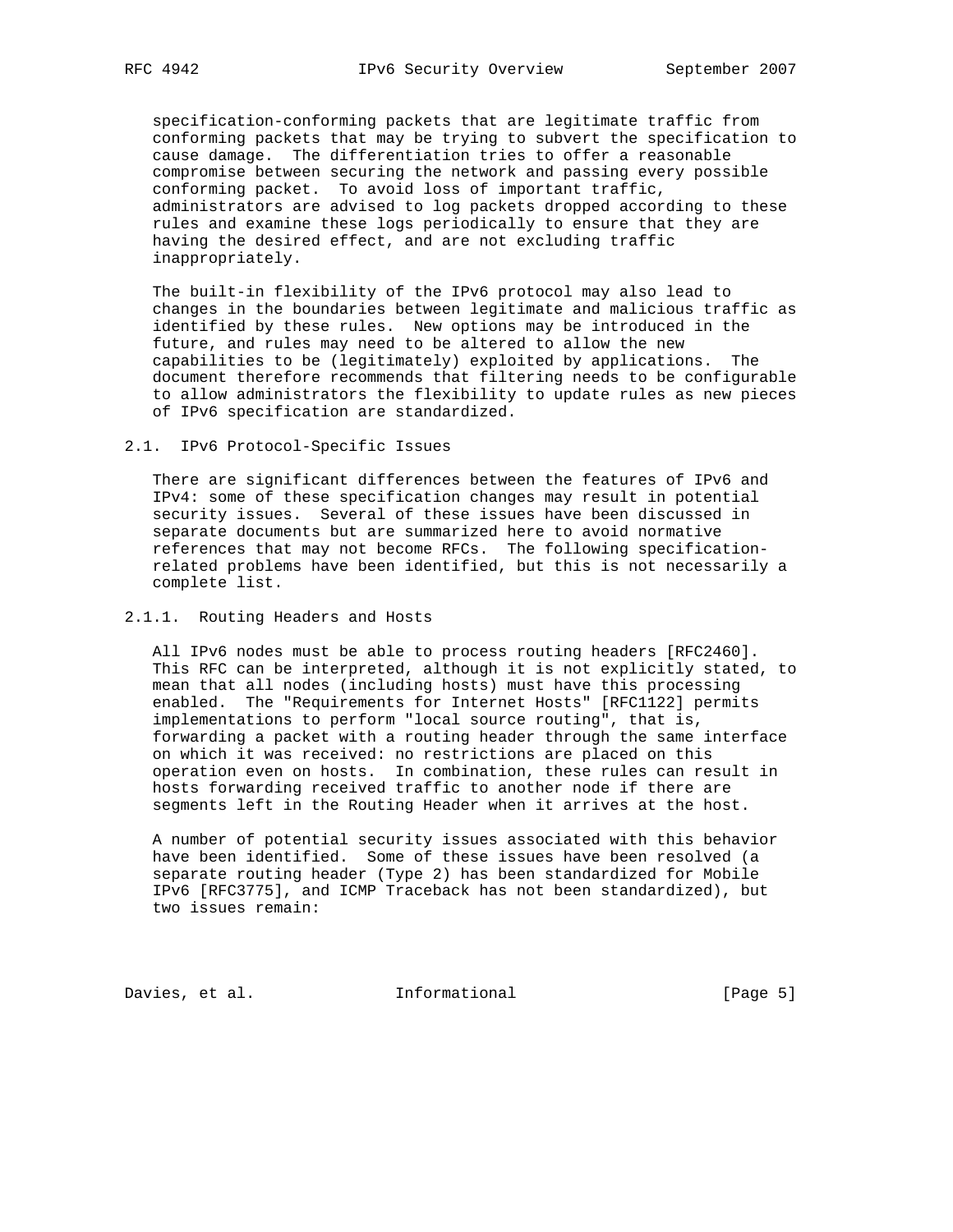- o Both existing types of routing header can be used to evade access controls based on destination addresses. This could be achieved by sending a packet ostensibly to a publicly accessible host address but with a routing header containing a 'forbidden' address. If the publicly accessible host is processing routing headers, it will forward the packet to the destination address in the routing header that would have been forbidden by the packet filters if the address had been in the destination field when the packet was checked.
- o If the packet source address can be spoofed when using a Type 0 routing header, the mechanism described in the previous bullet could be used with any host to mediate an anonymous reflection denial-of-service attack by having any publicly accessible host redirect the attack packets. (This attack cannot use Type 2 routing headers because the packet cannot be forwarded outside the host that processes the routing header, i.e., the original destination of the packet.)

 To counteract these threats, if a device is enforcing access controls based on destination addresses, it needs to examine both the destination address in the base IPv6 header and any waypoint destinations in a routing header that have not yet been reached by the packet at the point where it is being checked.

 Various forms of amplification attack on routers and firewalls using the routing header could be envisaged. A simple form involves repeating the address of a waypoint several times in the routing header. More complex forms could involve alternating waypoint addresses that would result in the packet re-transiting the router or firewall. These attacks can be counteracted by ensuring that routing headers do not contain the same waypoint address more than once, and performing ingress/egress filtering to check that the source address is appropriate to the destination: packets made to reverse their path will fail this test.

2.1.2. Routing Headers for Mobile IPv6 and Other Purposes

 In addition to the basic Routing Header (Type 0), which is intended to influence the trajectory of a packet through a network by specifying a sequence of router waypoints, Routing Header (Type 2) has been defined as part of the Mobile IPv6 specifications in [RFC3775]. The Type 2 Routing Header is intended for use by hosts to handle 'interface local' forwarding needed when packets are sent to the care-of address of a mobile node that is away from its home address.

Davies, et al. 1nformational 1999 [Page 6]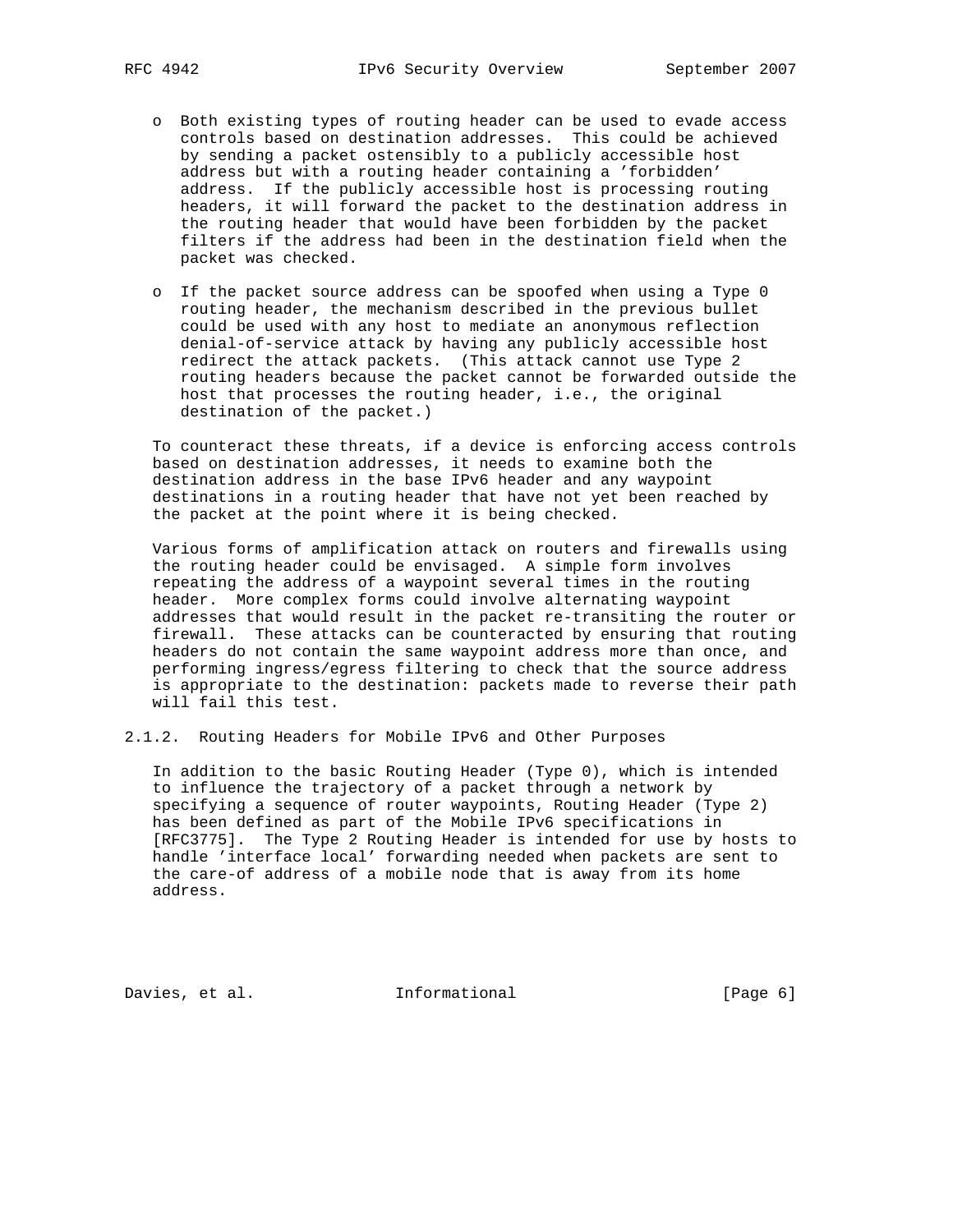It is important that nodes treat the different types of routing header appropriately. It should be possible to apply separate filtering rules to the different types of Routing Header. By design, hosts must process Type 2 Routing Headers to support Mobile IPv6 but routers should not: to avoid the issues in Section 2.1.1, it may be desirable to forbid or limit the processing of Type 0 Routing Headers in hosts and some routers.

 Routing Headers are an extremely powerful and general capability. Alternative future uses of Routing Headers need to be carefully assessed to ensure that they do not open new avenues of attack that can be exploited.

#### 2.1.3. Site-Scope Multicast Addresses

 IPv6 supports multicast addresses with site scope that can potentially allow an attacker to identify certain important resources on the site if misused.

 Particular examples are the 'all routers' (FF05::2) and 'all Dynamic Host Configuration Protocol (DHCP) servers' (FF05::1:3) addresses defined in [RFC2375]. An attacker that is able to infiltrate a message destined for these addresses on to the site will potentially receive in return information identifying key resources on the site. This information can then be the target of directed attacks ranging from simple flooding to more specific mechanisms designed to subvert the device.

 Some of these addresses have current legitimate uses within a site. The risk can be minimized by ensuring that all firewalls and site boundary routers are configured to drop packets with site-scope destination addresses. Also, nodes should not join multicast groups for which there is no legitimate use on the site, and site routers should be configured to drop packets directed to these unused addresses.

# 2.1.4. ICMPv6 and Multicast

 It is possible to launch a Denial-of-Service (DoS) attack using IPv6 that could be amplified by the multicast infrastructure.

 Unlike ICMP for IPv4, ICMPv6 [RFC4443] allows error notification responses to be sent when certain unprocessable packets are sent to multicast addresses.

Davies, et al. 1nformational 1999 [Page 7]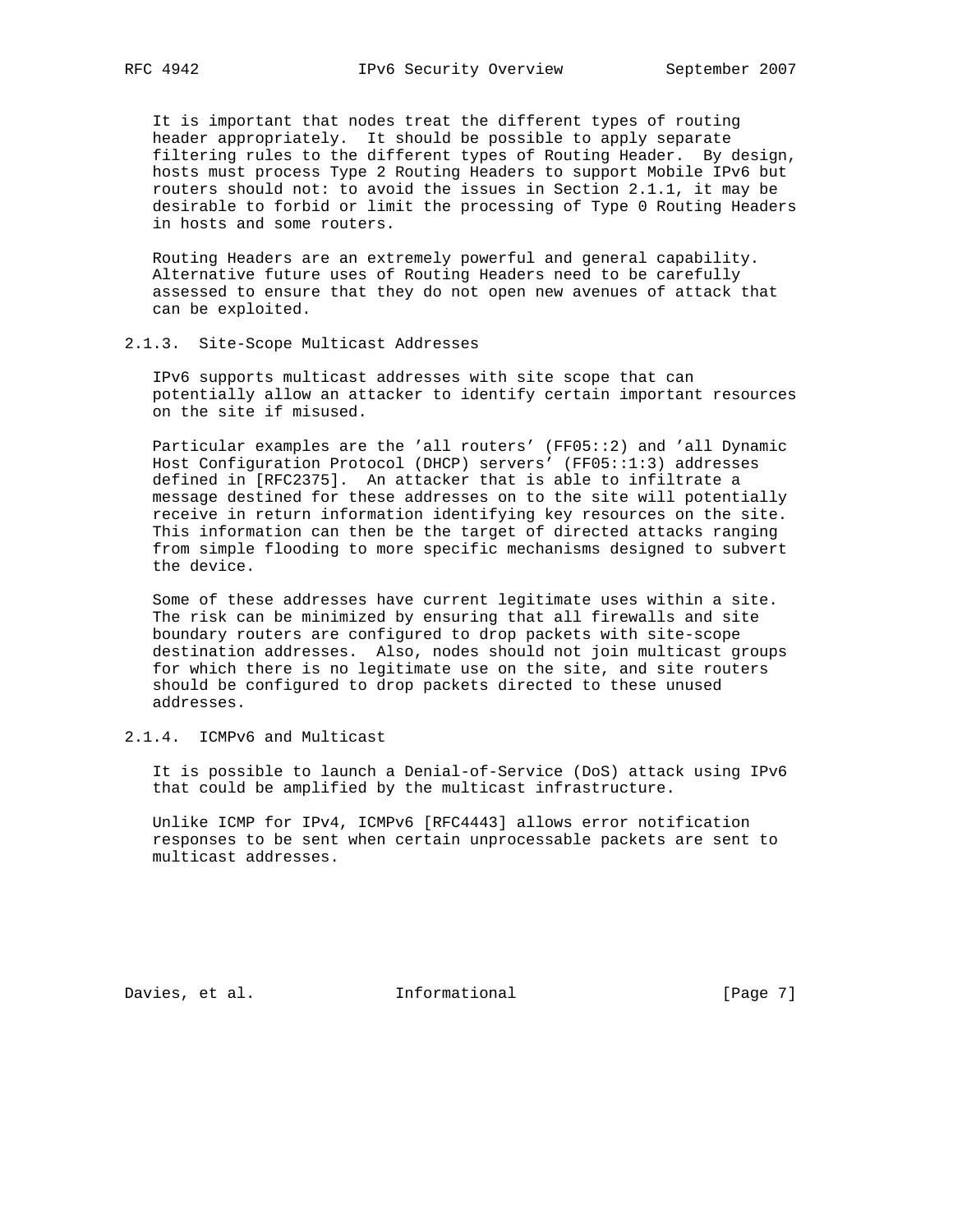The cases in which responses are sent are:

- o The received packet is longer than the next link Maximum Transmission Unit (MTU): 'Packet Too Big' responses are needed to support Path MTU Discovery for multicast traffic.
- o The received packet contains an unrecognized option in a hop-by hop or destination options extension header with the first two bits of the option type set to binary '10': 'Parameter Problem' responses are intended to inform the source that some or all of the recipients cannot handle the option in question.

 If an attacker can craft a suitable packet sent to a multicast destination, it may be possible to elicit multiple responses directed at the victim (the spoofed source of the multicast packet). On the other hand, the use of 'reverse path forwarding' checks (to eliminate loops in multicast forwarding) automatically limits the range of addresses that can be spoofed.

 In practice, an attack using oversize packets is unlikely to cause much amplification unless the attacker is able to carefully tune the packet size to exploit a network with smaller MTU in the edge than the core. Similarly, a packet with an unrecognized hop-by-hop option would be dropped by the first router without resulting in multiple responses. However, a packet with an unrecognized destination option could generate multiple responses.

 In addition to amplification, this kind of attack would potentially consume large amounts of forwarding state resources in routers on multicast-enabled networks.

2.1.5. Bogus Errored Packets in ICMPv6 Error Messages

 Apart from the spurious load on the network, routers, and hosts, bogus ICMPv6 error messages (types 0 to 127) containing a spoofed errored packet can impact higher-layer protocols when the alleged errored packet is referred to the higher layer at the destination of the ICMPv6 packet [RFC4443]. The potentially damaging effects on TCP connections, and some ways to mitigate the threats, are documented in [ICMP-ATT].

 Specific countermeasures for particular higher-layer protocols are beyond the scope of this document, but firewalls may be able to help counter the threat by inspecting the alleged errored packet embedded in the ICMPv6 error message. Measures to mitigate the threat include:

Davies, et al. 1nformational 1999 [Page 8]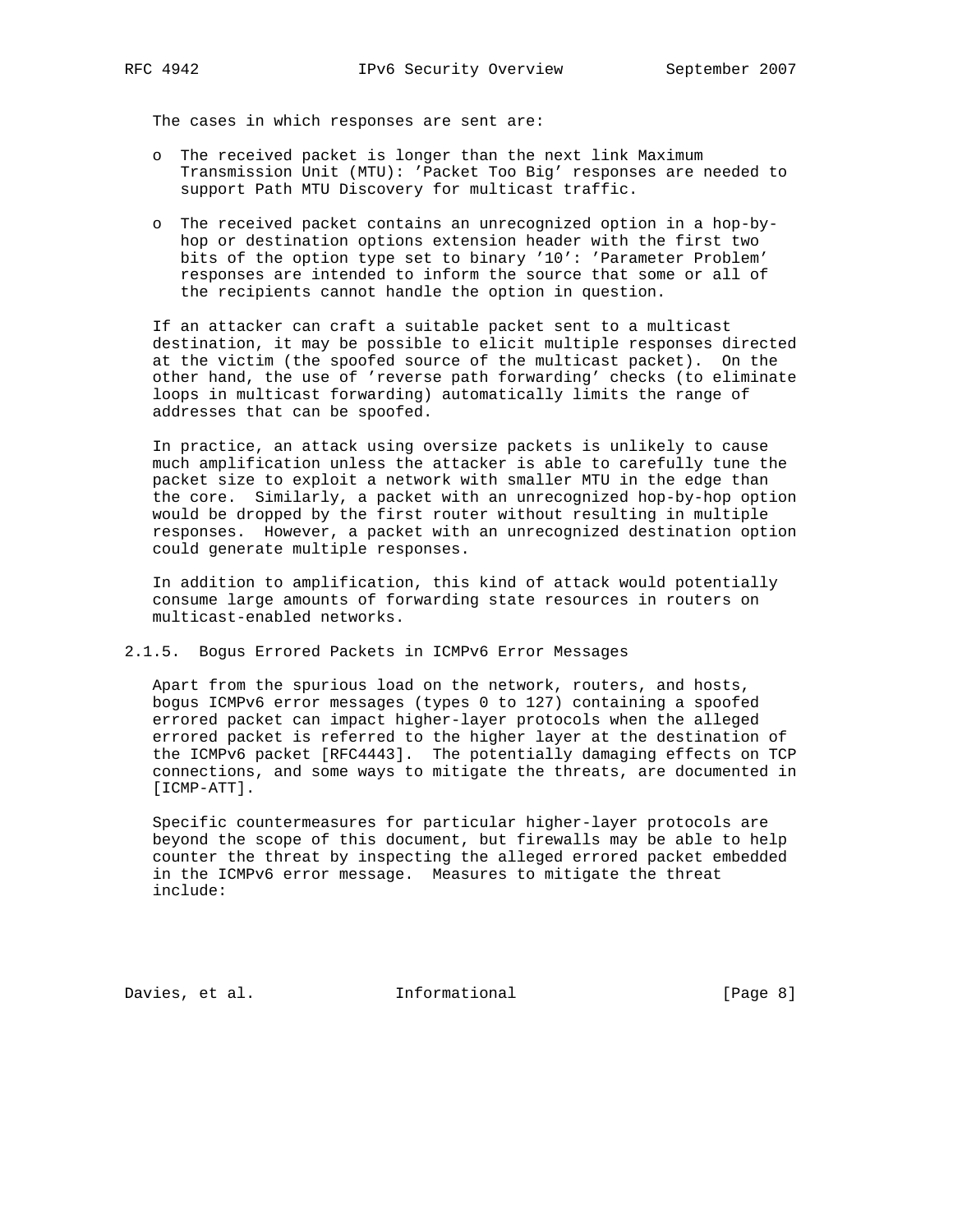- o The receiving host should test that the embedded packet is all or part of a packet that was transmitted by the host.
- o The firewall may be able to test that the embedded packet contains addresses that would have been legitimate (i.e., would have passed ingress/egress filtering) for a packet sent from the receiving host, but the possibility of asymmetric routing of the outgoing and returning packets may prevent this sort of test depending on the topology of the network, the location of the firewall, and whether state synchronization between firewalls is in use.
- o If the firewall is stateful and the test is not prevented by asymmetric routing, the firewall may also be able to check that the embedded packet is all or part of a packet that recently transited the firewall in the opposite direction.
- o Firewalls and destination hosts should be suspicious of ICMPv6 error messages with unnecessarily truncated errored packets (e.g., those that only carry the address fields of the IPv6 base header). The specification of ICMPv6 requires that error messages carry as much of the errored packet as possible (unlike ICMP for IPv4 which requires only a minimum amount of the errored packet) and IPv6 networks must have a guaranteed minimum MTU of 1280 octets. Accordingly, the ICMPv6 message should normally carry all the header fields of the errored packet, together with a significant amount of the payload, in order to allow robust comparison against the outgoing packet.
- 2.1.6. Anycast Traffic Identification and Security

 IPv6 introduces the notion of anycast addresses and services. Originally the IPv6 standards disallowed using an anycast address as the source address of a packet. Responses from an anycast server would therefore supply a unicast address for the responding server. To avoid exposing knowledge about the internal structure of the network, it is recommended that anycast servers now take advantage of the ability to return responses with the anycast address as the source address if possible.

 If the server needs to use a unicast address for any reason, it may be desirable to consider using specialized addresses for anycast servers, which are not used for any other part of the network, to restrict the information exposed. Alternatively, operators may wish to restrict the use of anycast services from outside the domain, thus requiring firewalls to filter anycast requests. For this purpose, firewalls need to know which addresses are being used for anycast services: these addresses are arbitrary and not distinguishable from any other IPv6 unicast address by structure or pattern.

Davies, et al. 1nformational 1999 [Page 9]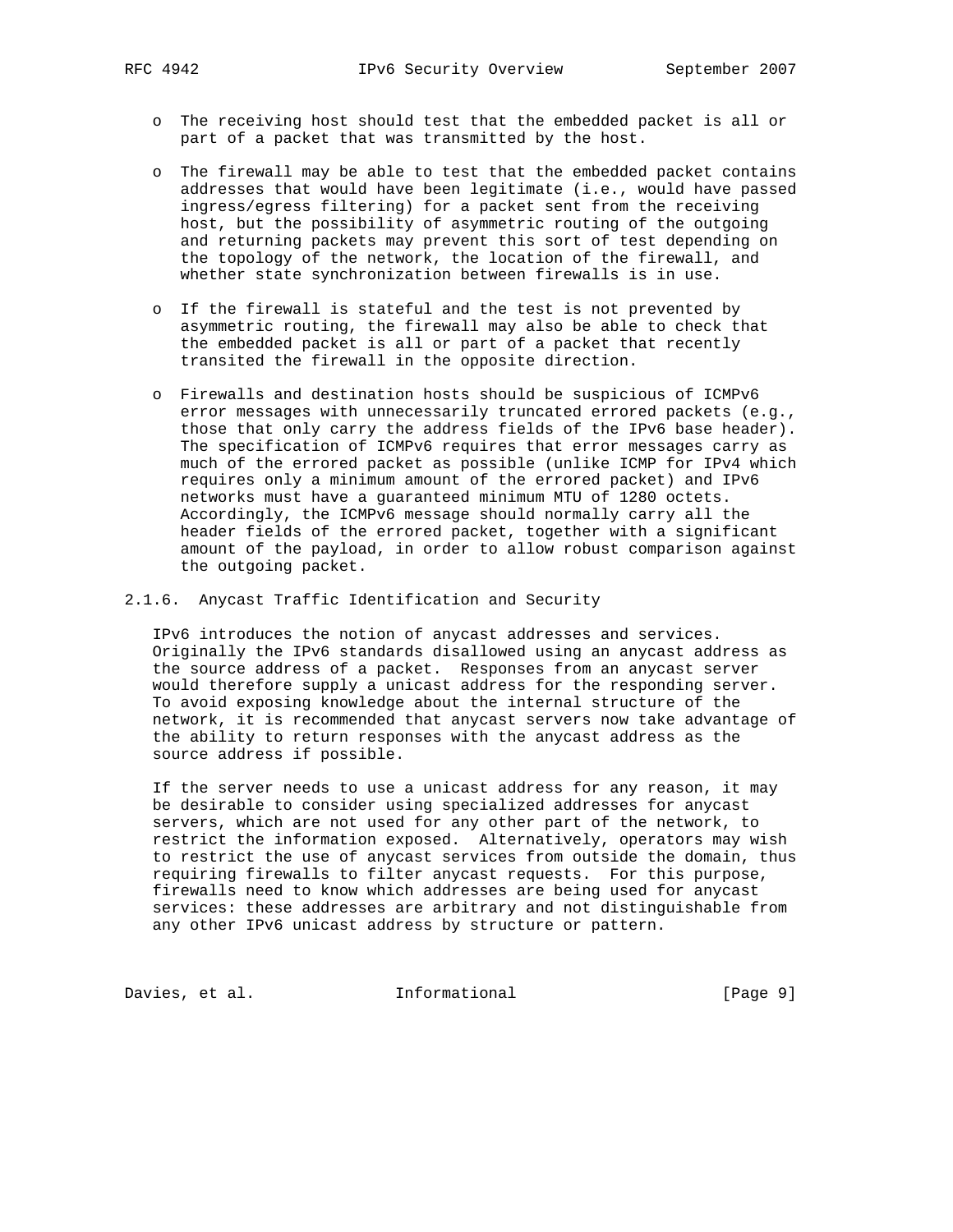One particular class of anycast addresses that should be given special attention is the set of Subnet-Router anycast addresses defined in "IP Version 6 Addressing Architecture" [RFC4291]. All routers are required to support these addresses for all subnets for which they have interfaces. For most subnets using global unicast addresses, filtering anycast requests to these addresses can be achieved by dropping packets with the lower 64 bits (the Interface Identifier) set to all zeros.

## 2.1.7. Address Privacy Extensions Interact with DDoS Defenses

 The purpose of the privacy extensions for stateless address autoconfiguration [RFC4941] is to change the interface identifier (and hence the global scope addresses generated from it) from time to time. By varying the addresses used, eavesdroppers and other information collectors find it more difficult to identify which transactions actually relate to a specific node.

 A security issue may result from this if the frequency of node address change is sufficiently great to achieve the intended aim of the privacy extensions: with a relatively high rate of change, the observed behavior has some characteristics of a node or nodes involved in a Distributed Denial-of-Service (DDoS) attack. It should be noted, however, that addresses created in this way are topologically correct and that the other characteristics of the traffic may reveal that there is no malicious intent.

 This issue can be addressed in most cases by tuning the rate of change in an appropriate manner.

 Note that even if a node is well behaved, a change in the address could make it harder for a security administrator to define an address-based policy rule (e.g., access control list). However, nodes that employ privacy addresses do not have to use them for all communications.

2.1.8. Dynamic DNS: Stateless Address Autoconfiguration, Privacy Extensions, and SEND

 The introduction of Stateless Address Autoconfiguration (SLAAC) [RFC2462] with IPv6 provides an additional challenge to the security of Dynamic Domain Name System (DDNS). With manual addressing or the use of DHCP, the number of security associations that need to be maintained to secure access to the Domain Name Service (DNS) server is limited, assuming any necessary updates are carried out by the DHCP server. This is true equally for IPv4 and IPv6.

Davies, et al. 1nformational [Page 10]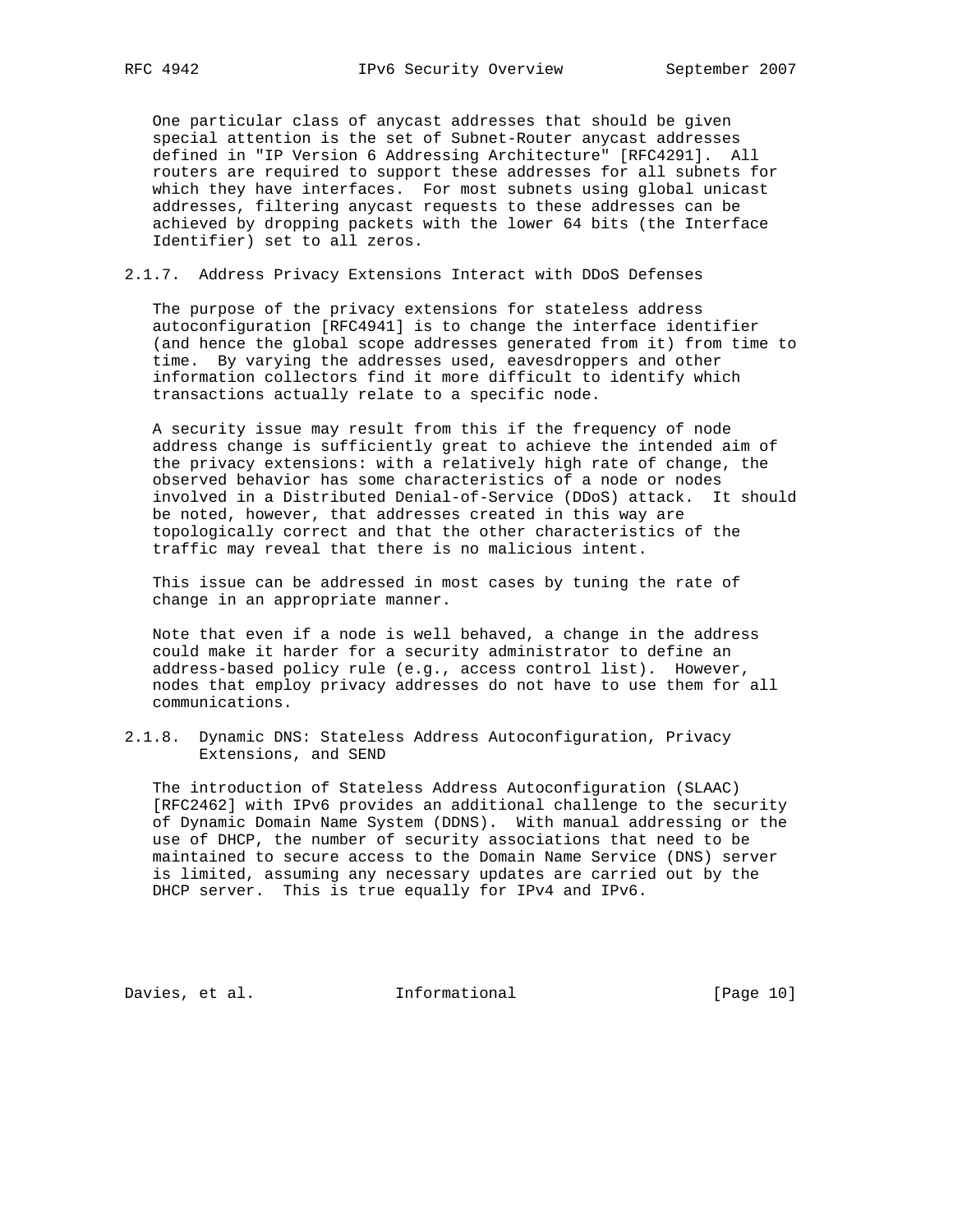Since SLAAC does not make use of a single and potentially trusted DHCP server, but depends on the node obtaining the address, securing the insertion of updates into DDNS may need a security association between each node and the DDNS server. This is discussed further in [RFC4472].

 Using the Privacy Extensions to SLAAC [RFC4941] may significantly increase the rate of updates of DDNS. Even if a node using the Privacy Extensions does not publish its address for 'forward' lookup (as that would effectively compromise the privacy that it is seeking), it may still need to update the reverse DNS records. If the reverse DNS records are not updated, servers that perform reverse DNS checks will not accept connections from the node and it will not be possible to gain access to IP Security (IPsec) keying material stored in DNS [RFC4025]. If the rate of change needed to achieve real privacy has to be increased (see Section 2.1.7), the update rate for DDNS may be excessive.

 Similarly, the cryptographically generated addresses used by SEND [RFC3971] are expected to be periodically regenerated in line with recommendations for maximum key lifetimes. This regeneration could also impose a significant extra load on DDNS.

#### 2.1.9. Extension Headers

 A number of security issues relating to IPv6 Extension headers have been identified. Several of these are a result of ambiguous or incomplete specification in the base IPv6 specification [RFC2460].

#### 2.1.9.1. Processing Extension Headers in Middleboxes

 In IPv4, deep packet inspection techniques are used to implement policing and filtering both as part of routers and in middleboxes such as firewalls. Fully extending these techniques to IPv6 would require inspection of all the extension headers in a packet. This is essential to ensure that policy constraints on the use of certain headers and options are enforced and to remove, at the earliest opportunity, packets containing potentially damaging unknown options.

 This requirement appears to conflict with Section 4 of the IPv6 specification in [RFC2460] which requires that only hop-by-hop options are processed at any node through which the packet passes until the packet reaches the appropriate destination (either the final destination or a routing header waypoint).

 Also, [RFC2460] forbids processing the headers other than in the order in which they appear in the packet.

Davies, et al. 1nformational [Page 11]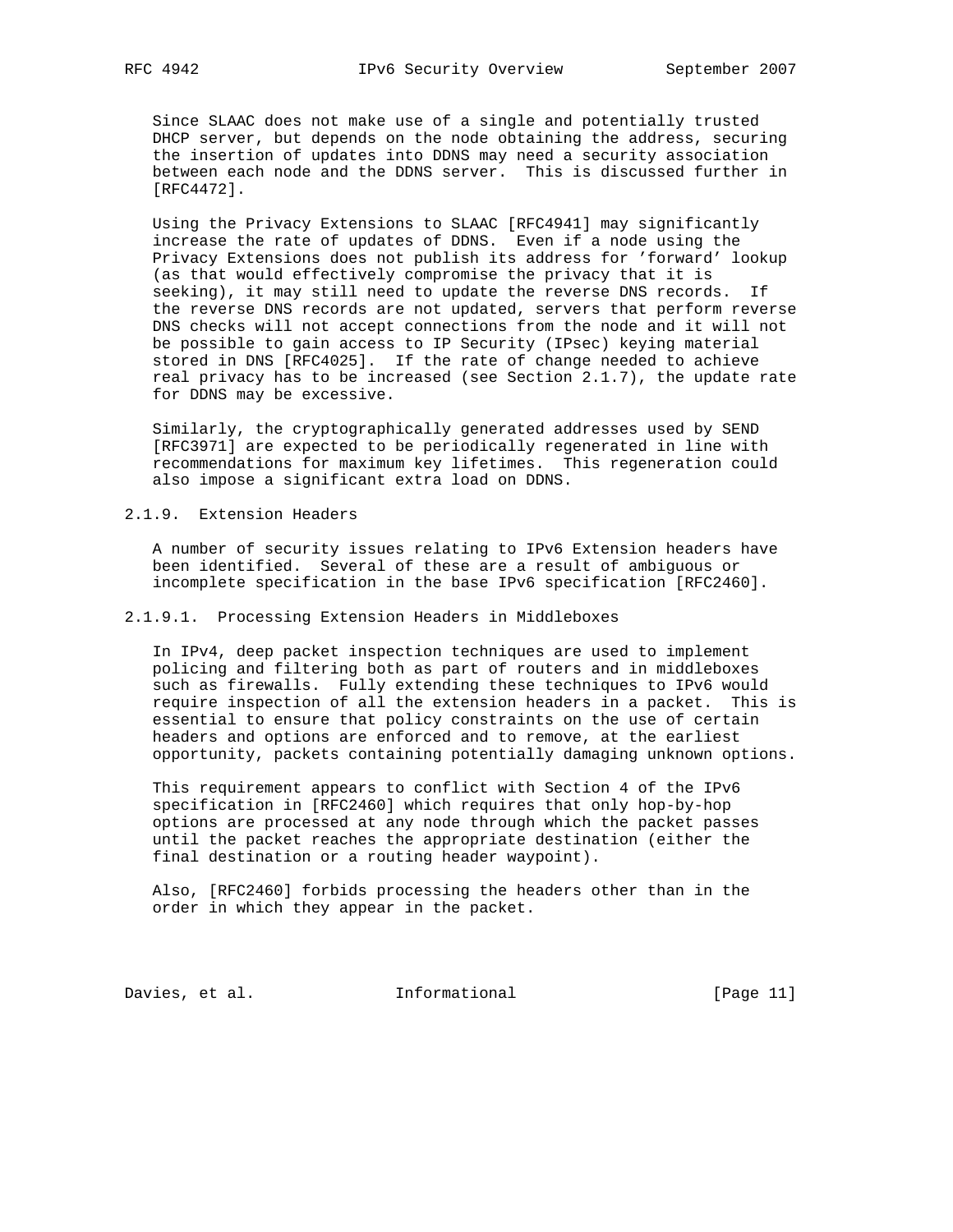A further ambiguity relates to whether an intermediate node should discard a packet that contains a header or destination option which it does not recognize. If the rules above are followed slavishly, it is not (or may not be) legitimate for the intermediate node to discard the packet because it should not be processing those headers or options.

 Therefore, [RFC2460] does not appear to take account of the behavior of middleboxes and other non-final destinations that may be inspecting the packet, and thereby potentially limits the security protection of these boxes. Firewall vendors and administrators may choose to ignore these rules in order to provide enhanced security as this does not appear to have any serious consequences with the currently defined set of extensions. However, administrators should be aware that future extensions might require different treatment.

2.1.9.2. Processing Extension Header Chains

 There is a further problem for middleboxes that want to examine the transport headers that are located at the end of the IPv6 header chain. In order to locate the transport header or other protocol data unit, the node has to parse the header chain.

 The IPv6 specification [RFC2460] does not mandate the use of the Type-Length-Value (TLV) format with a fixed layout for the start of each header although it is used for the majority of headers currently defined. (Only the Type field is guaranteed in size and offset.)

 Therefore, a middlebox cannot guarantee to be able to process header chains that may contain headers defined after the box was manufactured. As discussed further in Section 2.1.9.3, middleboxes ought not to have to know the detailed layout of all header types in use but still need to be able to skip over such headers to find the transport payload start. If this is not possible, it either limits the security policy that can be applied in firewalls or makes it difficult to deploy new extension header types.

 At the time of writing, only the Fragment Header does not fully conform to the TLV format used for other extension headers. In practice, many firewalls reconstruct fragmented packets before performing deep packet inspection, so this divergence is less problematic than it might have been, and is at least partially justified because the full header chain is not present in all fragments.

Davies, et al. 1nformational 1999 [Page 12]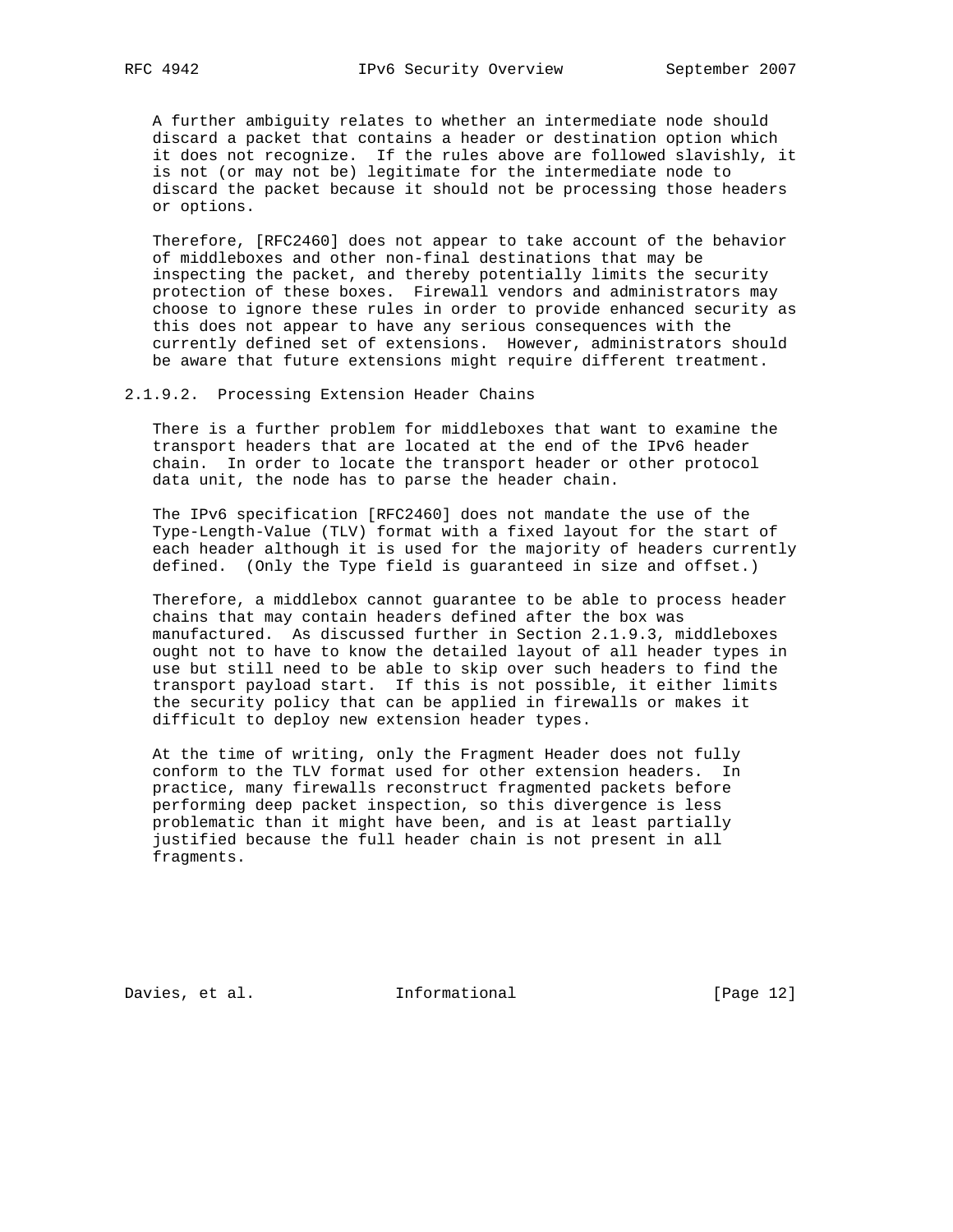Hop-by-hop and destination options may also contain unknown options. However, the options are required to be encoded in TLV format so that intermediate nodes can skip over them during processing, unlike the enclosing extension headers.

## 2.1.9.3. Unknown Headers/Destination Options and Security Policy

 A strict security policy might dictate that packets containing either unknown headers or destination options are discarded by firewalls or other filters. This requires the firewall to process the whole extension header chain, which may be currently in conflict with the IPv6 specification as discussed in Section 2.1.9.1.

 Even if the firewall does inspect the whole header chain, it may not be sensible to discard packets with items unrecognized by the firewall: the intermediate node has no knowledge of which options and headers are implemented in the destination node and IPv6 has been deliberately designed to be extensible through adding new header options. This poses a dilemma for firewall administrators. On the one hand, admitting packets with 'unknown' options is a security risk, but dropping them may disable a useful new extension. The best compromise appears to be to select firewalls that provide a configurable discard policy based on the types of the extensions. Then, if a new extension is standardized, administrators can reconfigure firewalls to pass packets with legitimate items that they would otherwise not recognize because their hardware or software is not aware of a new definition. Provided that the new extensions conform to the TLV layout followed by current extensions, the firewall would not need detailed knowledge of the function or layout of the extension header.

#### 2.1.9.4. Excessive Hop-by-Hop Options

 IPv6 does not limit the number of hop-by-hop options that can be present in a hop-by-hop option header, and any option can appear multiple times. The lack of a limit and the provision of extensibility bits that force nodes to ignore classes of options that they do not understand can be used to mount denial-of-service attacks affecting all nodes on a path. A packet with large numbers of unknown hop-by-hop options will be processed at every node through which it is forwarded, consuming significant resources to determine what action should be taken for each option. Current options with the exception of Pad1 and PadN should not appear more than once so that packets with inappropriately repeated options can be dropped. However, keeping track of which options have been seen adds complexity to firewalls and may not apply to future extensions. See Section 2.1.9.3 for a discussion of the advisability of dropping packets with unknown options in firewalls.

Davies, et al. 1nformational 1999 [Page 13]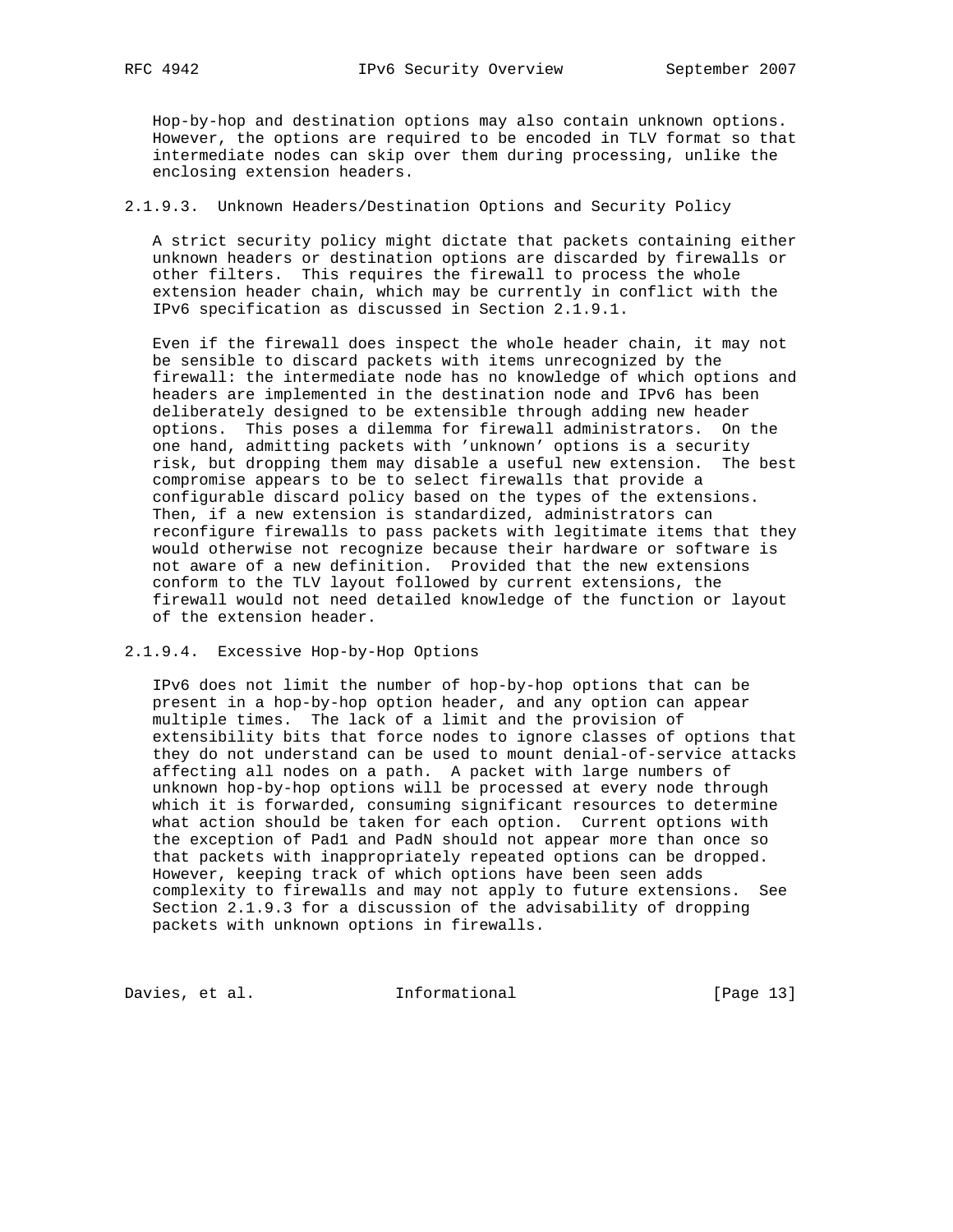## 2.1.9.5. Misuse of Pad1 and PadN Options

 IPv6 allows multiple padding options of arbitrary sizes to be placed in both Hop-by-Hop and Destination option headers.

PadN options are required to contain zero octets as 'payload'; there is, however, no incentive for receivers to check this. It may therefore be possible to use the 'payload' of padding options as a covert channel. Firewalls and receiving hosts should actively check that PadN only has zero octets in its 'payload'.

 There is no legitimate reason for padding beyond the next eight octet boundary since the whole option header is aligned on an eight-octet boundary but cannot be guaranteed to be on a 16 (or higher power of two)-octet boundary. The IPv6 specification allows multiple Pad1 and PadN options to be combined in any way that the source chooses to make up the required padding. Reasonable design choices would appear to be using however many Pad1 options (i.e., zero octets) are needed or using a single PadN option of the required size (from two up to seven octets). Administrators should consider at least logging unusual padding patterns, and may consider dropping packets that contain unusual patterns if they are certain of expected source behavior.

2.1.9.6. Overuse of Router Alert Option

 The IPv6 router alert option specifies a hop-by-hop option that, if present, signals the router to take a closer look at the packet. This can be used for denial-of-service attacks. By sending a large number of packets containing a router alert option, an attacker can deplete the processor cycles on the routers available to legitimate traffic.

## 2.1.10. Fragmentation: Reassembly and Deep Packet Inspection

 The current specifications of IPv6 in [RFC2460] do not mandate any minimum packet size for the fragments of a packet before the last one, except for the need to carry the unfragmentable part in all fragments.

 The unfragmentable part does not include the transport port numbers, so it is possible that the first fragment does not contain sufficient information to carry out deep packet inspection involving the port numbers.

Davies, et al. **Informational** [Page 14]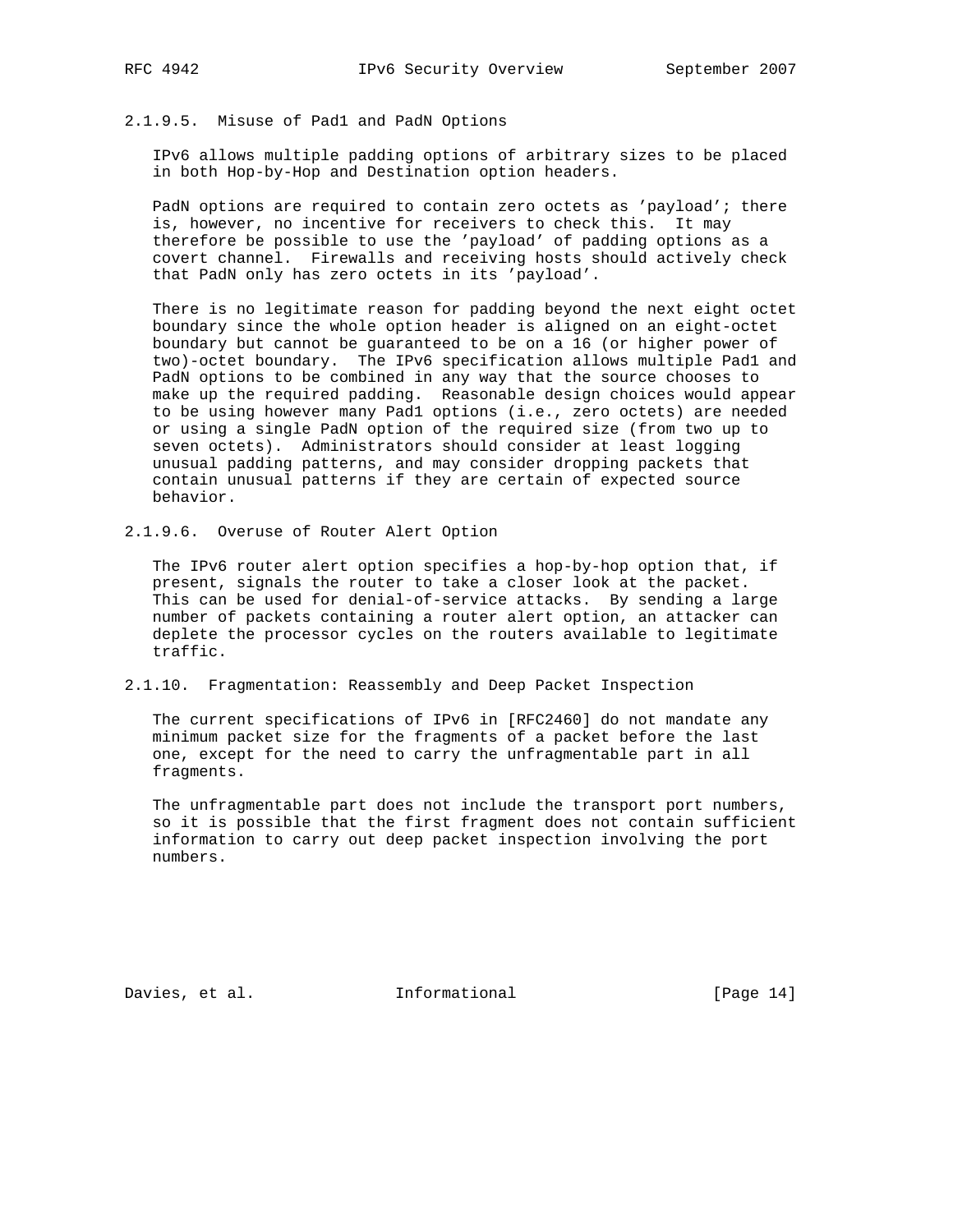Packets with overlapping fragments are considered to be a major security risk, but the reassembly rules for fragmented packets in [RFC2460] do not mandate behavior that would minimize the effects of overlapping fragments.

 In order to ensure that deep packet inspection can be carried out correctly on fragmented packets, many firewalls and other nodes that use deep packet inspection will collect the fragments and reassemble the packet before examining it. Depending on the implementation of packet reassembly and the treatment of packet fragments in these nodes, the specification issues mentioned potentially leave IPv6 open to the sort of attacks described in [RFC1858] and [RFC3128] for IPv4.

The following steps can be taken to mitigate these threats:

- o Although permitted in [RFC2460], there is no reason for a source to generate overlapping packet fragments, and overlaps could be prohibited in a future revision of the protocol specification. Firewalls should drop all packets with overlapped fragments: certain implementations both in firewalls and other nodes already drop such packets.
- o Specifying a minimum size for packet fragments does not help in the same way as it does for IPv4 because IPv6 extension headers can be made to appear very long: an attacker could insert one or more undefined destination options with long lengths and the 'ignore if unknown' bit set. Given the guaranteed minimum MTU of IPv6, it seems reasonable that hosts should be able to ensure that the transport port numbers are in the first fragment in almost all cases and that deep packet inspection should be very suspicious of first fragments that do not contain them (see also the discussion of fragment sizes in Section 2.1.11).

#### 2.1.11. Fragmentation Related DoS Attacks

 Packet reassembly in IPv6 hosts also opens up the possibility of various fragment-related security attacks. Some of these are analogous to attacks identified for IPv4. Of particular concern is a DoS attack based on sending large numbers of small fragments without a terminating last fragment that would potentially overload the reconstruction buffers and consume large amounts of CPU resources.

 Mandating the size of packet fragments could reduce the impact of this kind of attack by limiting the rate at which fragments could arrive and limiting the number of fragments that need to be processed, but this is not currently specified by the IPv6 standard. In practice, reasonable design choices in protocol stacks are likely to either maximize the size of all fragments except the final one

Davies, et al. 1nformational 1999 [Page 15]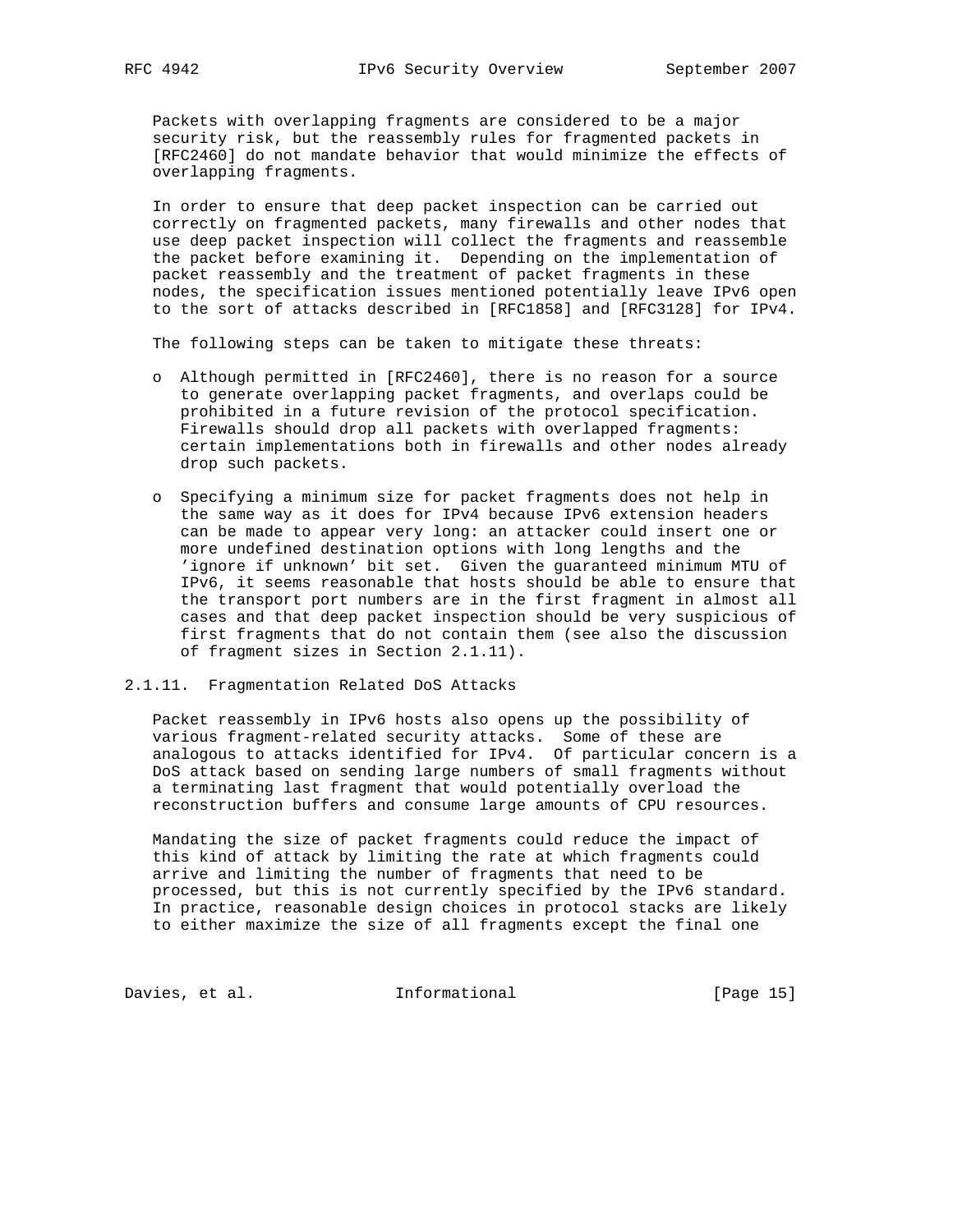using the path MTU (most likely choice), or distribute the data evenly in the required minimum number of fragments. In either case, the smallest non-final fragment would be at least half the guaranteed minimum MTU (640 octets) -- the worst case arises when a payload is just too large for a single packet and is divided approximately equally between two packets. Administrators should consider configuring firewalls and hosts to drop non-final fragments smaller than 640 octets.

## 2.1.12. Link-Local Addresses and Securing Neighbor Discovery

 All IPv6 nodes are required to configure a link-local address on each interface. This address is used to communicate with other nodes directly connected to the link accessed via the interface, especially during the neighbor discovery and autoconfiguration processes. Link local addresses are fundamental to the operation of the Neighbor Discovery Protocol (NDP) [RFC2461] and Stateless Address Autoconfiguration (SLAAC) [RFC2462]. NDP also provides the functionality of associating link-layer and IP addresses provided by the Address Resolution Protocol (ARP) in IPv4 networks.

 The standard version of NDP is subject to a number of security threats related to ARP spoofing attacks on IPv4. These threats are documented in [RFC3756], and mechanisms to combat them are specified in SEcure Neighbor Discovery (SEND) [RFC3971]. SEND is an optional mechanism that is particularly applicable to wireless and other environments where it is difficult to physically secure the link.

 Because the link-local address can, by default, be acquired without external intervention or control, it allows an attacker to commence communication on the link without needing to acquire information about the address prefixes in use or communicate with any authorities on the link. This feature gives a malicious node the opportunity to mount an attack on any other node that is attached to this link; this vulnerability exists in addition to possible direct attacks on NDP. Link-local addresses may also facilitate the unauthorized use of the link bandwidth ('bandwidth theft') to communicate with another unauthorized node on the same link.

 The vulnerabilities of IPv6 link-local addresses in NDP can be mitigated in several ways. A general solution will require

- o authenticating the link-layer connectivity, for example, by using IEEE 802.1X functionality [IEEE.802-1X] or physical security, and
- o using SEcure Neighbor Discovery (SEND) to create a cryptographically generated link-local address (as described in [RFC3971]) that is tied to the authenticated link-layer address.

Davies, et al. 1nformational [Page 16]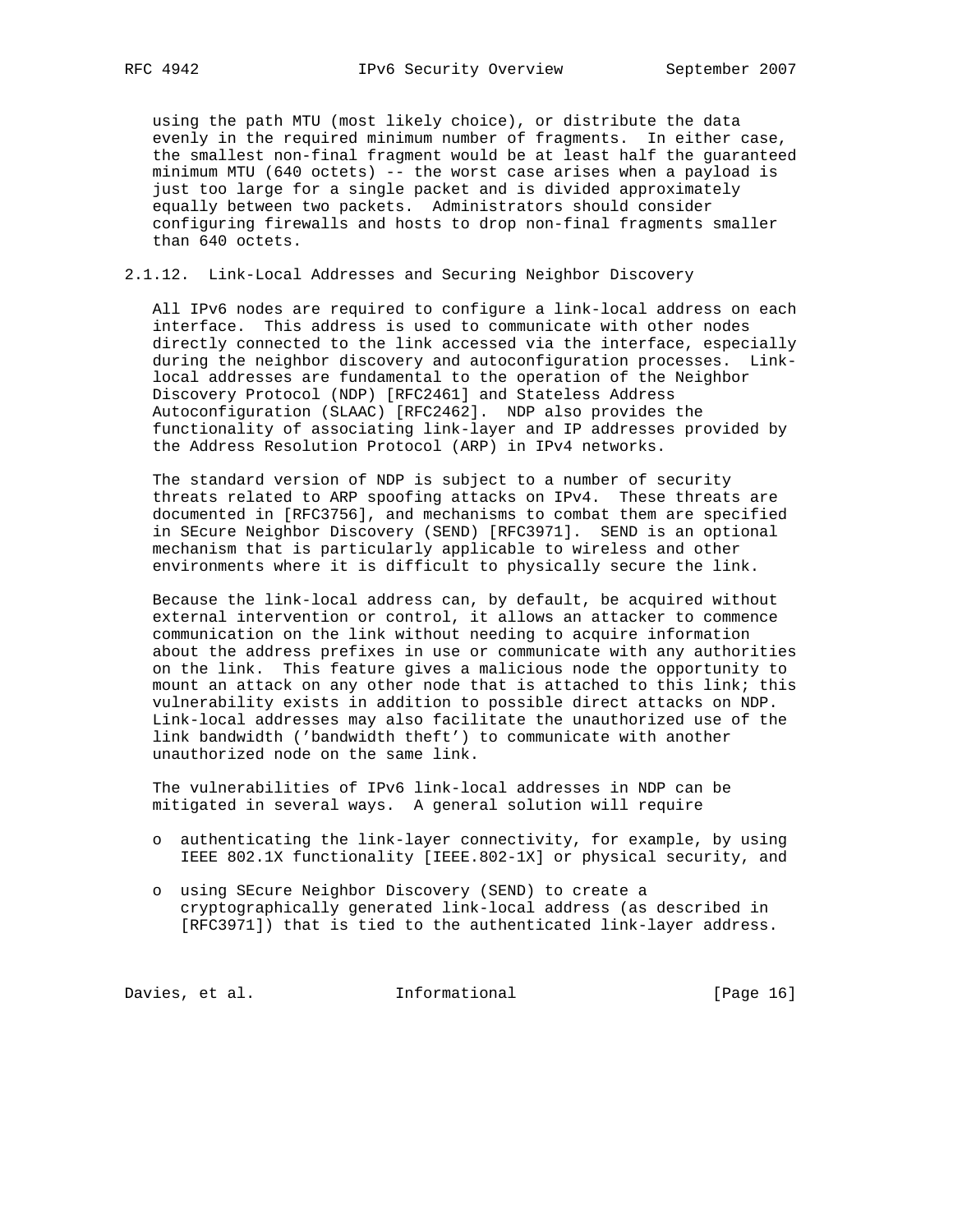This solution would be particularly appropriate in wireless LAN deployments where it is difficult to physically secure the infrastructure, but it may not be considered necessary in wired environments where the physical infrastructure can be kept secure by other means.

 Limiting the potentiality for abuse of link-local addresses in general packet exchanges is more problematic because there may be circumstances, such as isolated networks, where usage is appropriate and discrimination between use and abuse requires complex filtering rules which have to be implemented on hosts. The risk of misuse may be deemed too small compared with the effort needed to control it, but special attention should be paid to tunnel end-points (see 2.4, 3.2, and 3.3).

 Any filtering has to be provided by a host-based or bridging firewall. In general, link-local addresses are expected to be used by applications that are written to deal with specific interfaces and links. Typically these applications are used for control and management. A node which is attached to multiple links has to deal with the potentially overlapping link-local address spaces associated with these links. IPv6 provides for this through zone identifiers that are used to discriminate between the different address scopes [RFC4007] and the scope identifier that can be associated with a socket address structure [RFC3493]. Most users are unfamiliar with these issues and general purpose applications are not intended to handle this kind of discrimination. link-local addresses are not normally used with the Domain Name System (DNS), and DNS cannot supply zone identifiers. If it is considered necessary to prevent the use of link-local addresses by means other than control and management protocols, administrators may wish to consider limiting the protocols that can be used with link-local addresses. At a minimum, ICMPv6 and any intra-domain routing protocol in use (such as Open Shortest Path First (OSPF) or Routing Information Protocol (RIP)) need to be allowed, but other protocols may also be needed. RIP illustrates the complexity of the filtering problem: its messages are encapsulated as User Datagram Protocol (UDP) payloads, and filtering needs to distinguish RIP messages addressed to UDP port 521 from other UDP messages.

2.1.13. Securing Router Advertisements

 As part of the Neighbor Discovery process, routers on a link advertise their capabilities in Router Advertisement messages. The version of NDP defined in [RFC2461] does not protect the integrity of these messages or validate the assertions made in the messages with the result that any node that connects to the link can maliciously claim to offer routing services that it will not fulfill, and

Davies, et al. 1nformational 1999 [Page 17]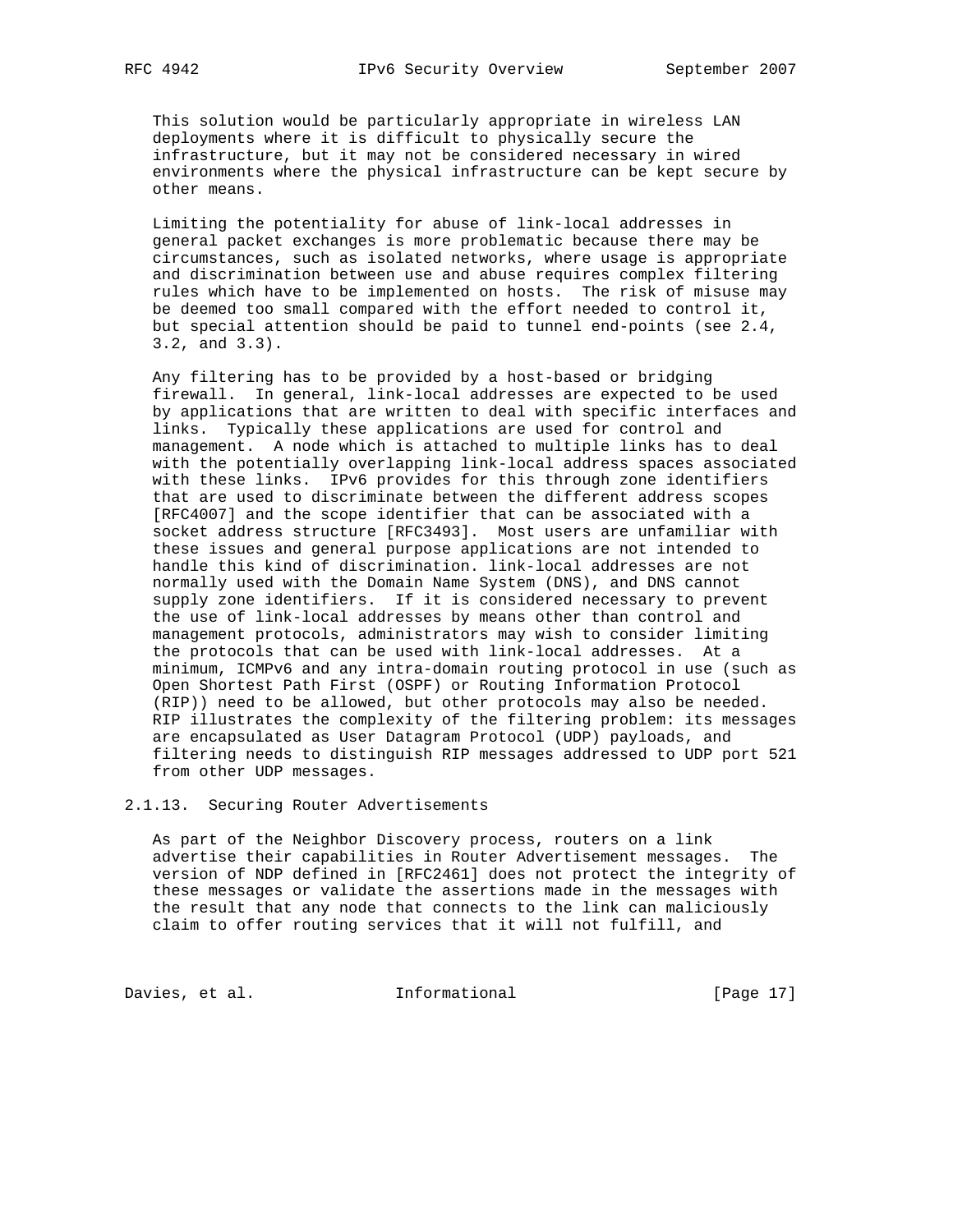advertise inappropriate prefixes and parameters. These threats have been documented in [RFC3756].

 A malicious node may also be able to carry out a DoS attack by deprecating an established valid prefix (by advertising it with a zero lifetime). Similar DoS attacks are possible if the optional Router Selection mechanism is implemented as described in the security considerations of [RFC4191].

 SEND [RFC3971] can be used to provide verification that routers are authorized to provide the services they advertise through a certificate-based mechanism. This capability of SEND is also particularly appropriate for wireless environments where clients are reliant on the assertions of the routers rather than a physically secured connection.

2.1.14. Host-to-Router Load Sharing

 If a host deploys the optional host-to-router load-sharing mechanism [RFC4311], a malicious application could carry out a DoS attack on one or more of the load-sharing routers if the application is able to use knowledge of the load-sharing algorithm to synthesize traffic that subverts the load-sharing algorithm and directs a large volume of bogus traffic towards a subset of the routers. The likelihood of such an attack can be reduced if the implementation uses a sufficiently sophisticated load sharing algorithm as described in the security considerations of [RFC4311].

2.1.15. Mobile IPv6

 Mobile IPv6 offers significantly enhanced security compared with Mobile IPv4 especially when using optimized routing and care-of addresses. Return routability checks are used to provide relatively robust assurance that the different addresses that a mobile node uses as it moves through the network do indeed all refer to the same node. The threats and solutions are described in [RFC3775], and a more extensive discussion of the security aspects of the design can be found in [RFC4225].

2.1.15.1. Obsolete Home Address Option in Mobile IPv6

 The Home Address option specified in early versions of Mobile IPv6 would have allowed a trivial source spoofing attack: hosts were required to substitute the source address of incoming packets with the address in the option, thereby potentially evading checks on the packet source address. The version of Mobile IPv6 as standardized in

Davies, et al. **Informational** [Page 18]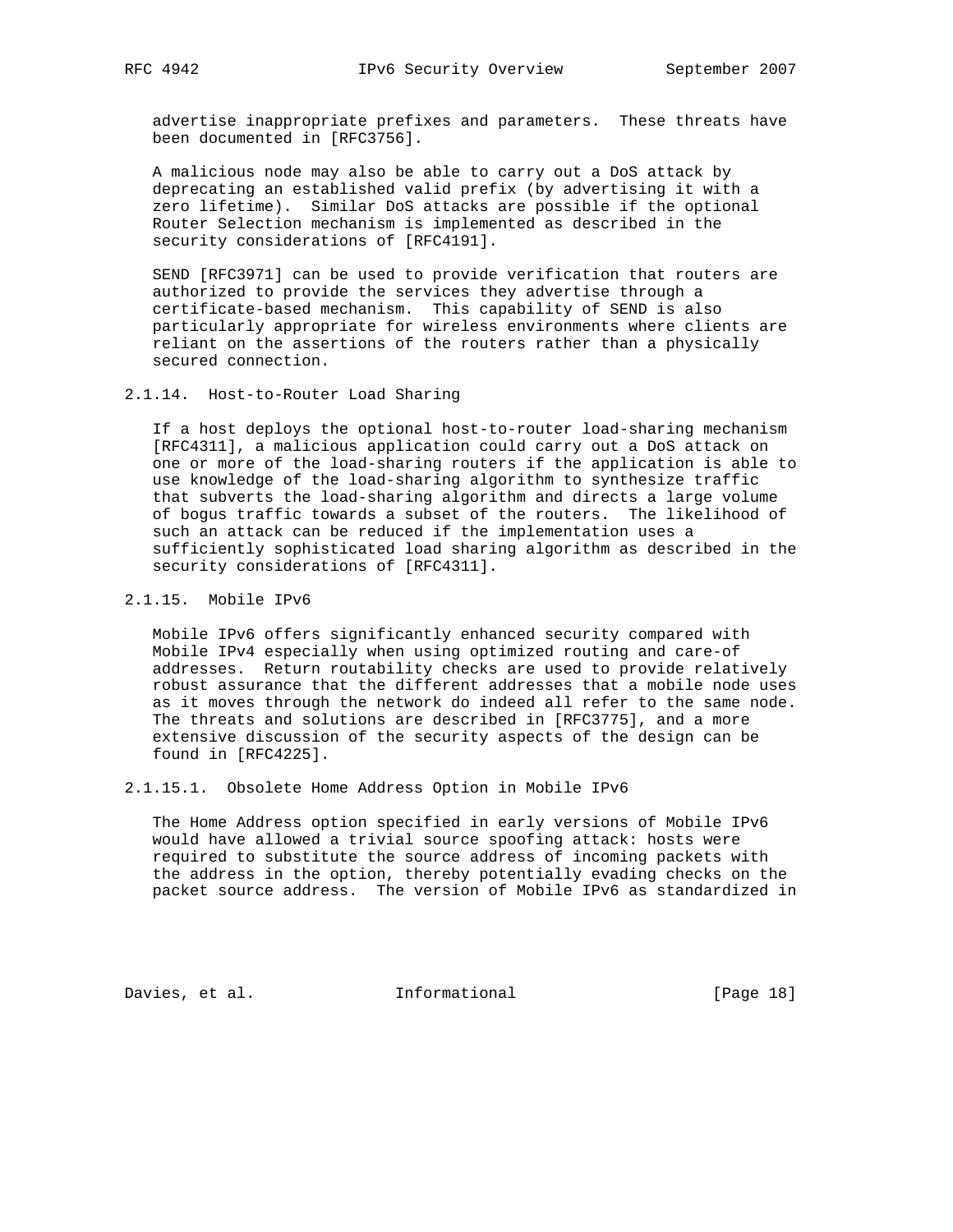[RFC3775] has removed this issue by ensuring that the Home Address destination option is only processed if there is a corresponding binding cache entry and securing Binding Update messages.

 A number of pre-standard implementations of Mobile IPv6 were available that implemented this obsolete and insecure option: care should be taken to avoid running such obsolete systems.

#### 2.2. IPv4-Mapped IPv6 Addresses

 Overloaded functionality is always a double-edged sword: it may yield some deployment benefits, but often also incurs the price that comes with ambiguity.

 One example of such is IPv4-mapped IPv6 addresses (::ffff/96): a representation of an IPv4 address as an IPv6 address inside an operating system as defined in [RFC3493]. Since the original specification, the use of IPv4-mapped addresses has been extended to a transition mechanism, Stateless IP/ICMP Translation algorithm (SIIT) [RFC2765], where they are potentially used in the addresses of packets on the wire.

 Therefore, it becomes difficult to unambiguously discern whether an IPv4 mapped address is really an IPv4 address represented in the IPv6 address format (basic API behavior) \*or\* an IPv6 address received from the wire (which may be subject to address forgery, etc.). (SIIT behavior). The security issues that arise from the ambiguous behavior when IPv4-mapped addresses are used on the wire include:

- o If an attacker transmits an IPv6 packet with ::ffff:127.0.0.1 in the IPv6 source address field, he might be able to bypass a node's access controls by deceiving applications into believing that the packet is from the node itself (specifically, the IPv4 loopback address, 127.0.0.1). The same attack might be performed using the node's IPv4 interface address instead.
- o If an attacker transmits an IPv6 packet with IPv4-mapped addresses in the IPv6 destination address field corresponding to IPv4 addresses inside a site's security perimeter (e.g., ::ffff: 10.1.1.1), he might be able to bypass IPv4 packet filtering rules and traverse a site's firewall.
- o If an attacker transmits an IPv6 packet with IPv4-mapped addresses in the IPv6 source and destination fields to a protocol that swaps IPv6 source and destination addresses, he might be able to use a node as a proxy for certain types of attacks. For example, this might be used to construct broadcast multiplication and proxy TCP port scan attacks.

Davies, et al. 1nformational 1915 [Page 19]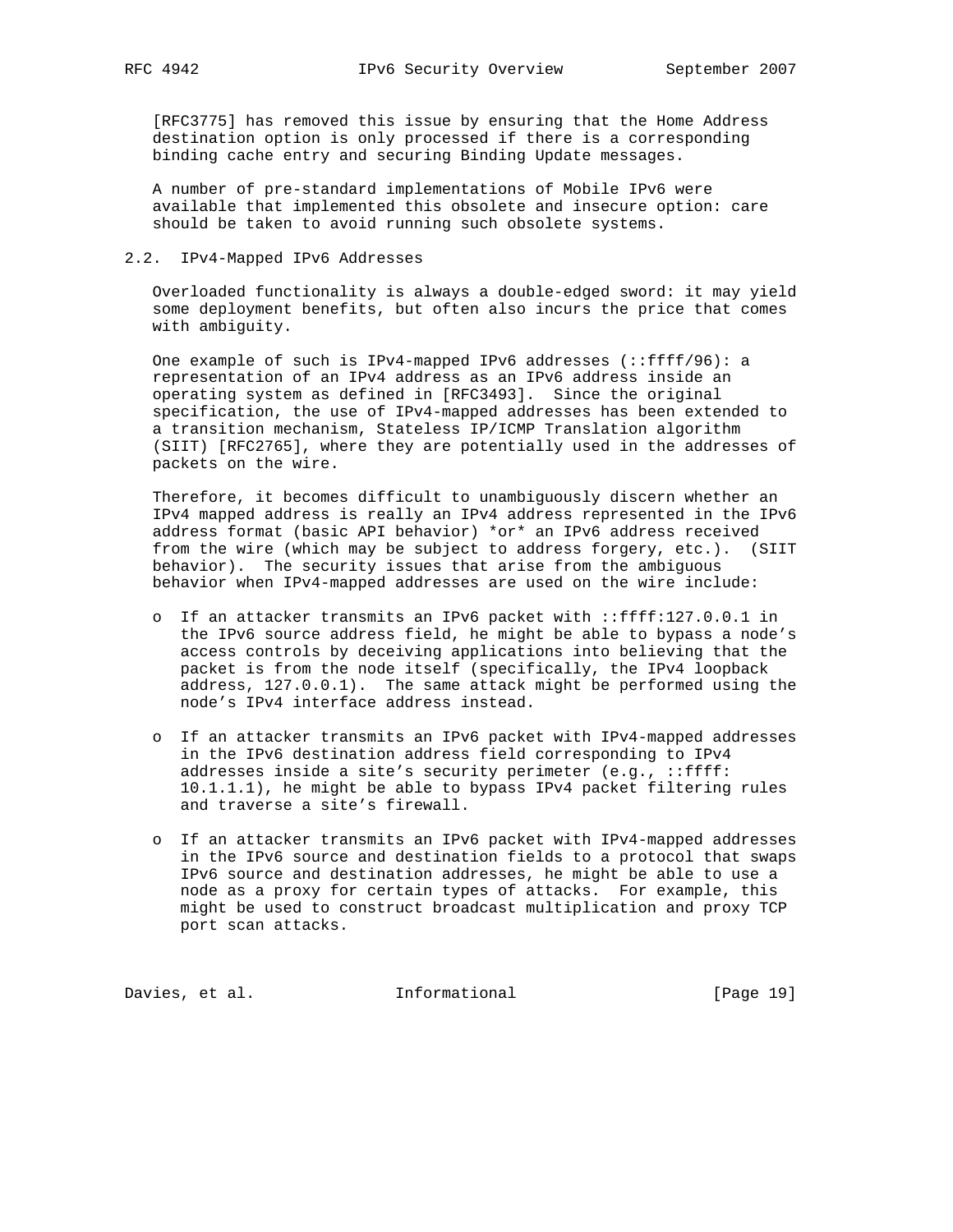In addition, special cases like these, while giving deployment benefits in some areas, require a considerable amount of code complexity (e.g., in the implementations of bind() system calls and reverse DNS lookups) that is probably undesirable but can be managed in this case.

 In practice, although the packet translation mechanisms of SIIT are specified for use in "Network Address Translator - Protocol Translator (NAT-PT)" [RFC2766], NAT-PT uses a mechanism different from IPv4-mapped IPv6 addresses for communicating embedded IPv4 addresses in IPv6 addresses. Also, SIIT is not recommended for use as a standalone transition mechanism. Given the issues that have been identified, it seems appropriate that mapped addresses should not be used on the wire. However, changing application behavior by deprecating the use of mapped addresses in the operating system interface would have significant impact on application porting methods as described in [RFC4038], and it is expected that IPv4 mapped IPv6 addresses will continue to be used within the API to aid application portability.

 Using the basic API behavior has some security implications in that it adds additional complexity to address-based access controls. The main issue that arises is that an IPv6 (AF\_INET6) socket will accept IPv4 packets even if the node has no IPv4 (AF\_INET) sockets open. This has to be taken into account by application developers and may allow a malicious IPv4 peer to access a service even if there are no open IPv4 sockets. This violates the security principle of "least surprise".

# 2.3. Increased End-to-End Transparency

 One of the major design aims of IPv6 has been to maintain the original IP architectural concept of end-to-end transparency. Transparency can help foster technological innovation in areas such as peer-to-peer communication, but maintaining the security of the network at the same time requires some modifications in the network architecture. Ultimately, it is also likely to need changes in the security model as compared with the norms for IPv4 networks.

### 2.3.1. IPv6 Networks without NATs

 The necessity of introducing Network Address Translators (NATs) into IPv4 networks, resulting from a shortage of IPv4 addresses, has removed the end-to-end transparency of most IPv4 connections: the use of IPv6 would restore this transparency. However, the use of NATs, and the associated private addressing schemes, has become inappropriately linked to the provision of security in enterprise networks. The restored end-to-end transparency of IPv6 networks can

Davies, et al. 1nformational [Page 20]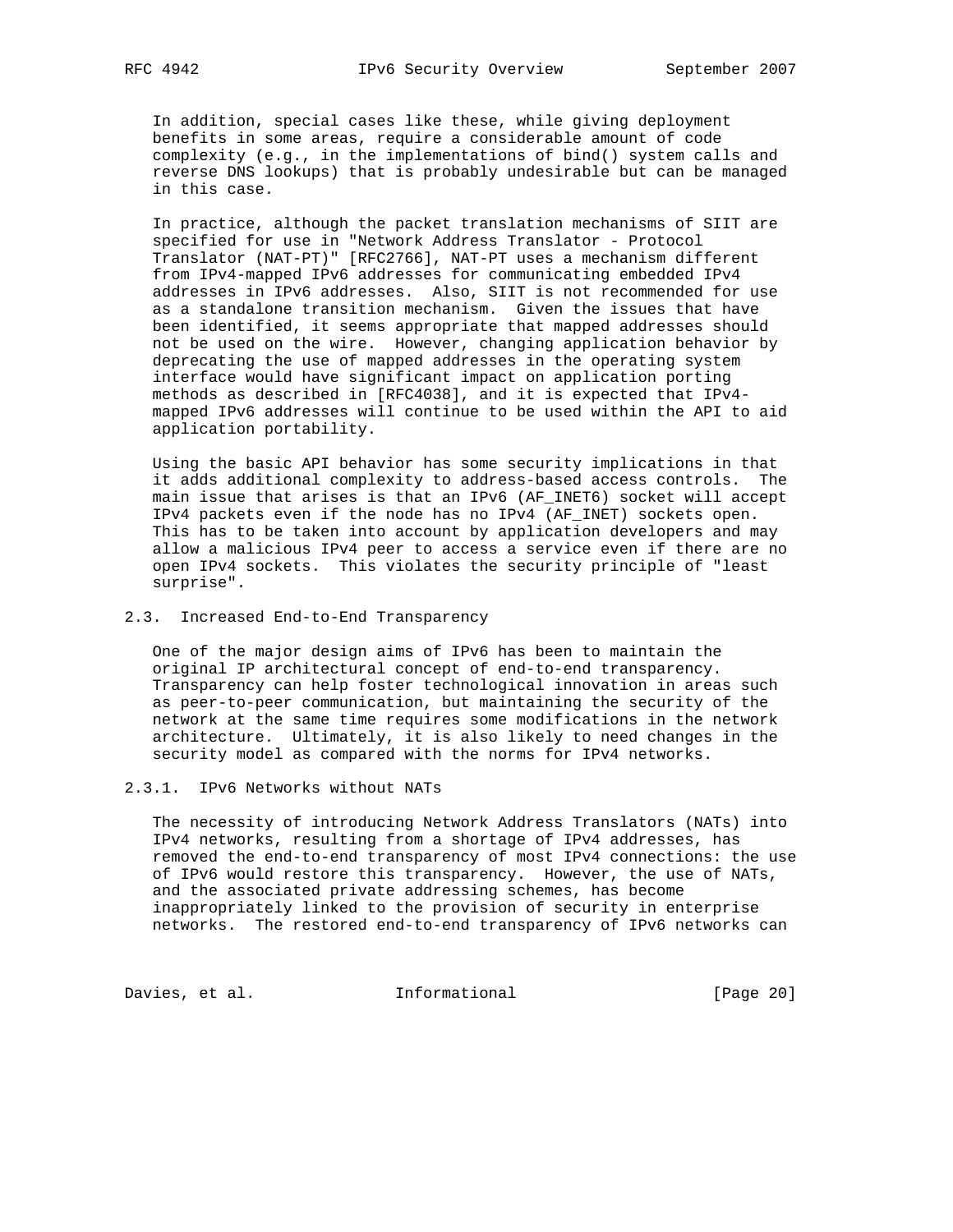therefore be seen as a threat by poorly informed enterprise network managers. Some seem to want to limit the end-to-end capabilities of IPv6, for example by deploying private, local addressing and translators, even when it is not necessary because of the abundance of IPv6 addresses.

 Recommendations for designing an IPv6 network to meet the perceived security and connectivity requirements implicit in the current usage of IPv4 NATs whilst maintaining the advantages of IPv6 end-to-end transparency are described in "IP Version 6 Network Architecture Protection" [RFC4864].

#### 2.3.2. Enterprise Network Security Model for IPv6

 The favored model for enterprise network security in IPv4 stresses the use of a security perimeter policed by autonomous firewalls and incorporating the NATs. Both perimeter firewalls and NATs introduce asymmetry and reduce the transparency of communications through these perimeters. The symmetric bidirectionality and transparency that are extolled as virtues of IPv6 may seem to be at odds with this model. Consequently, network managers may even see them as undesirable attributes, in conflict with their need to control threats to and attacks on the networks they administer.

 It is worth noting that IPv6 does not \*require\* end-to-end connectivity. It merely provides end-to-end addressability; the connectivity can still be controlled using firewalls (or other mechanisms), and it is indeed wise to do so.

 A number of matters indicate that IPv6 networks should migrate towards an improved security model, which will increase the overall security of the network while at the same time facilitating end-to end communication:

- o Increased usage of end-to-end security especially at the network layer. IPv6 mandates the provision of IPsec capability in all nodes, and increasing usage of end-to-end security is a challenge to current autonomous firewalls that are unable to perform deep packet inspection on encrypted packets. It is also incompatible with NATs because they modify the packets, even when packets are only authenticated rather than encrypted.
- o Acknowledgement that over-reliance on the perimeter model is potentially dangerous. An attacker who can penetrate today's perimeters will have free rein within the perimeter, in many cases. Also a successful attack will generally allow the attacker to capture information or resources and make use of them.

Davies, et al. 1nformational [Page 21]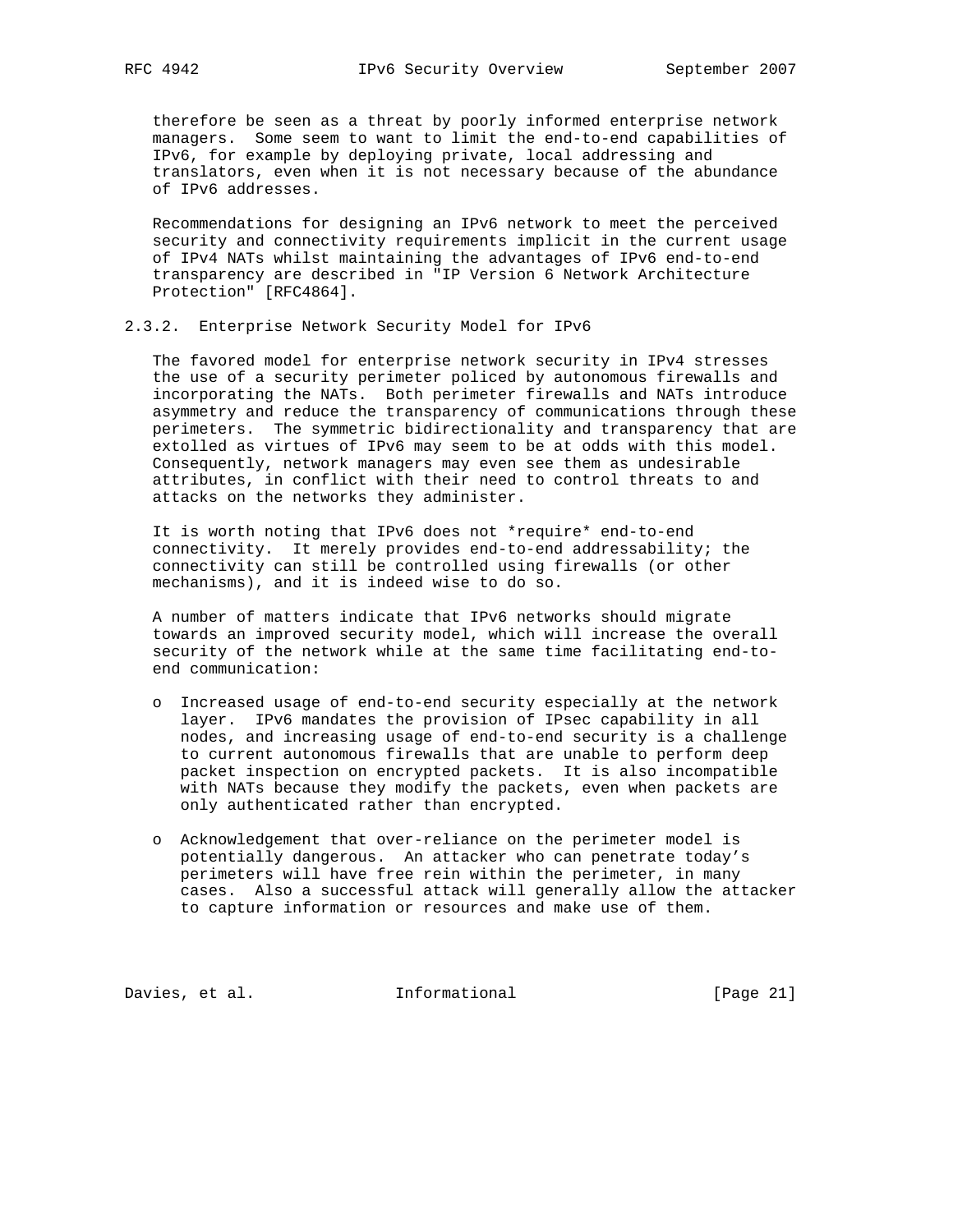- o Development of mechanisms such as 'Trusted Computing' [TCGARCH] that will increase the level of trust that network managers are able to place on hosts.
- o Development of centralized security policy repositories and secure distribution mechanisms that, in conjunction with trusted hosts, will allow network managers to place more reliance on security mechanisms at the end-points. The mechanisms are likely to include end-node firewalling and intrusion detection systems as well as secure protocols that allow end-points to influence the behavior of perimeter security devices.
- o Review of the role of perimeter devices with increased emphasis on intrusion detection, and network resource protection and coordination to thwart distributed denial-of-service attacks.

 Several of the technologies required to support an enhanced security model are still under development, including secure protocols to allow end-points to control firewalls: the complete security model utilizing these technologies is now emerging but still requires some development.

 In the meantime, initial deployments will need to make use of similar firewalling and intrusion detection techniques to IPv4 that may limit end-to-end transparency temporarily, but should be prepared to use the new security model as it develops and avoid the use of NATs by the use of the architectural techniques described in [RFC4864]. In particular, using NAT-PT [RFC2766] as a general purpose transition mechanism should be avoided as it is likely to limit the exploitation of end-to-end security and other IPv6 capabilities in the future as explained in [RFC4966].

2.4. IPv6 in IPv6 Tunnels

 IPv6 in IPv6 tunnels can be used to circumvent security checks, so it is essential to filter packets both at tunnel ingress and egress points (the encapsulator and decapsulator) to ensure that both the inner and outer addresses are acceptable, and the tunnel is not being used to carry inappropriate traffic. [RFC3964], which is primarily about the 6to4 transition tunneling mechanism (see Section 3.1), contains useful discussions of possible attacks and ways to counteract these threats.

Davies, et al. 1nformational [Page 22]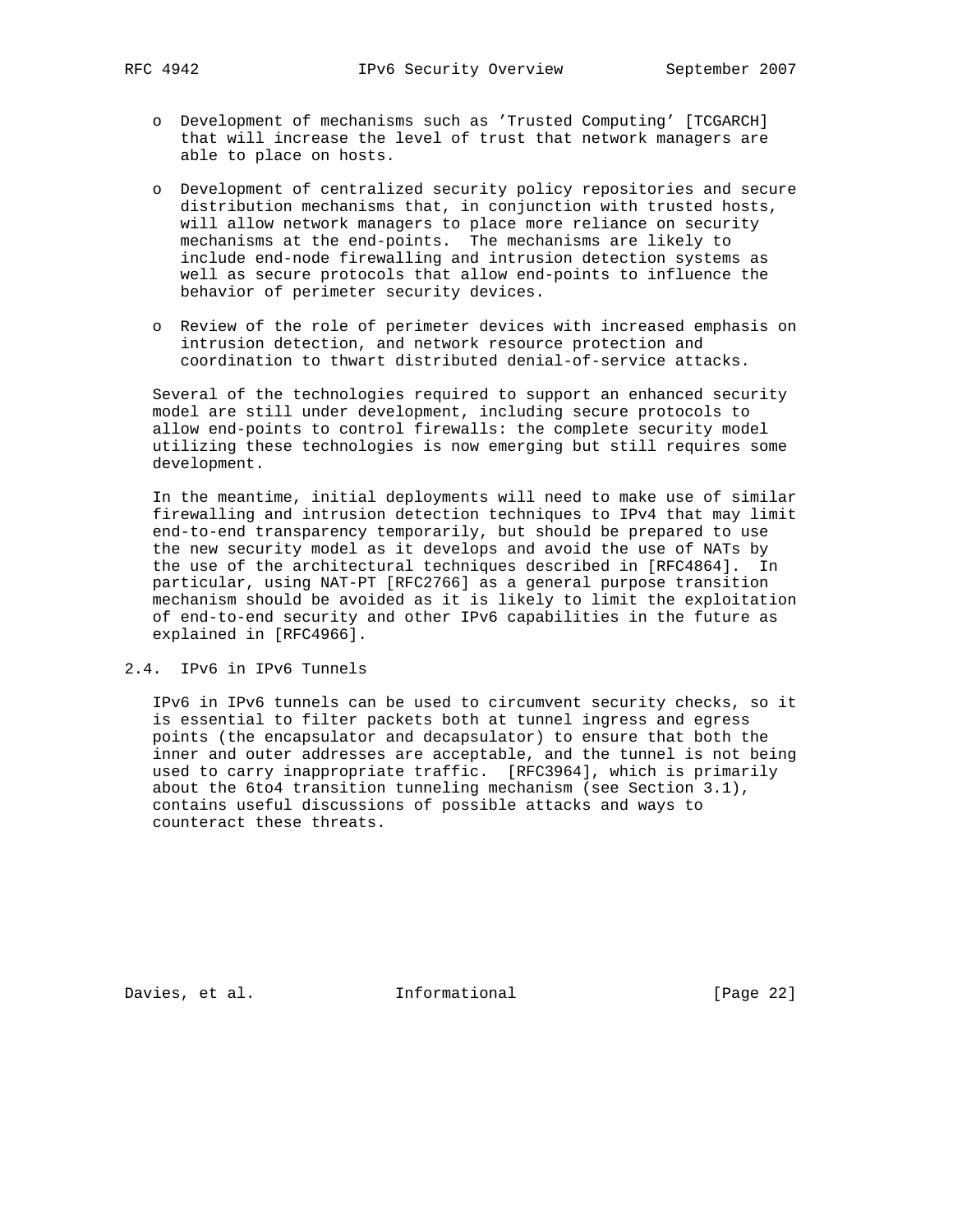- 
- 3. Issues Due to Transition Mechanisms
- 3.1. IPv6 Transition/Coexistence Mechanism-Specific Issues

 The more complicated the IPv6 transition/coexistence becomes, the greater the danger that security issues will be introduced either

- o in the mechanisms themselves,
- o in the interaction between mechanisms, or
- o by introducing unsecured paths through multiple mechanisms.

 These issues may or may not be readily apparent. Hence, it would be desirable to keep the mechanisms simple (as few in number as possible and built from pieces as small as possible) to simplify analysis.

 One case where such security issues have been analyzed in detail is the 6to4 tunneling mechanism [RFC3964].

 As tunneling has been proposed as a model for several more cases than are currently being used, its security properties should be analyzed in more detail. There are some generic dangers to tunneling:

- o It may be easier to avoid ingress filtering checks.
- o It is possible to attack the tunnel interface: several IPv6 security mechanisms depend on checking that Hop Limit equals 255 on receipt and that link-local addresses are used. Sending such packets to the tunnel interface is much easier than gaining access to a physical segment and sending them there.
- o Automatic tunneling mechanisms are typically particularly dangerous as there is no pre-configured association between end points. Accordingly, at the receiving end of the tunnel, packets have to be accepted and decapsulated from any source. Consequently, special care should be taken when specifying automatic tunneling techniques.

3.2. Automatic Tunneling and Relays

 Two mechanisms have been specified that use automatic tunneling and are intended for use outside a single domain. These mechanisms encapsulate the IPv6 packet directly in an IPv4 packet in the case of 6to4 [RFC3056] or in an IPv4 UDP packet in the case of Teredo [RFC4380]. In each case, packets can be sent and received by any similarly equipped nodes in the IPv4 Internet.

Davies, et al. 1nformational [Page 23]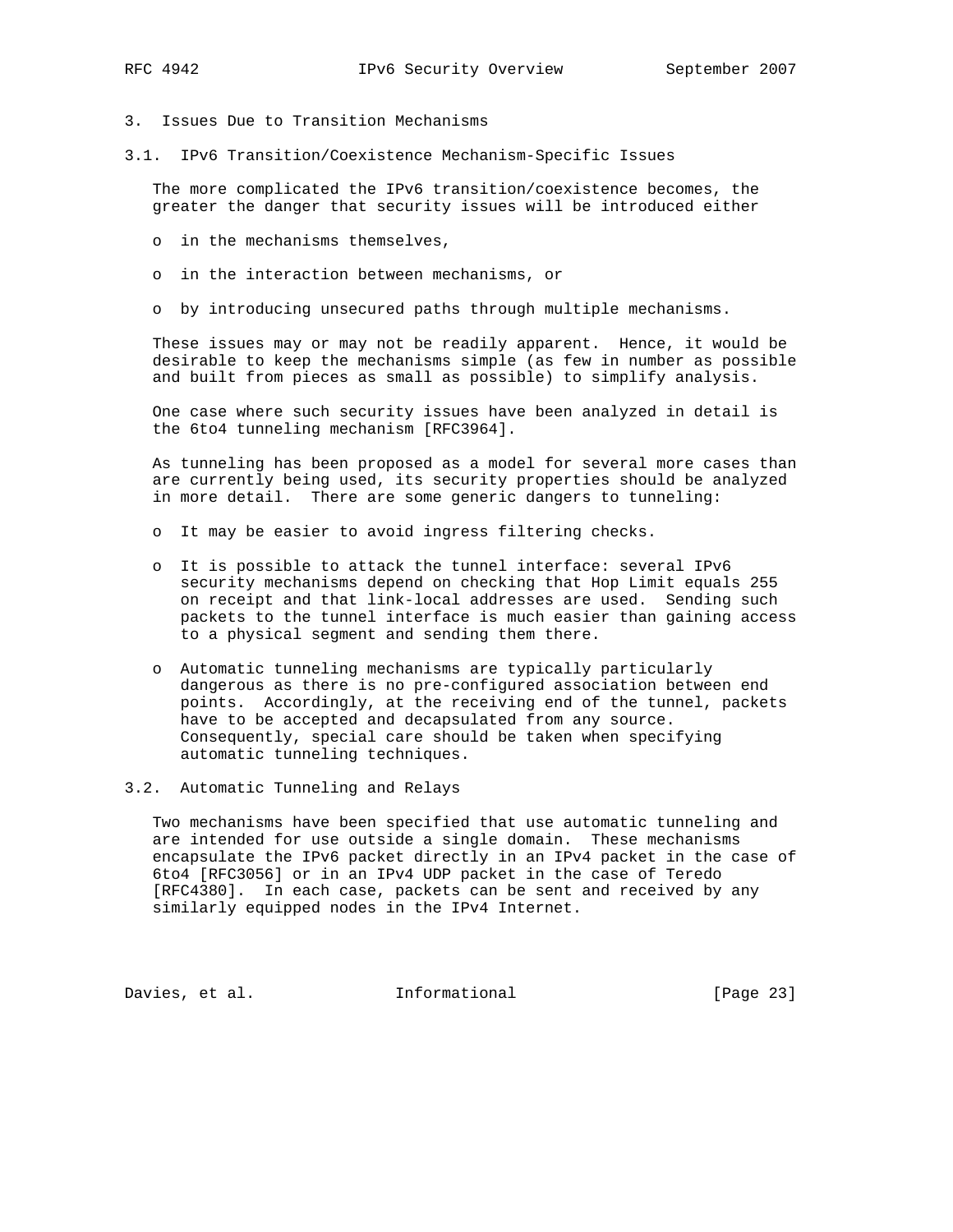As mentioned in Section 3.1, a major vulnerability in such approaches is that receiving nodes must allow decapsulation of traffic sourced from anywhere in the Internet. This kind of decapsulation function must be extremely well secured because of the wide range of potential sources.

 An even more difficult problem is how these mechanisms are able to establish communication with native IPv6 nodes or between the automatic tunneling mechanisms: such connectivity requires the use of some kind of "relay". These relays could be deployed in various locations such as:

- o all native IPv6 nodes,
- o native IPv6 sites,
- o in IPv6-enabled ISPs, or
- o just somewhere in the Internet.

 Given that a relay needs to trust all the sources (e.g., in the 6to4 case, all 6to4 routers) that are sending it traffic, there are issues in achieving this trust and at the same time scaling the relay system to avoid overloading a small number of relays.

 As authentication of such a relay service is very difficult to achieve, and particularly so in some of the possible deployment models, relays provide a potential vehicle for address spoofing, (reflected) denial-of-service attacks, and other threats.

 Threats related to 6to4 and measures to combat them are discussed in [RFC3964]. [RFC4380] incorporates extensive discussion of the threats to Teredo and measures to combat them.

3.3. Tunneling IPv6 through IPv4 Networks May Break IPv4 Network Security Assumptions

 NATs and firewalls have been deployed extensively in the IPv4 Internet, as discussed in Section 2.3. Operators who deploy them typically have some security/operational requirements in mind (e.g., a desire to block inbound connection attempts), which may or may not be misguided.

 The addition of tunneling can change the security model that such deployments are seeking to enforce. IPv6-over-IPv4 tunneling using protocol 41 is typically either explicitly allowed, or disallowed implicitly. Tunneling IPv6 over IPv4 encapsulated in UDP constitutes a more difficult problem as UDP must usually be allowed to pass

Davies, et al. 1nformational [Page 24]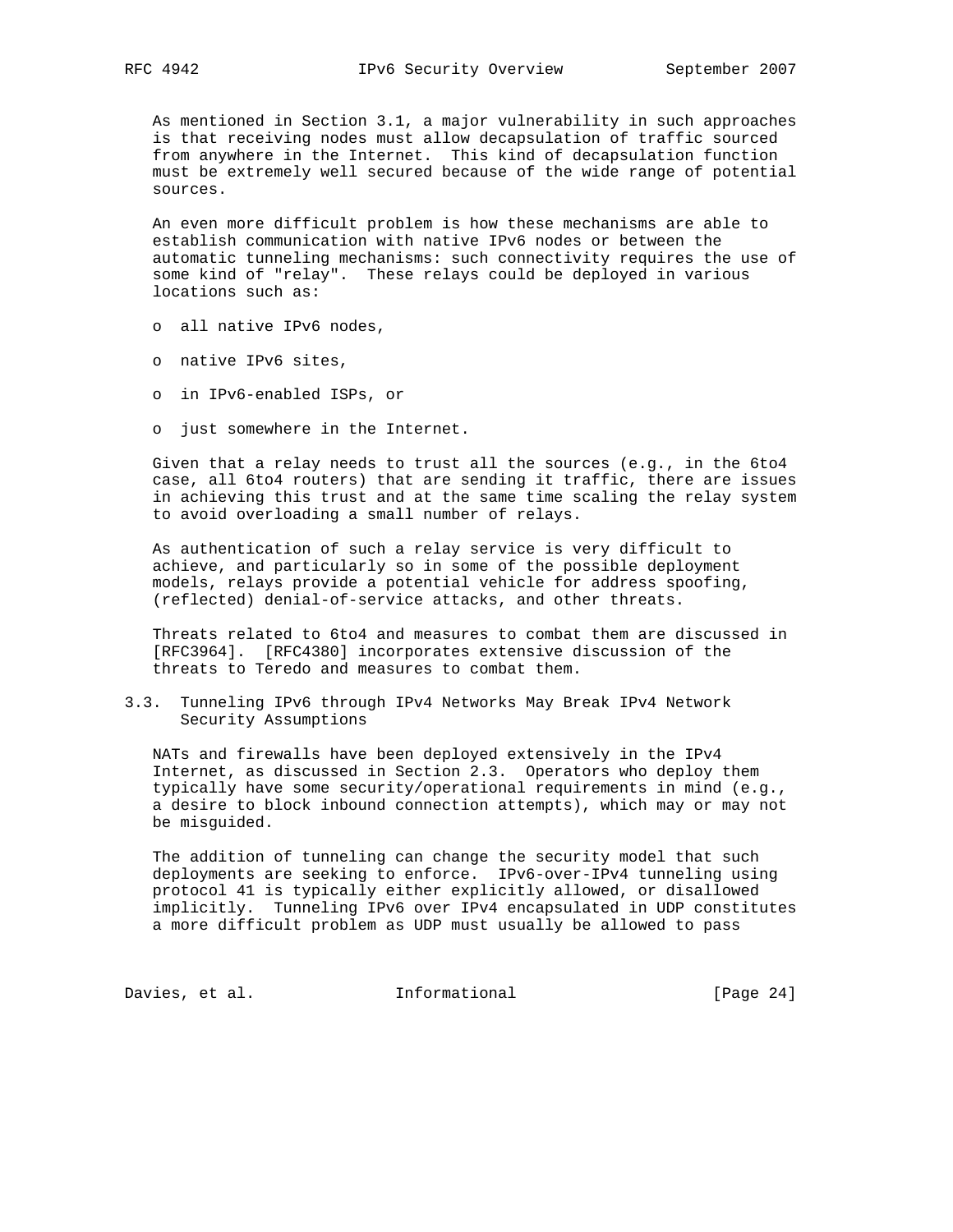through NATs and firewalls. Consequently, using UDP implies the ability to punch holes in NATs and firewalls although, depending on the implementation, this ability may be limited or only achieved in a stateful manner. In practice, the mechanisms have been explicitly designed to traverse both NATs and firewalls in a similar fashion.

 One possible view is that the use of tunneling is especially questionable in home and SOHO (small office/home office) environments where the level of expertise in network administration is typically not very high; in these environments, the hosts may not be as tightly managed as in others (e.g., network services might be enabled unnecessarily), leading to possible security break-ins or other vulnerabilities.

 Holes allowing tunneled traffic through NATs and firewalls can be punched both intentionally and unintentionally. In cases where the administrator or user makes an explicit decision to create the hole, this is less of a problem, although (for example) some enterprises might want to block IPv6 tunneling explicitly if employees were able to create such holes without reference to administrators. On the other hand, if a hole is punched transparently, it is likely that a proportion of users will not understand the consequences: this will very probably result in a serious threat sooner or later.

 When deploying tunneling solutions, especially tunneling solutions that are automatic and/or can be enabled easily by users who do not understand the consequences, care should be taken not to compromise the security assumptions held by the users.

 For example, NAT traversal should not be performed by default unless there is a firewall producing a similar by-default security policy to that provided by IPv4 NAT. IPv6-in-IPv4 (protocol 41) tunneling is less of a problem, as it is easier to block if necessary; however, if the host is protected in IPv4, the IPv6 side should be protected as well.

 As is shown in Appendix A, it is relatively easy to determine the IPv6 address corresponding to an IPv4 address in tunneling deployments. It is therefore vital NOT to rely on "security by obscurity", i.e., assuming that nobody is able to guess or determine the IPv6 address of the host especially when using automatic tunneling transition mechanisms.

 The network architecture must provide separate IPv4 and IPv6 firewalls with tunneled IPv6 traffic arriving encapsulated in IPv4 packets routed through the IPv4 firewall before being decapsulated, and then through the IPv6 firewall as shown in Figure 1.

Davies, et al. 1nformational [Page 25]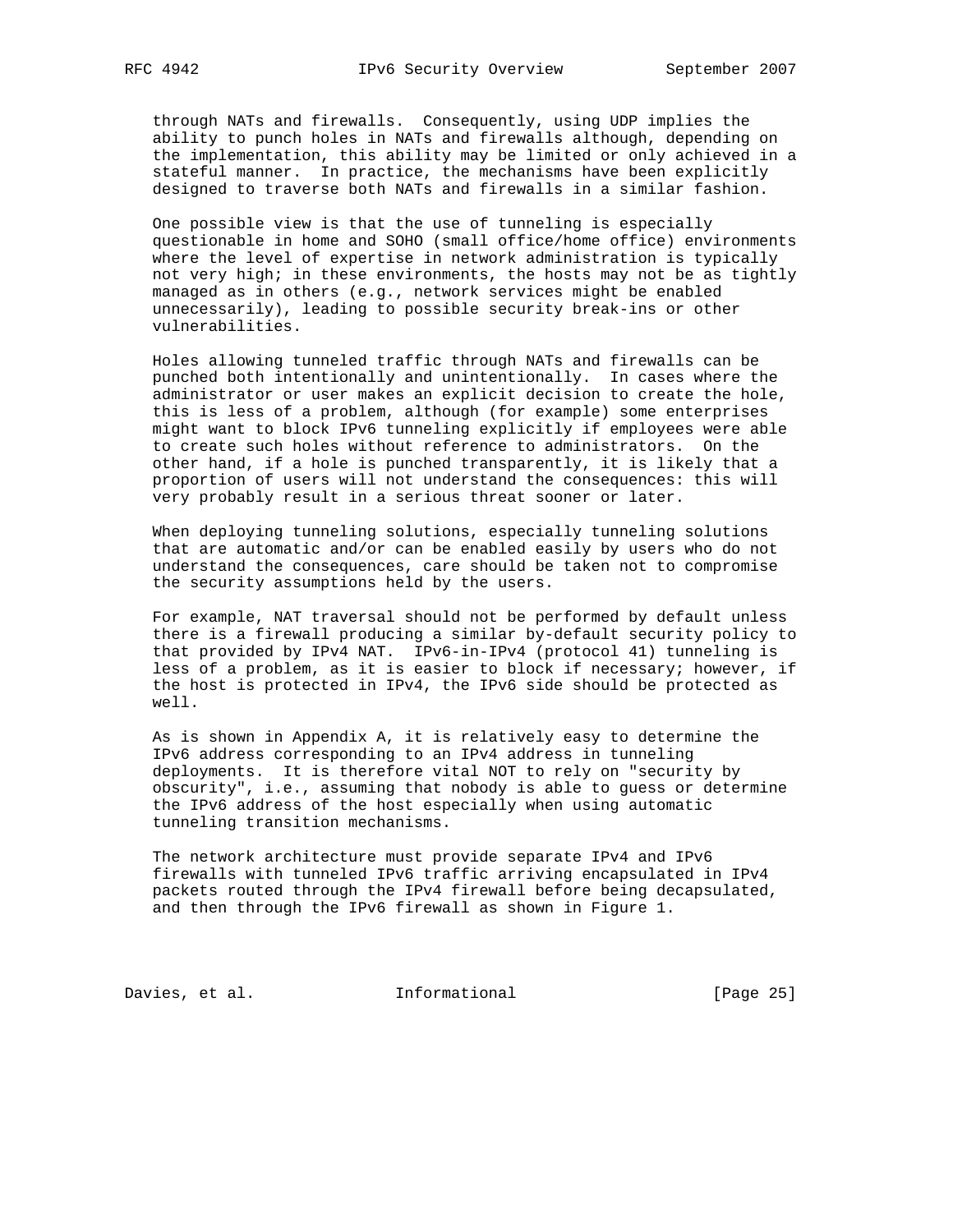| 494<br>RFC |  |
|------------|--|
|------------|--|

| Site |  |             | Native   IPv6   v6 in v4   IPv4   Native   Public                                         |  |
|------|--|-------------|-------------------------------------------------------------------------------------------|--|
|      |  |             | Network <--->   IPv6 $\vert$ <---->   Tunnel $\vert$ <---->   IPv4 $\vert$ <---> Internet |  |
|      |  |             | Firewall   Endpoint   Firewall                                                            |  |
|      |  | -+--------+ | $+ - - - - - - - +$                                                                       |  |

Figure 1: Tunneled Traffic and Firewalls

4. Issues Due to IPv6 Deployment

4.1. Avoiding the Trap of Insecure IPv6 Service Piloting

 Because IPv6 is a new service for many networks, network managers will often opt to make a pilot deployment in a part of the network to gain experience and understand the problems as well as the benefits that may result from a full production quality IPv6 service.

 Unless IPv6 service piloting is done in a manner that is as secure as possible, there is a risk that if security in the pilot does not match up to what is achievable with current IPv4 production service, the comparison can adversely impact the overall assessment of the IPv6 pilot deployment. This may result in a decision to delay or even avoid deploying an IPv6 production service. For example, hosts and routers might not be protected by IPv6 firewalls, even if the corresponding IPv4 service is fully protected by firewalls. The use of tunneling transition mechanisms (see Section 3.3) and the interaction with virtual private networks also need careful attention to ensure that site security is maintained. This is particularly critical where IPv6 capabilities are turned on by default in new equipment or new releases of operating systems: network managers may not be fully aware of the security exposure that this creates.

 In some cases, a perceived lack of availability of IPv6 firewalls and other security capabilities, such as intrusion detection systems may have led network managers to resist any kind of IPv6 service deployment. These problems may be partly due to the relatively slow development and deployment of IPv6-capable security equipment, but the major problems appear to have been a lack of information, and more importantly a lack of documented operational experience on which managers can draw. In actual fact, at the time of writing, there are a significant number of alternative IPv6 packet filters and firewalls already in existence that could be used to provide sufficient access controls.

 However, there are a small number of areas where the available equipment and capabilities may still be a barrier to secure deployment as of the time of writing:

Davies, et al. **Informational** [Page 26]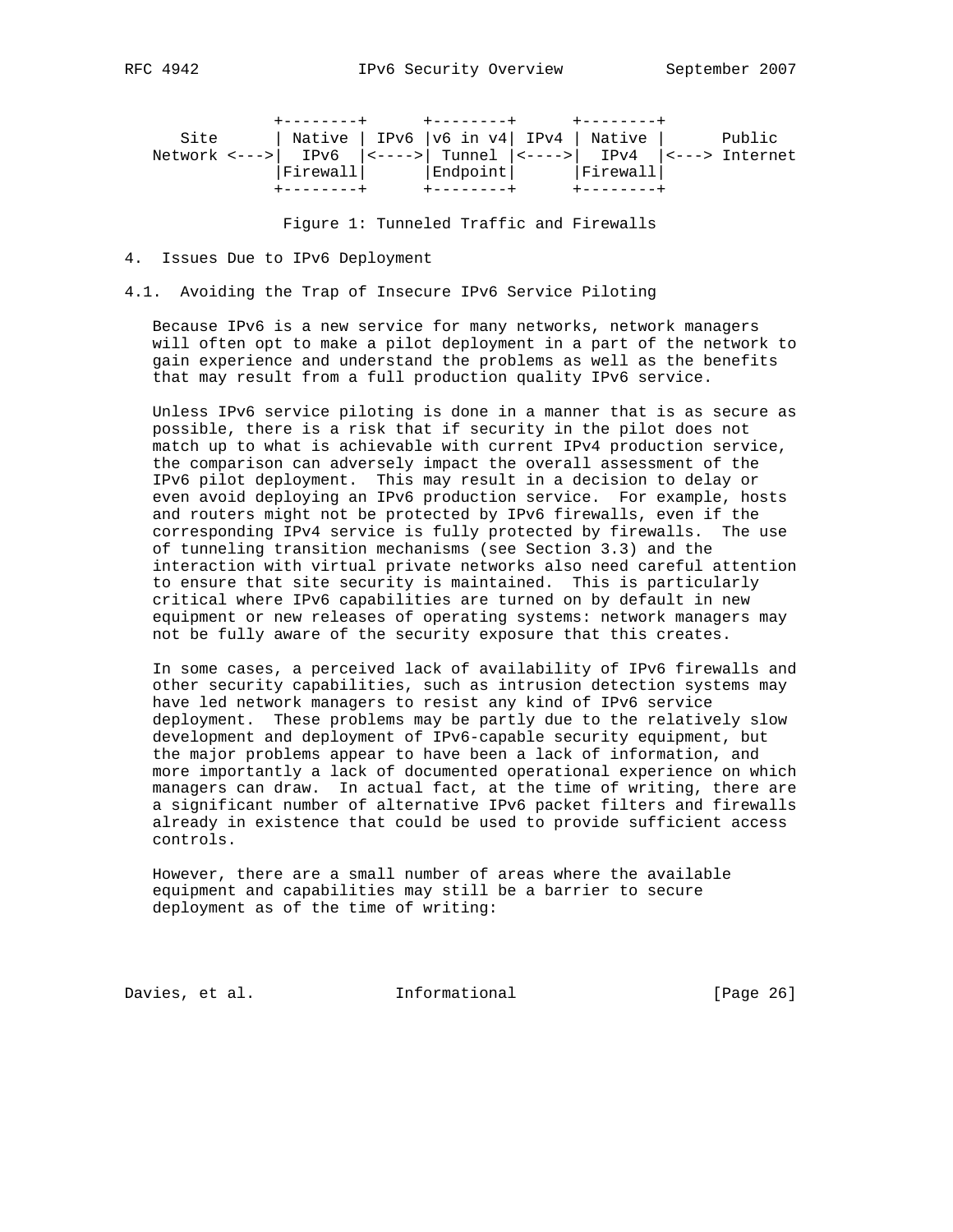- o 'Personal firewalls' with support for IPv6 and intended for use on hosts are not yet widely available.
- o Enterprise firewalls are at an early stage of development and may not provide the full range of capabilities needed to implement the necessary IPv6 filtering rules. Network managers often expect the same devices that support and are used for IPv4 today to also become IPv6-capable -- even though this is not really required and the equipment may not have the requisite hardware capabilities to support fast packet filtering for IPv6. Suggestions for the appropriate deployment of firewalls are given in Section 3.3 -- as will be seen from this section, it is usually desirable that the firewalls are in separate boxes, and there is no necessity for them to be same the model of equipment.
- o A lesser factor may be that some design decisions in the IPv6 protocol make it more difficult for firewalls to be implemented and work in all cases, and to be fully future-proof (e.g., when new extension headers are used) as discussed in Section 2.1.9. It is significantly more difficult for intermediate nodes to process the IPv6 header chains than IPv4 packets.
- o Adequate Intrusion Detection Systems (IDS) are more difficult to construct for IPv6. IDSs are now beginning to become available but the pattern-based mechanisms used for IPv4 may not be the most appropriate for long-term development of these systems as end-to end encryption becomes more prevalent. Future systems may be more reliant on traffic flow pattern recognition.
- o Implementations of high availability capabilities supporting IPv6 are also in short supply. In particular, development of the IPv6 version of the Virtual Router Redundancy Protocol (VRRP) [VRRP] has lagged the development of the main IPv6 protocol although alternatives may be available for some environments.

 In all these areas, developments are ongoing and they should not be considered a long-term bar to the deployment of IPv6 either as a pilot or production service. The necessary tools are now available to make a secure IPv6 deployment, and with careful selection of components and design of the network architecture, a successful pilot or production IPv6 service can be deployed. Recommendations for secure deployment and appropriate management of IPv6 networks can be found in the documentation archives of the European Union 6net project [SIXNET] and in the Deployment Guide published by the IPv6 Promotion Council of Japan [JpIPv6DC].

Davies, et al. **Informational** [Page 27]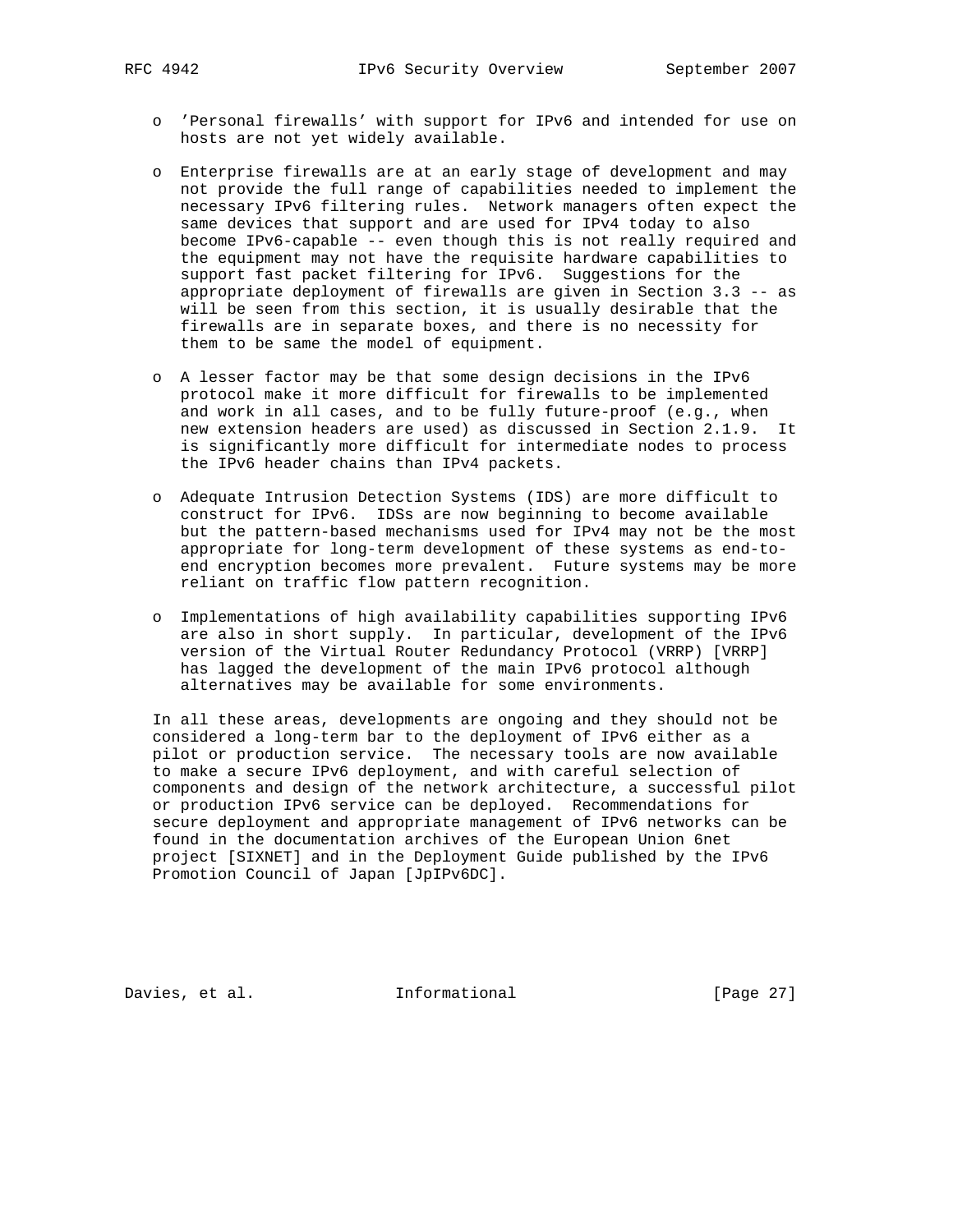## 4.2. DNS Server Problems

 Some DNS server implementations have flaws that severely affect DNS queries for IPv6 addresses as discussed in [RFC4074]. These flaws can be used for DoS attacks affecting both IPv4 and IPv6 by inducing caching DNS servers to believe that a domain is broken and causing the server to block access to all requests for the domain for a precautionary period.

## 4.3. Addressing Schemes and Securing Routers

 Whilst in general terms brute force scanning of IPv6 subnets is essentially impossible due to the enormously larger address space of IPv6 and the 64-bit interface identifiers (see Appendix A), this will be obviated if administrators do not take advantage of the large space to use unguessable interface identifiers.

 Because of the unmemorability of complete IPv6 addresses, there is a temptation for administrators to use small integers as interface identifiers when manually configuring them, as might happen on point to-point links or when provisioning complete addresses from a DHCPv6 server. Such allocations make it easy for an attacker to find active nodes that they can then port scan.

 To make use of the larger address space properly, administrators should be very careful when entering IPv6 addresses in their configurations (e.g., access control lists), since numerical IPv6 addresses are more prone to human error than IPv4 due to their length and unmemorability.

 It is also essential to ensure that the management interfaces of routers are well secured (e.g., allowing remote access using Secure Shell (SSH) only and ensuring that local craft interfaces have non default passwords) as the router will usually contain a significant cache of neighbor addresses in its neighbor cache.

#### 4.4. Consequences of Multiple Addresses in IPv6

 One positive consequence of IPv6 is that nodes that do not require global access can communicate locally just by the use of a link-local address (if very local access is sufficient) or across the site by using a Unique Local Address (ULA). In either case it is easy to ensure that access outside the assigned domain of activity can be controlled by simple filters (which should be the default for link locals). However, the security hazards of using link-local addresses for general purposes, as documented in Section 2.1.12, should be borne in mind.

Davies, et al. 1nformational [Page 28]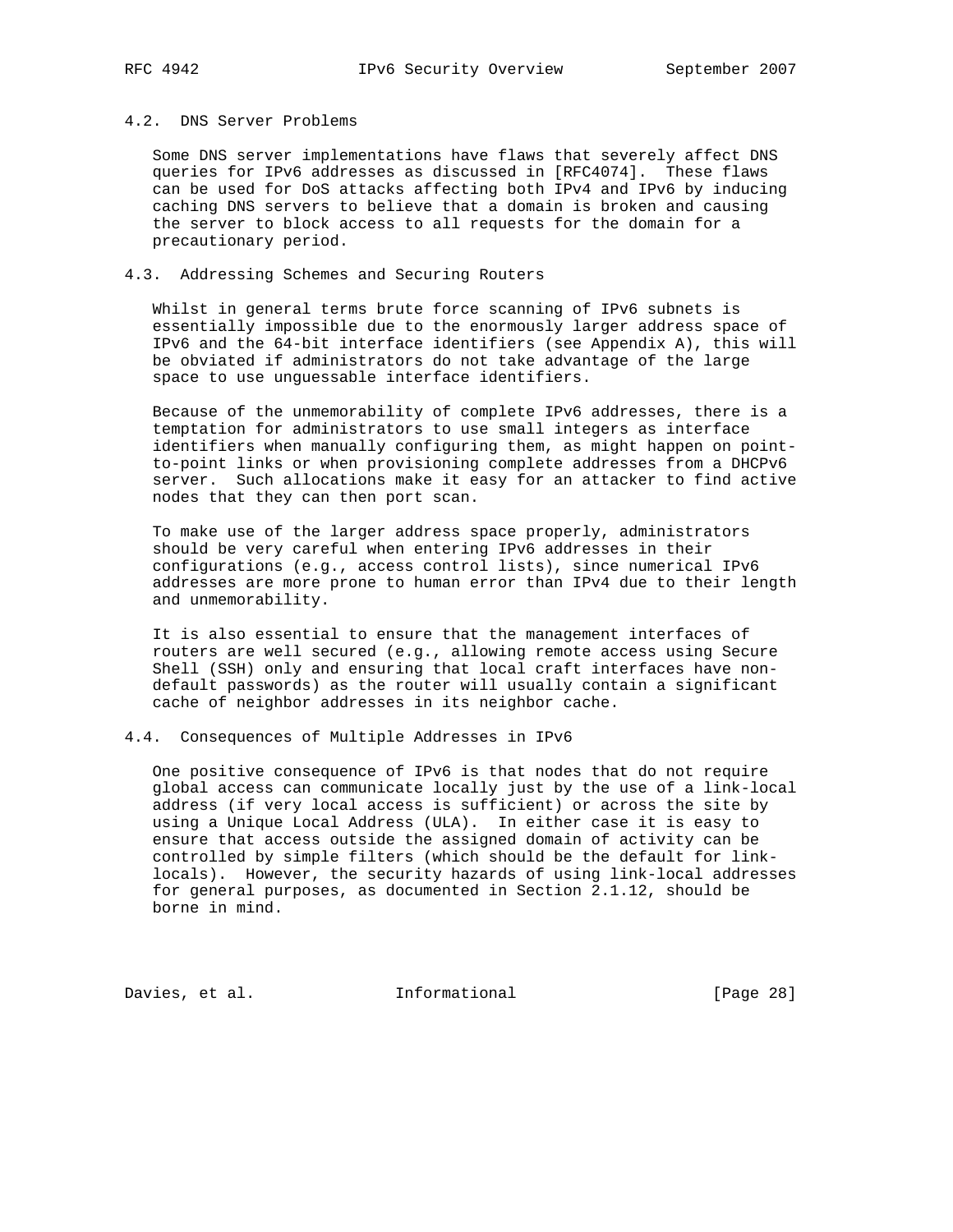On the other hand, the possibility that a node or interface can have multiple global scope addresses makes access control filtering (both on ingress and egress) more complex and requires higher maintenance levels. Vendors and network administrators need to be aware that multiple addresses are the norm rather than the exception in IPv6: when building and selecting tools for security and management, a highly desirable feature is the ability to be able to 'tokenize' access control lists and configurations in general to cater for multiple addresses and/or address prefixes.

 The addresses could be from the same network prefix (for example, privacy mechanisms [RFC4941] will periodically create new addresses taken from the same prefix, and two or more of these may be active at the same time), or from different prefixes (for example, when a network is multihomed, when for management purposes a node belongs to several subnets on the same link or is implementing anycast services). In all these cases, it is possible that a single host could be using several different addresses with different prefixes and/or different interface identifiers. It is desirable that the security administrator be able to identify that the same host is behind all these addresses.

 Some network administrators may find the mutability of addresses when privacy mechanisms are used in their network to be undesirable because of the current difficulties in maintaining access control lists and knowing the origin of traffic. In general, disabling the use of privacy addresses is only possible if the full stateful DHCPv6 mechanism [RFC3315] is used to allocate IPv6 addresses and DHCPv6 requests for privacy addresses are not honored.

#### 4.5. Deploying ICMPv6

 In IPv4 it is commonly accepted that some filtering of ICMP packets by firewalls is essential to maintain security. Because of the extended use that is made of ICMPv6 [RFC2461] with a multitude of functions, the simple set of dropping rules that are usually applied in IPv4 need to be significantly developed for IPv6. The blanket dropping of all ICMP messages that is used in some very strict environments is simply not possible for IPv6.

 In an IPv6 firewall, policy needs to allow some messages through the firewall but also has to permit certain messages to and from the firewall, especially those with link-local sources on links to which the firewall is attached. These messages must be permitted to ensure that Neighbor Discovery [RFC2462], Multicast Listener Discovery ([RFC2710], [RFC3810]), and Stateless Address Configuration [RFC4443] work as expected.

Davies, et al. 1nformational [Page 29]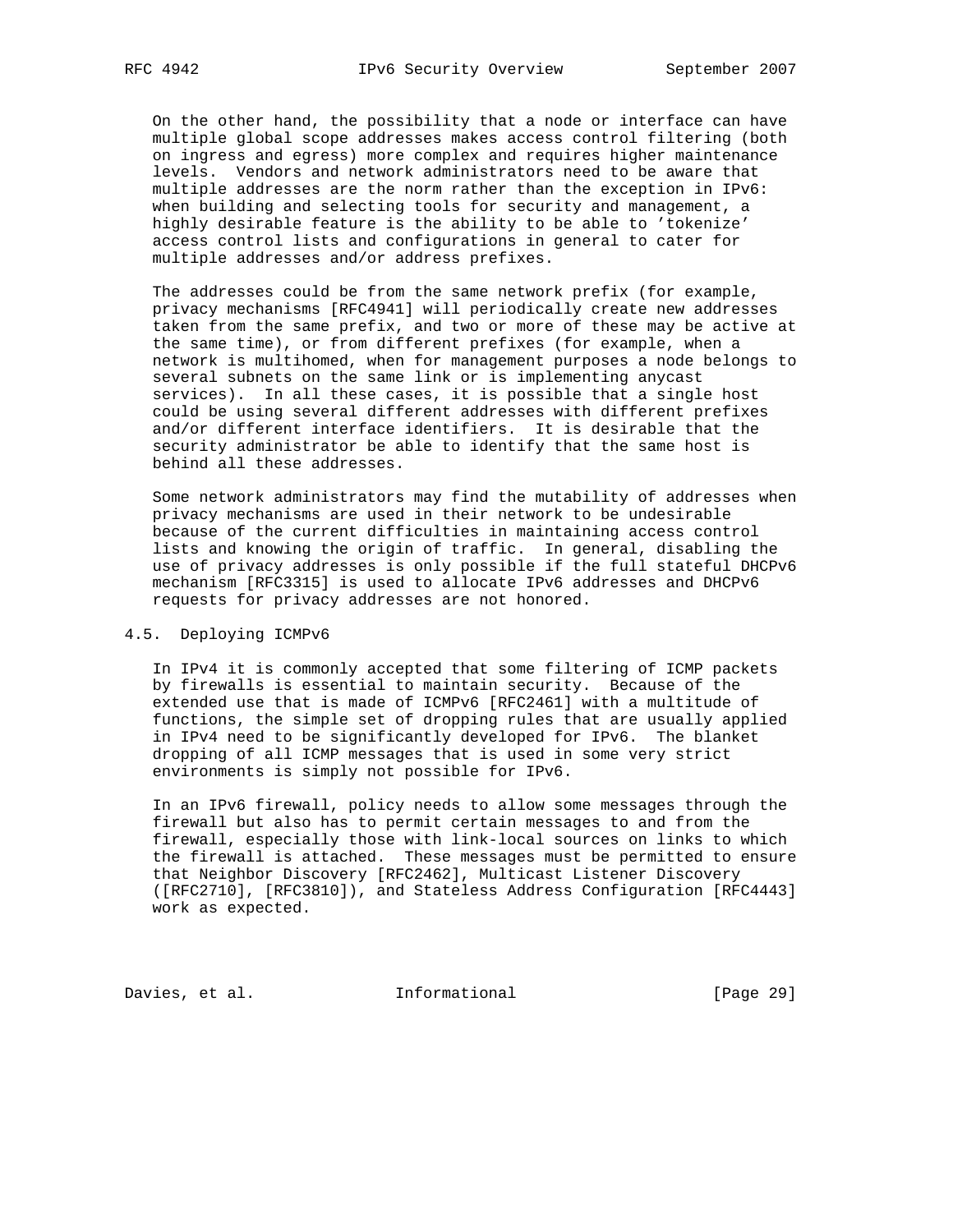Recommendations for filtering ICMPv6 messages can be found in [RFC4890].

## 4.5.1. Problems Resulting from ICMPv6 Transparency

 As described in Section 4.5, certain ICMPv6 error packets need to be passed through a firewall in both directions. This means that some ICMPv6 error packets can be exchanged between inside and outside without any filtering.

 Using this feature, malicious users can communicate between the inside and outside of a firewall, thus bypassing the administrator's inspection (proxy, firewall, etc.). For example, it might be possible to carry out a covert conversation through the payload of ICMPv6 error messages or to tunnel inappropriate encapsulated IP packets in ICMPv6 error messages. This problem can be alleviated by filtering ICMPv6 errors using a stateful packet inspection mechanism to ensure that the packet carried as a payload is associated with legitimate traffic to or from the protected network.

## 4.6. IPsec Transport Mode

 IPsec provides security to end-to-end communications at the network layer (layer 3). The security features available include access control, connectionless integrity, data origin authentication, protection against replay attacks, confidentiality, and limited traffic flow confidentiality (see [RFC4301] Section 2.1). IPv6 mandates the implementation of IPsec in all conforming nodes, making the usage of IPsec to secure end-to-end communication possible in a way that is generally not available to IPv4.

 To secure IPv6 end-to-end communications, IPsec transport mode would generally be the solution of choice. However, use of these IPsec security features can result in novel problems for network administrators and decrease the effectiveness of perimeter firewalls because of the increased prevalence of encrypted packets on which the firewalls cannot perform deep packet inspection and filtering.

 One example of such problems is the lack of security solutions in the middlebox, including effective content-filtering, ability to provide DoS prevention based on the expected TCP protocol behavior, and intrusion detection. Future solutions to this problem are discussed in Section 2.3.2. Another example is an IPsec-based DoS (e.g., sending malformed ESP/AH packets) that can be especially detrimental to software-based IPsec implementations.

Davies, et al. 1nformational [Page 30]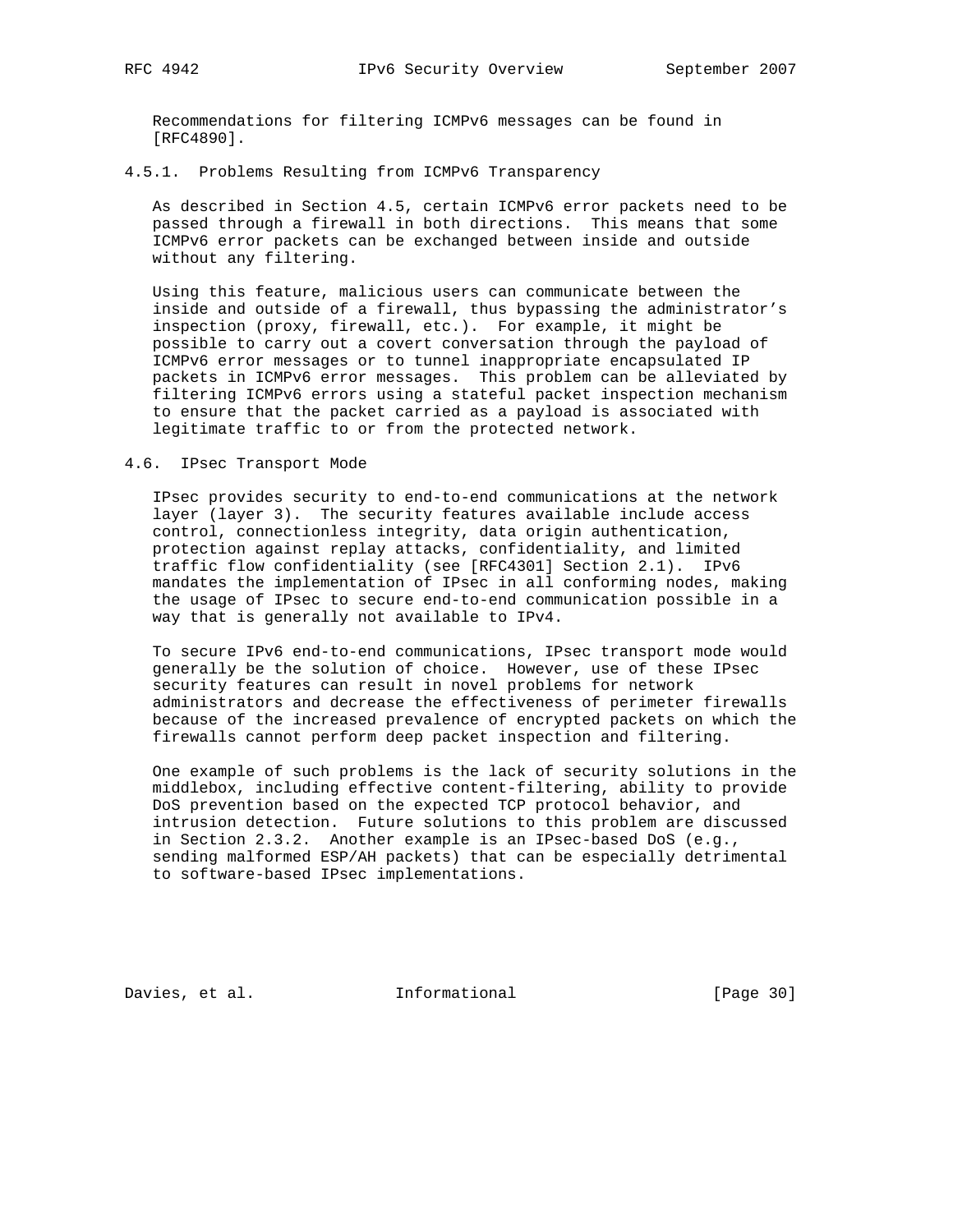#### 4.7. Reduced Functionality Devices

 With the deployment of IPv6 we can expect the attachment of a very large number of new IPv6-enabled devices with scarce resources and low computing capacity. The resource limitations are generally because of a market requirement for cost reduction. Although the [RFC4294] specifies some mandatory security capabilities for every conformant node, these do not include functions required for a node to be able to protect itself. Accordingly, some such devices may not be able even to perform the minimum set of functions required to protect themselves (e.g., 'personal' firewall, automatic firmware update, enough CPU power to endure DoS attacks). This means a different security scheme may be necessary for such reduced functionality devices.

## 4.8. Operational Factors when Enabling IPv6 in the Network

 There are a number of reasons that make it essential to take particular care when enabling IPv6 in the network equipment:

 Initially, IPv6-enabled router software may be less mature than current IPv4-only implementations, and there is less experience with configuring IPv6 routing, which can result in disruptions to the IPv6 routing environment and (IPv6) network outages.

 IPv6 processing may not happen at (near) line speed (or at a comparable performance level to IPv4 in the same equipment). A high level of IPv6 traffic (even legitimate, e.g., Network News Transport Protocol, NNTP) could easily overload IPv6 processing especially when it is software-based without the hardware support typical in high-end routers. This may potentially have deleterious knock-on effects on IPv4 processing, affecting availability of both services. Accordingly, if people don't feel confident enough in the IPv6 capabilities of their equipment, they will be reluctant to enable it in their "production" networks.

 Sometimes essential features may be missing from early releases of vendors' software; an example is provision of software enabling IPv6 telnet/SSH access (e.g., to the configuration application of a router), but without the ability to turn it off or limit access to it!

 Sometimes the default IPv6 configuration is insecure. For example, in one vendor's implementation, if you have restricted IPv4 telnet to only a few hosts in the configuration, you need to be aware that IPv6 telnet will be automatically enabled, that the configuration commands

Davies, et al. 1nformational 1999 [Page 31]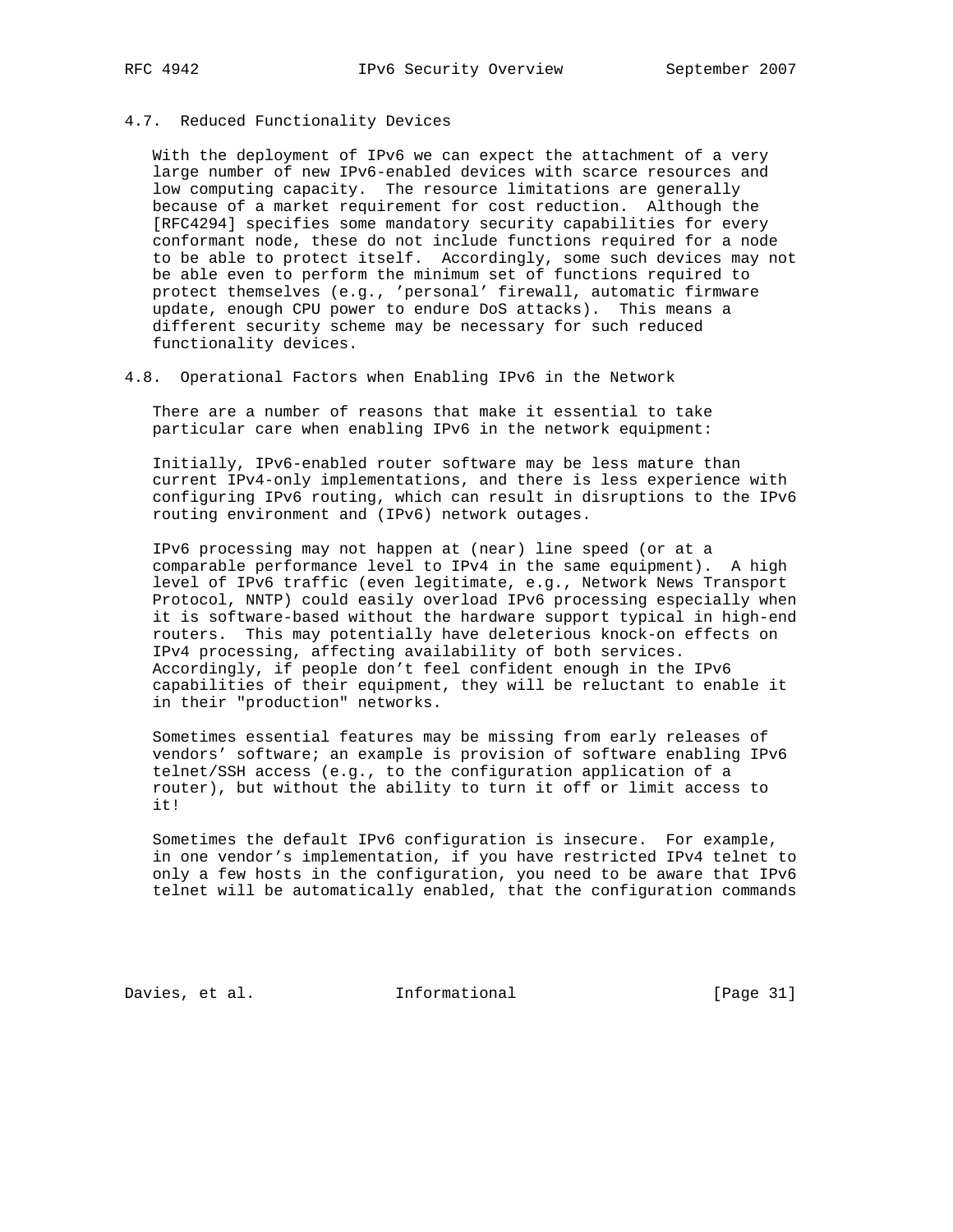used previously do not block IPv6 telnet, that IPv6 telnet is open to the world by default, and that you have to use a separate command to also lock down the IPv6 telnet access.

 Many operator networks have to run interior routing protocols for both IPv4 and IPv6. It is possible to run them both in one routing protocol, or have two separate routing protocols; either approach has its tradeoffs [RFC4029]. If multiple routing protocols are used, one should note that this causes double the amount of processing when links flap or recalculation is otherwise needed -- which might more easily overload the router's CPU, causing slightly slower convergence time.

4.9. Security Issues Due to Neighbor Discovery Proxies

 In order to span a single subnet over multiple physical links, a new experimental capability is being trialed in IPv6 to proxy Neighbor Discovery messages. A node with this capability will be called an NDProxy (see [RFC4389]). NDProxies are susceptible to the same security issues as those faced by hosts using unsecured Neighbor Discovery or ARP. These proxies may process unsecured messages, and update the neighbor cache as a result of such processing, thus allowing a malicious node to divert or hijack traffic. This may undermine the advantages of using SEND [RFC3971].

 If a form of NDProxy is standardized, SEND will need to be extended to support this capability.

5. Security Considerations

 This memo attempts to give an overview of security considerations of the different aspects of IPv6, particularly as they relate to the transition to a network in which IPv4- and IPv6-based communications need to coexist.

6. Acknowledgements

 This document draws together the work of many people who have contributed security-related documents to the IPV6 and V6OPS working groups. Alain Durand, Alain Baudot, Luc Beloeil, Sharon Chisholm, Tim Chown, Lars Eggert, Andras Kis-Szabo, Vishwas Manral, Janos Mohacsi, Mark Smith, Alvaro Vives, and Margaret Wassermann provided feedback to improve this document. Satoshi Kondo, Shinsuke Suzuki, and Alvaro Vives provided additional inputs in cooperation with the Deployment Working Group of the Japanese IPv6 Promotion Council and the Euro6IX IST co-funded project, together with inputs from Jordi Palet, Brian Carpenter, and Peter Bieringer. Michael Wittsend and Michael Cole discussed issues relating to probing/mapping and

Davies, et al. 1nformational 1999 [Page 32]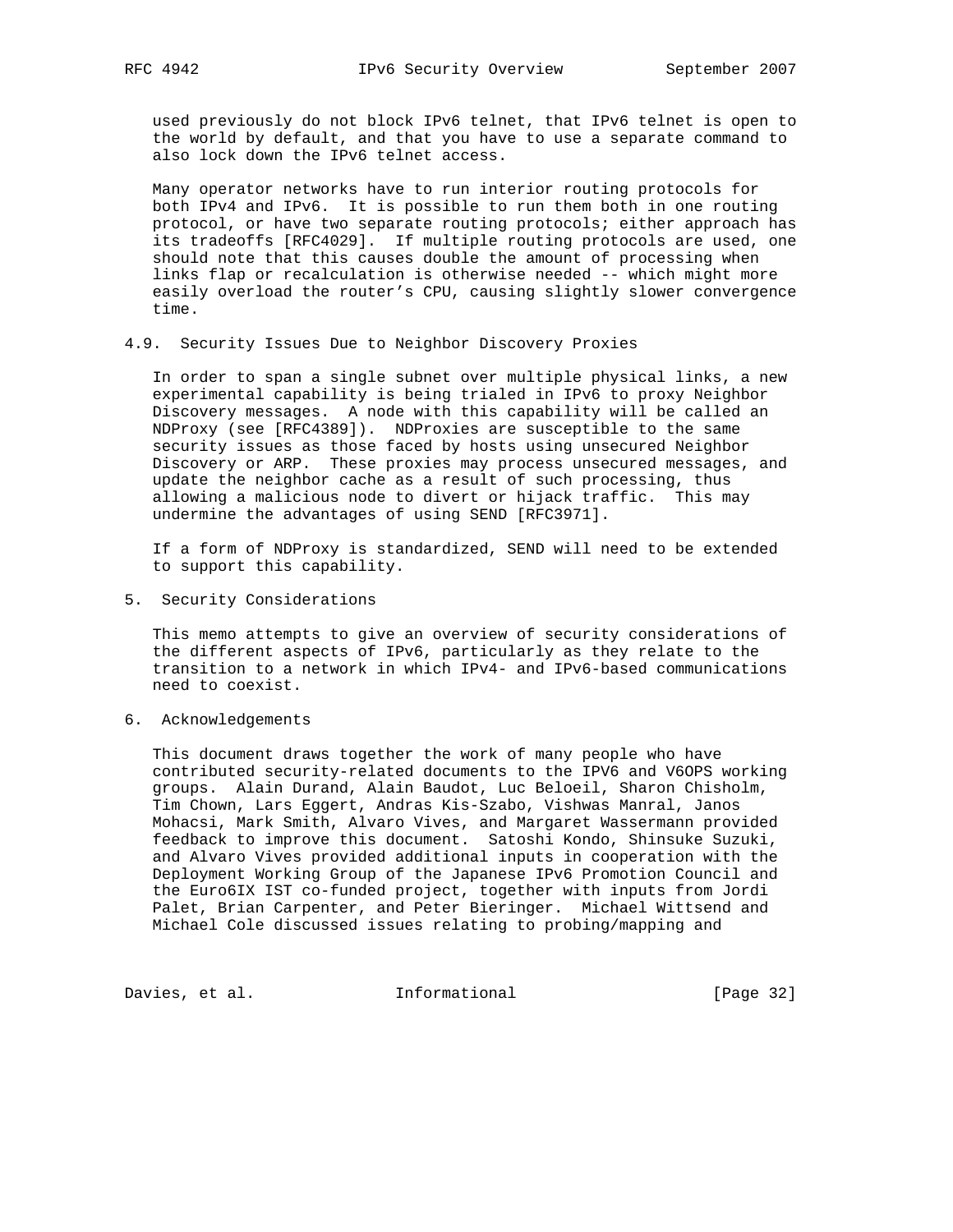privacy. Craig Metz and Jun-ichiro itojun Hagino did the original work identifying the problems of using IPv4-mapped IPv6 addresses on the wire. Vishwas Manral made further investigations of the impact of tiny fragments on IPv6 security. Francis Dupont raised the issues relating to IPv6 Privacy Addresses. Finally, Pekka Savola wrote a number of documents on aspects IPv6 security which have been subsumed into this work. His document on "Firewalling Considerations for IPv6" (October 2003) originally identified many of the issues with the base IPv6 specification which are documented here.

- 7. References
- 7.1. Normative References

| [RFC1122] | Braden, R., "Requirements for Internet Hosts -<br>Communication Layers", STD 3, RFC 1122, October 1989.                |
|-----------|------------------------------------------------------------------------------------------------------------------------|
| [RTC2375] | Hinden, R. and S. Deering, "IPv6 Multicast Address<br>Assignments", RFC 2375, July 1998.                               |
| [RFC2460] | Deering, S. and R. Hinden, "Internet Protocol, Version<br>6 (IPv6) Specification", RFC 2460, December 1998.            |
| [RFC2461] | Narten, T., Nordmark, E., and W. Simpson, "Neighbor<br>Discovery for IP Version 6 (IPv6)", RFC 2461,<br>December 1998. |
| [RFC2462] | Thomson, S. and T. Narten, "IPv6 Stateless Address"<br>Autoconfiguration", RFC 2462, December 1998.                    |
| [RFC2710] | Deering, S., Fenner, W., and B. Haberman, "Multicast<br>Listener Discovery (MLD) for IPv6", RFC 2710,<br>October 1999. |
| [RFC3056] | Carpenter, B. and K. Moore, "Connection of IPv6<br>Domains via IPv4 Clouds", RFC 3056, February 2001.                  |
| [RFC3775] | Johnson, D., Perkins, C., and J. Arkko, "Mobility<br>Support in IPv6", RFC 3775, June 2004.                            |
| [RFC3810] | Vida, R. and L. Costa, "Multicast Listener Discovery<br>Version 2 (MLDv2) for IPv6", RFC 3810, June 2004.              |

 [RFC3964] Savola, P. and C. Patel, "Security Considerations for 6to4", RFC 3964, December 2004.

Davies, et al. 1nformational [Page 33]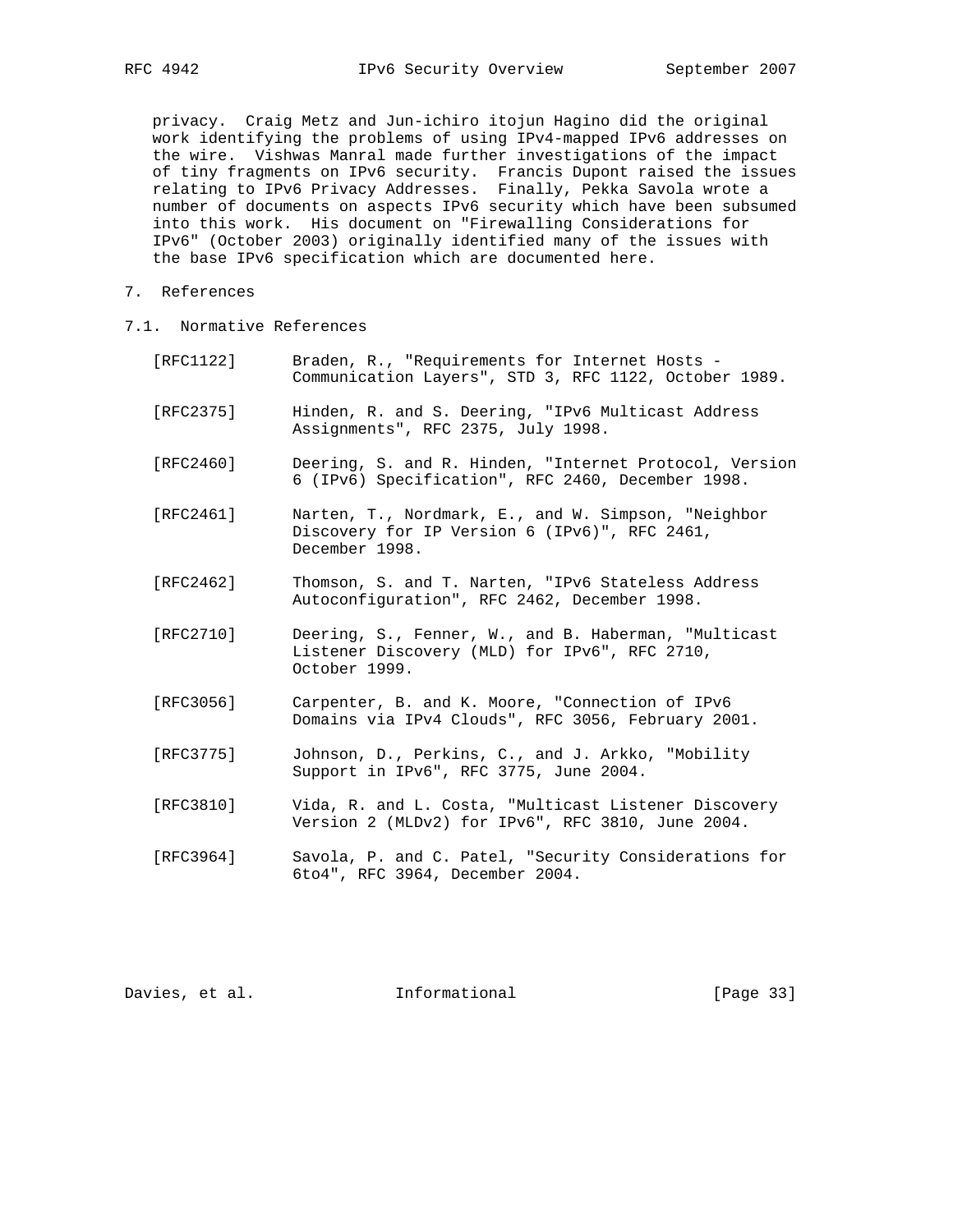- [RFC4007] Deering, S., Haberman, B., Jinmei, T., Nordmark, E., and B. Zill, "IPv6 Scoped Address Architecture", RFC 4007, March 2005.
- [RFC4291] Hinden, R. and S. Deering, "IP Version 6 Addressing Architecture", RFC 4291, February 2006.
- [RFC4380] Huitema, C., "Teredo: Tunneling IPv6 over UDP through Network Address Translations (NATs)", RFC 4380, February 2006.
- [RFC4443] Conta, A., Deering, S., and M. Gupta, "Internet Control Message Protocol (ICMPv6) for the Internet Protocol Version 6 (IPv6) Specification", RFC 4443, March 2006.
- [RFC4941] Narten, T., Draves, R., and S. Krishnan, "Privacy Extensions for Stateless Address Autoconfiguration in IPv6", RFC 4941, September 2007.

#### 7.2. Informative References

- [FNAT] Bellovin, S., "Technique for Counting NATted Hosts", Proc. Second Internet Measurement Workshop , November 2002, <http://www.research.att.com/˜smb/papers/fnat.pdf>.
- [ICMP-ATT] Gont, F., "ICMP attacks against TCP", Work in Progress, May 2007.
- [IEEE.802-1X] Institute of Electrical and Electronics Engineers, "Port-Based Network Access Control", IEEE Standard for Local and Metropolitan Area Networks 802.1X-2004, December 2004.
- [JpIPv6DC] Deployment WG, "IPv6 Deployment Guideline (2005 Edition)", IPv6 Promotion Council (Japan) Deployment Working Group, 2005, <http://www.v6pc.jp/>.
- [RFC1858] Ziemba, G., Reed, D., and P. Traina, "Security Considerations for IP Fragment Filtering", RFC 1858, October 1995.
- [RFC2765] Nordmark, E., "Stateless IP/ICMP Translation Algorithm (SIIT)", RFC 2765, February 2000.

Davies, et al. **Informational** [Page 34]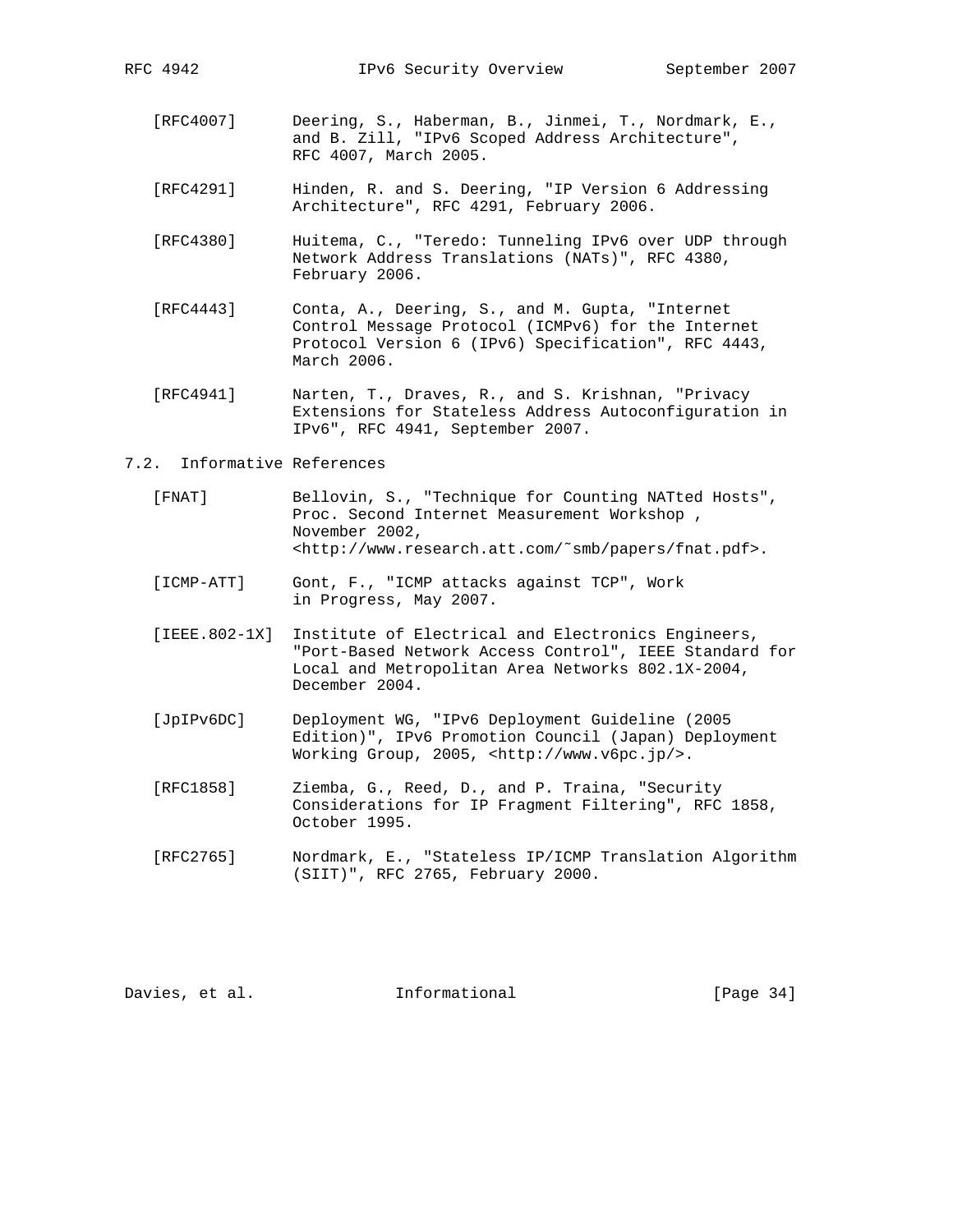RFC 4942 IPv6 Security Overview September 2007

- [RFC2766] Tsirtsis, G. and P. Srisuresh, "Network Address Translation - Protocol Translation (NAT-PT)", RFC 2766, February 2000.
- [RFC3128] Miller, I., "Protection Against a Variant of the Tiny Fragment Attack (RFC 1858)", RFC 3128, June 2001.
- [RFC3315] Droms, R., Bound, J., Volz, B., Lemon, T., Perkins, C., and M. Carney, "Dynamic Host Configuration Protocol for IPv6 (DHCPv6)", RFC 3315, July 2003.
- [RFC3493] Gilligan, R., Thomson, S., Bound, J., McCann, J., and W. Stevens, "Basic Socket Interface Extensions for IPv6", RFC 3493, February 2003.
- [RFC3756] Nikander, P., Kempf, J., and E. Nordmark, "IPv6 Neighbor Discovery (ND) Trust Models and Threats", RFC 3756, May 2004.
- [RFC3971] Arkko, J., Kempf, J., Zill, B., and P. Nikander, "SEcure Neighbor Discovery (SEND)", RFC 3971, March 2005.
- [RFC4025] Richardson, M., "A Method for Storing IPsec Keying Material in DNS", RFC 4025, March 2005.
- [RFC4029] Lind, M., Ksinant, V., Park, S., Baudot, A., and P. Savola, "Scenarios and Analysis for Introducing IPv6 into ISP Networks", RFC 4029, March 2005.
- [RFC4038] Shin, M-K., Hong, Y-G., Hagino, J., Savola, P., and E. Castro, "Application Aspects of IPv6 Transition", RFC 4038, March 2005.
- [RFC4074] Morishita, Y. and T. Jinmei, "Common Misbehavior Against DNS Queries for IPv6 Addresses", RFC 4074, May 2005.
- [RFC4191] Draves, R. and D. Thaler, "Default Router Preferences and More-Specific Routes", RFC 4191, November 2005.
	- [RFC4225] Nikander, P., Arkko, J., Aura, T., Montenegro, G., and E. Nordmark, "Mobile IP Version 6 Route Optimization Security Design Background", RFC 4225, December 2005.
	- [RFC4294] Loughney, J., "IPv6 Node Requirements", RFC 4294, April 2006.

Davies, et al. **Informational** [Page 35]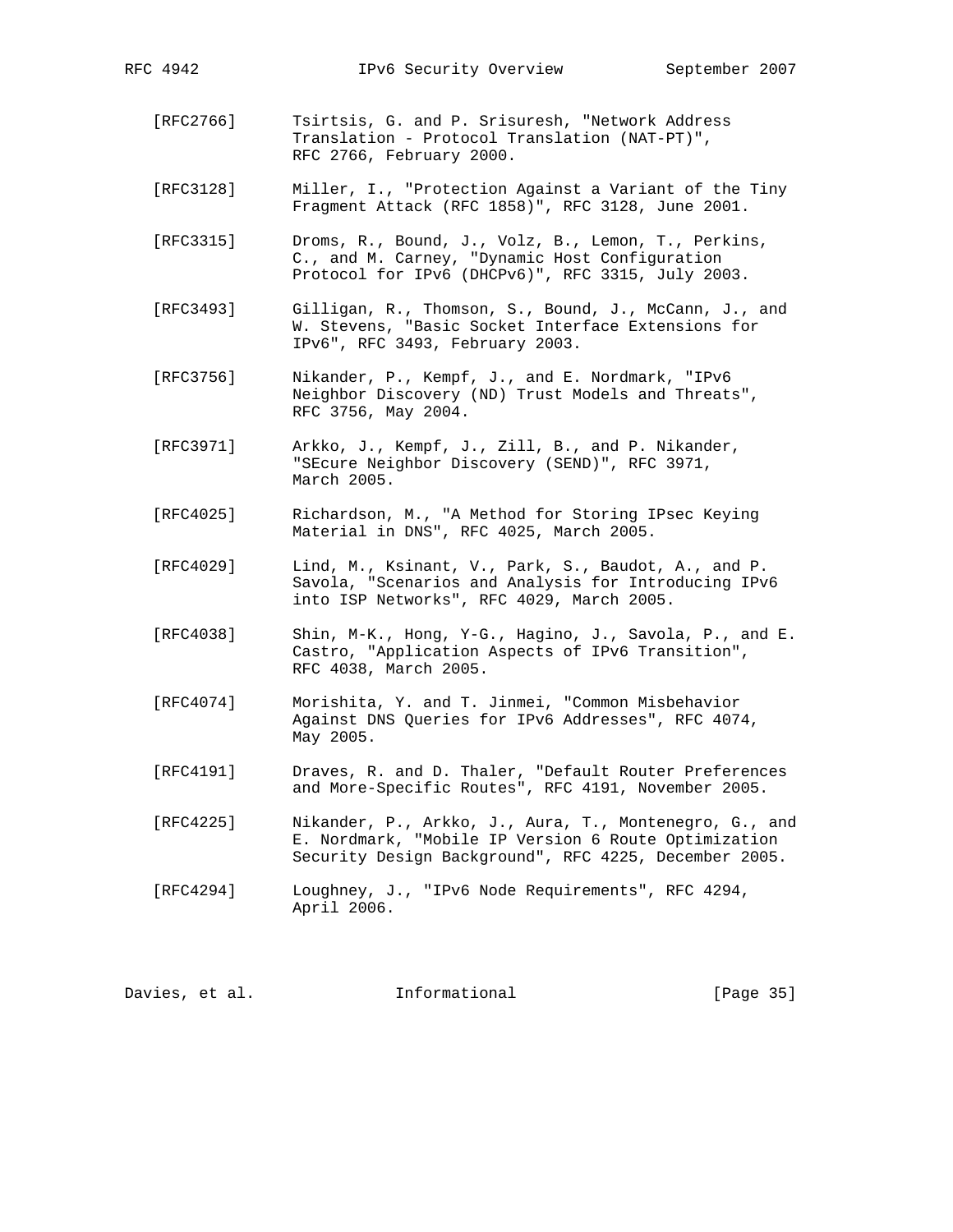- [RFC4301] Kent, S. and K. Seo, "Security Architecture for the Internet Protocol", RFC 4301, December 2005.
- [RFC4311] Hinden, R. and D. Thaler, "IPv6 Host-to-Router Load Sharing", RFC 4311, November 2005.
- [RFC4389] Thaler, D., Talwar, M., and C. Patel, "Neighbor Discovery Proxies (ND Proxy)", RFC 4389, April 2006.
- [RFC4472] Durand, A., Ihren, J., and P. Savola, "Operational Considerations and Issues with IPv6 DNS", RFC 4472, April 2006.
- [RFC4864] Van de Velde, G., Hain, T., Droms, R., Carpenter, B., and E. Klein, "Local Network Protection for IPv6", RFC 4864, May 2007.
- [RFC4890] Davies, E. and J. Mohacsi, "Recommendations for Filtering ICMPv6 Messages in Firewalls", RFC 4890, May 2007.
- [RFC4966] Aoun, C. and E. Davies, "Reasons to Move NAT-PT to Historic Status", RFC 4966, July 2007.
- [SCAN-IMP] Chown, T., "IPv6 Implications for Network Scanning", Work in Progress, March 2007.
- [SIXNET] 6Net, "Large Scale International IPv6 Pilot Network", EU Information Society Technologies Project , 2005, <http://www.6net.org/>.
- [TCGARCH] The Trusted Computing Group, "TCG Specification Architecture Overview", April 2004, <https:// www.trustedcomputinggroup.org/groups/ TCG\_1\_0\_Architecture\_Overview.pdf>.
- [VRRP] Hinden, R. and J. Cruz, "Virtual Router Redundancy Protocol for IPv6", Work in Progress, March 2007.

Davies, et al. **Informational** [Page 36]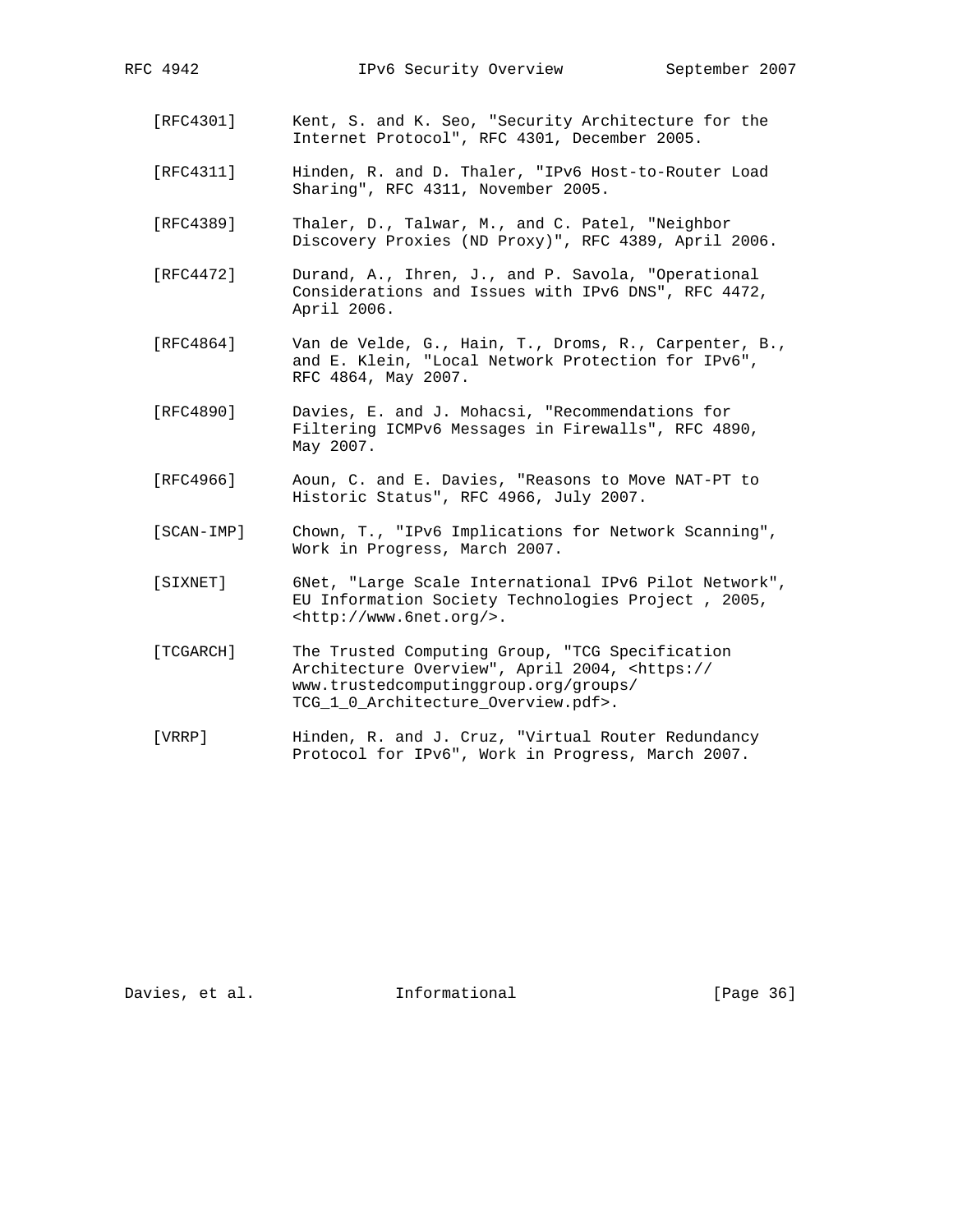## Appendix A. IPv6 Probing/Mapping Considerations

 One school of thought wanted the IPv6 numbering topology (either at network or node level) to match IPv4 as exactly as possible, whereas others see IPv6 as giving more flexibility to the address plans, not wanting to constrain the design of IPv6 addressing. Mirroring the address plans is now generally seen as a security threat because an IPv6 deployment may have different security properties from IPv4.

 Given the relatively immature state of IPv6 network security, if an attacker knows the IPv4 address of the node and believes it to be dual-stacked with IPv4 and IPv6, he might want to try to probe the corresponding IPv6 address, based on the assumption that the security defenses might be lower. This might be the case particularly for nodes which are behind a NAT in IPv4, but globally addressable in IPv6. Naturally, this is not a concern if similar and adequate security policies are in place.

 On the other hand, brute-force scanning or probing of addresses is computationally infeasible due to the large search space of interface identifiers on most IPv6 subnets (somewhat less than 64 bits wide, depending on how identifiers are chosen), always provided that identifiers are chosen at random out of the available space, as discussed in [SCAN-IMP].

 For example, automatic tunneling mechanisms typically use deterministic methods for generating IPv6 addresses, so probing/ port-scanning an IPv6 node is simplified. The IPv4 address is embedded at least in 6to4, Teredo, and ISATAP addresses. Additionally, it is possible (in the case of 6to4 in particular) to learn the address behind the prefix; for example, Microsoft 6to4 implementation uses the address 2002:V4ADDR::V4ADDR while older Linux and FreeBSD implementations default to 2002:V4ADDR::1. This could also be used as one way to identify an implementation and hence target any specific weaknesses.

 One proposal has been to randomize the addresses or subnet identifier in the address of the 6to4 router. This does not really help, as the 6to4 router (whether a host or a router) will return an ICMPv6 Hop Limit Exceeded message, revealing the IP address. Hosts behind the 6to4 router can use methods such as privacy addresses [RFC4941] to conceal themselves, provided that they are not meant to be reachable by sessions started from elsewhere; they would still require a globally accessible static address if they wish to receive communications initiated elsewhere.

Davies, et al. **Informational** [Page 37]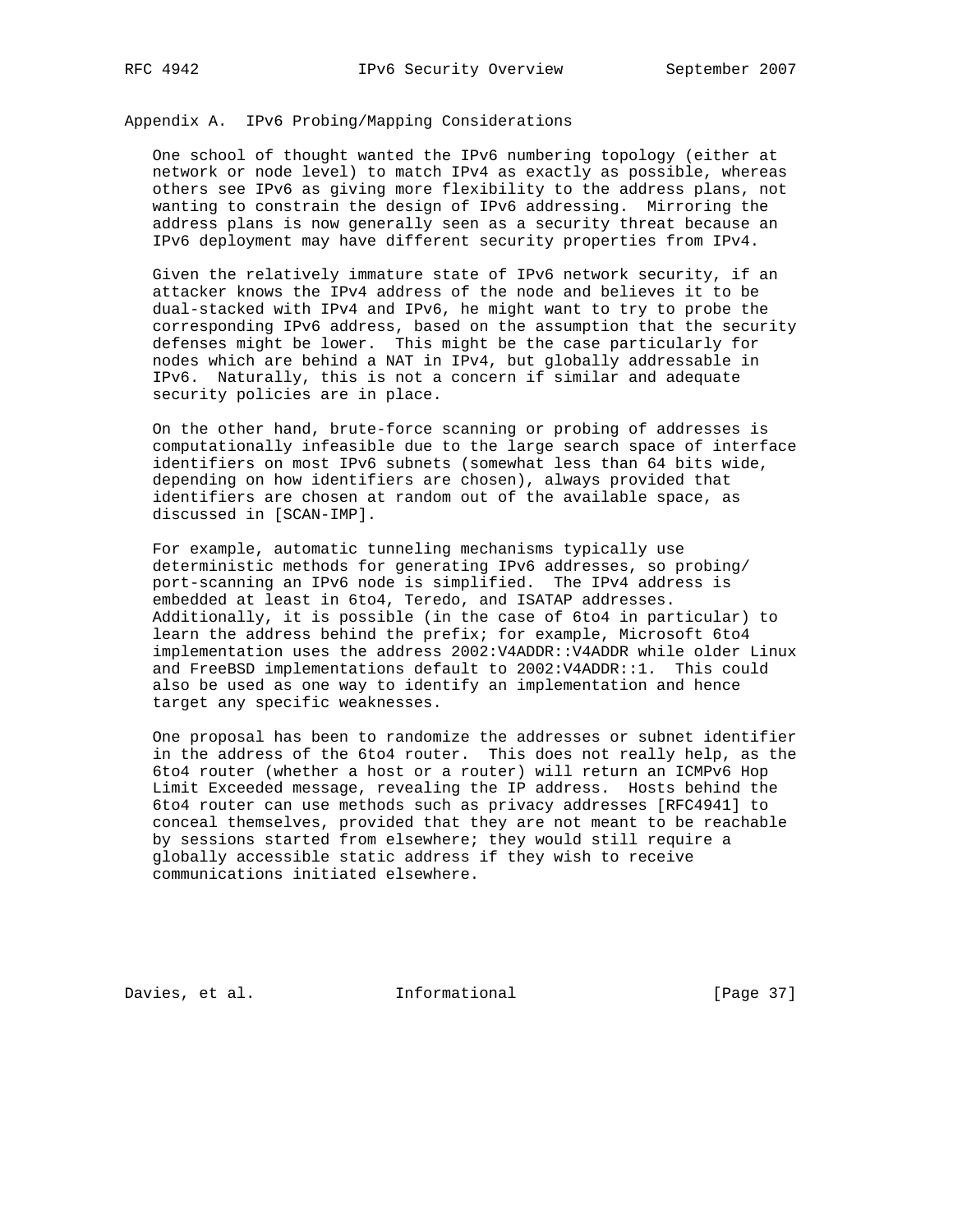To conclude, it seems that when an automatic tunneling mechanism is being used, given an IPv4 address, the corresponding IPv6 address could possibly be guessed with relative ease. This has significant implications if the IPv6 security policy is less adequate than that for IPv4.

Appendix B. IPv6 Privacy Considerations

 The generation of IPv6 addresses from MAC addresses potentially allows the behavior of users to be tracked in a way which may infringe their privacy. [RFC4941] specifies mechanisms which can be used to reduce the risk of infringement. It has also been claimed that IPv6 harms the privacy of the user, either by exposing the MAC address, or by exposing the number of nodes connected to a site.

Additional discussion of privacy issues can be found in [RFC4864].

#### B.1. Exposing MAC Addresses

 Using stateless address autoconfiguration results in the MAC address being incorporated in an EUI64 that exposes the model of network card. The concern has been that a user might not want to expose the details of the system to outsiders, e.g., fearing a resulting burglary if a thief identifies expensive equipment from the vendor identifier embedded in MAC addresses, or allowing the type of equipment in use to be identified, thus facilitating an attack on specific security weaknesses.

 In most cases, this seems completely unfounded. First, such an address must be learned somehow -- this is a non-trivial process; the addresses are visible, e.g., in Web site access logs, but the chances that a random Web site owner is collecting this kind of information (or whether it would be of any use) are quite slim. Being able to eavesdrop the traffic to learn such addresses (e.g., by the compromise of DSL (Digital Subscriber Line) or Cable modem physical media) seems also quite far-fetched. Further, using statically configured interface identifiers or privacy addresses [RFC4941] for such purposes is straightforward if worried about the risk. Second, the burglar would have to be able to map the IP address to the physical location; typically this would only be possible with information from the private customer database of the Internet Service Provider (ISP) and, for large sites, the administrative records of the site, although some physical address information may be available from the WHOIS database of Internet registries.

Davies, et al. 1nformational 1999 [Page 38]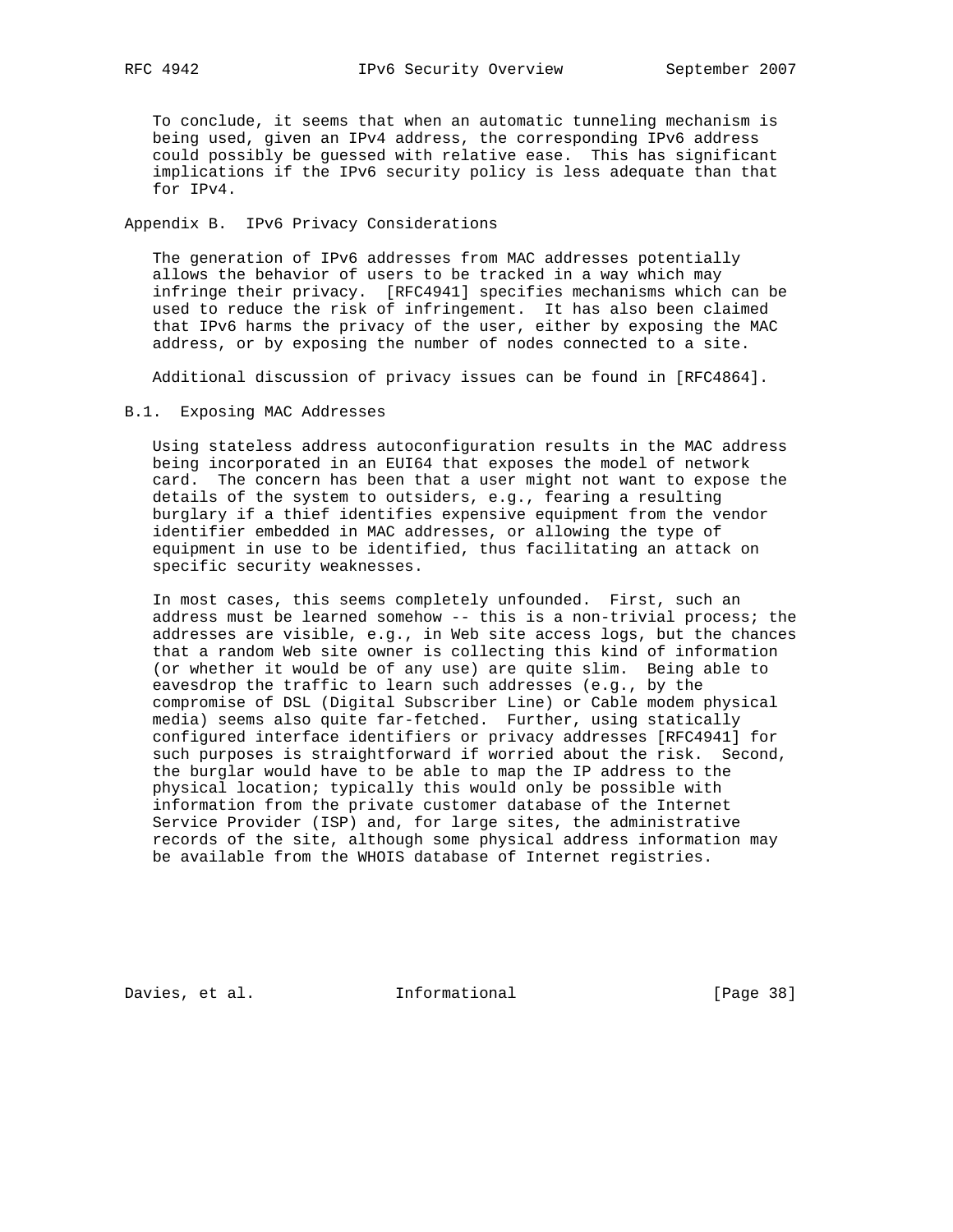#### B.2. Exposing Multiple Devices

 Another concern that has been aired involves the user wanting to conceal the presence of a large number of computers or other devices connected to a network; NAT can "hide" all this equipment behind a single address, but it is not perfect either [FNAT].

 One practical reason why some administrators may find this desirable is being able to thwart certain ISPs' business models. These models require payment based on the number of connected computers, rather than the connectivity as a whole.

 Similar feasibility issues as described above apply. To a degree, the number of machines present could be obscured by the sufficiently frequent reuse of privacy addresses [RFC4941] -- that is, if during a short period, dozens of generated addresses seem to be in use, it's difficult to estimate whether they are generated by just one host or multiple hosts.

## B.3. Exposing the Site by a Stable Prefix

 When an ISP provides IPv6 connectivity to its customers, including home or consumer users, it delegates a fixed global routing prefix (usually a /48) to them. This is in contrast to the typical IPv4 situation where home users typically receive a dynamically allocated address that may be stable only for a period of hours.

 Due to this fixed allocation, it is easier to correlate the global routing prefix to a network site. With consumer users, this correlation leads to a privacy issue, since a site is often equivalent to an individual or a family in such a case. Consequently some users might be concerned about being able to be tracked based on their /48 allocation if it is static [RFC4941]. On the other hand, many users may find having a static allocation desirable as it allows them to offer services hosted in their network more easily.

 This situation is not affected even if a user changes his/her interface ID or subnet ID, because malicious users can still discover this binding. On larger sites, the situation can be mitigated by using "untraceable" IPv6 addresses as described in [RFC4864], and it is possible that in the future ISPs might be prepared to offer untraceable addresses to their consumer customers to minimize the privacy issues.

 This privacy issue is common to both IPv4 and IPv6 and is inherent in the use of IP addresses as both identifiers for node interfaces and locators for the nodes.

Davies, et al. 1nformational [Page 39]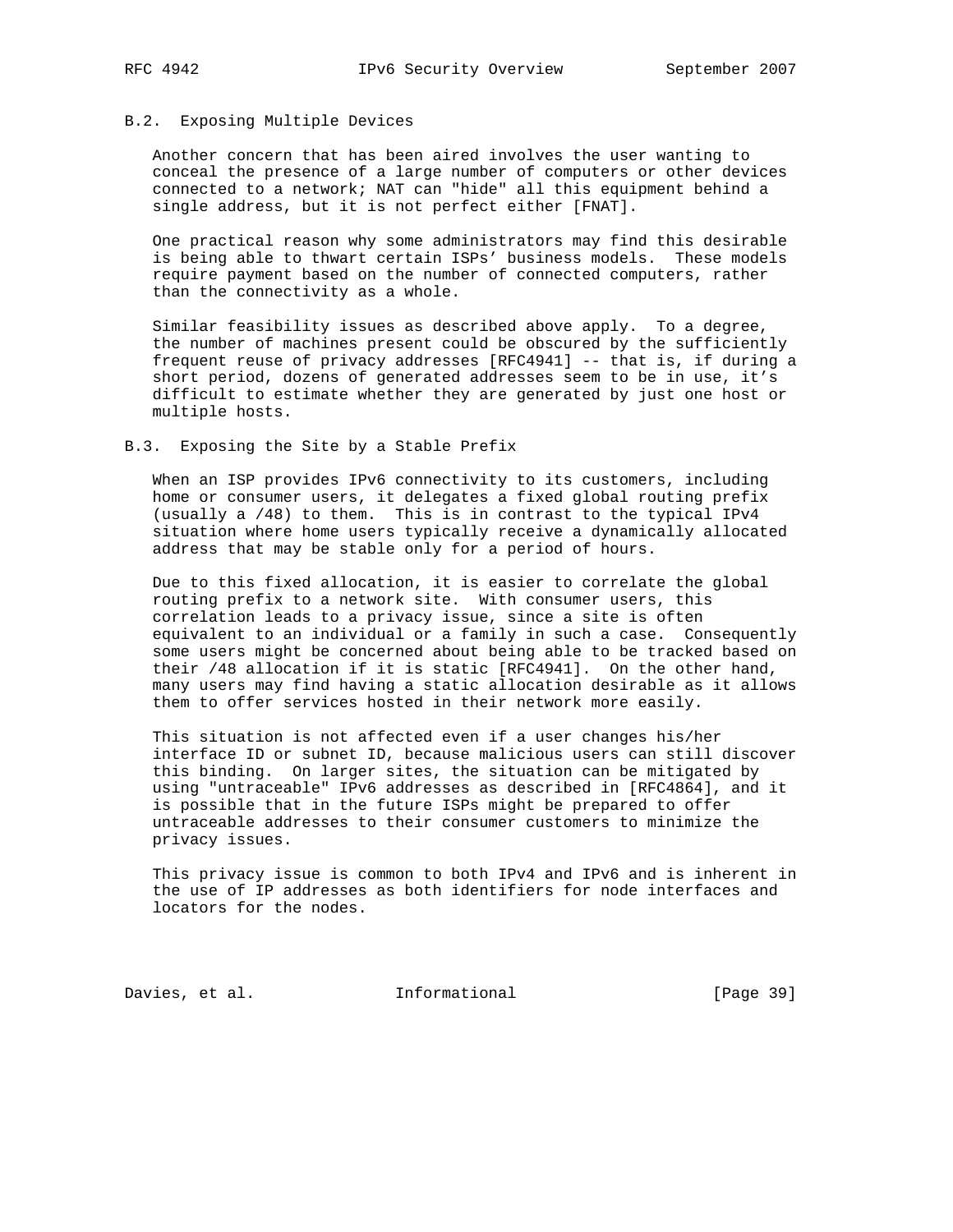Authors' Addresses

 Elwyn B. Davies Consultant Soham, Cambs UK

 Phone: +44 7889 488 335 EMail: elwynd@dial.pipex.com

 Suresh Krishnan Ericsson 8400 Decarie Blvd. Town of Mount Royal, QC H4P 2N2 Canada

 Phone: +1 514-345-7900 EMail: suresh.krishnan@ericsson.com

 Pekka Savola CSC/Funet

EMail: psavola@funet.fi

Davies, et al. 1nformational 1999 [Page 40]